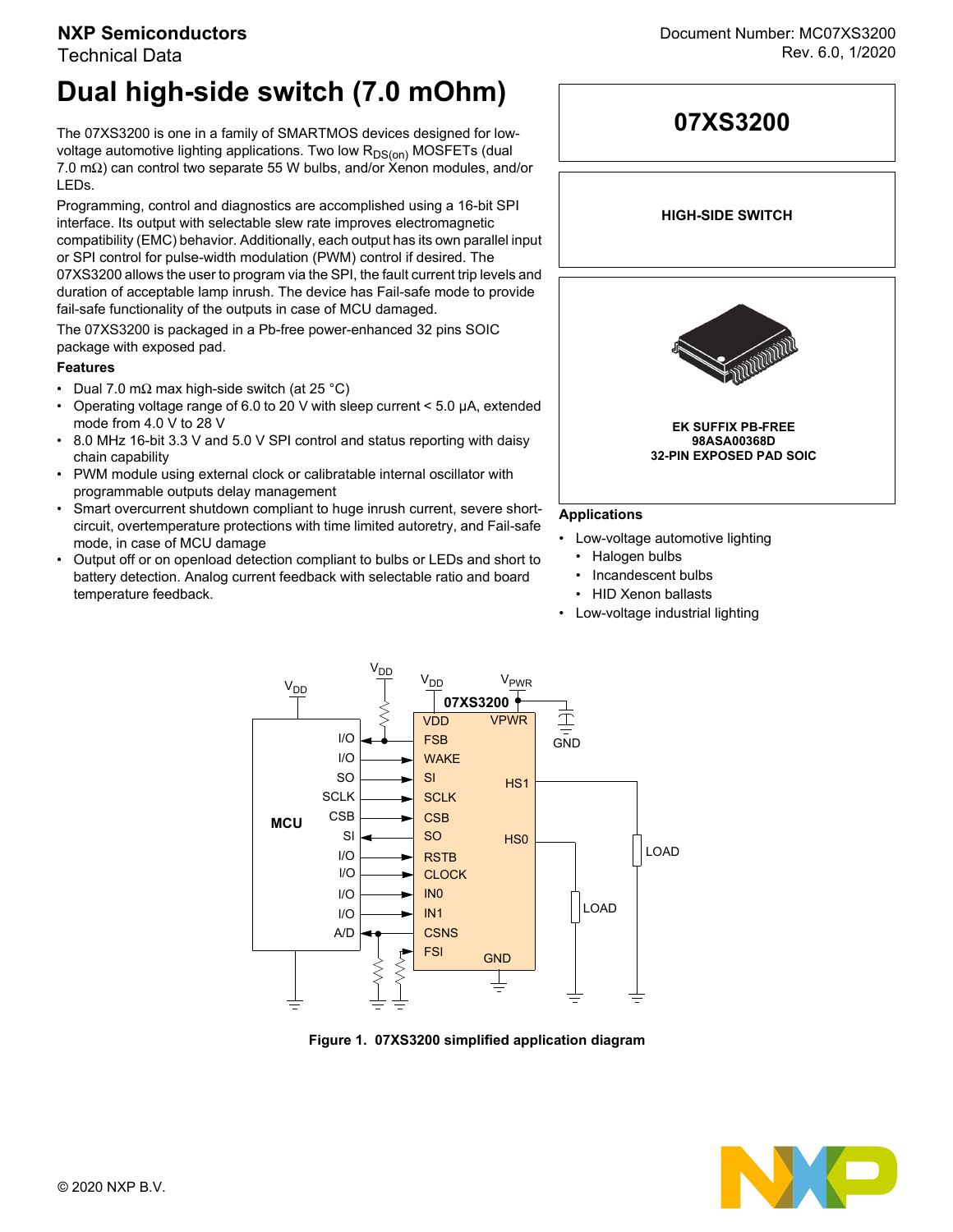# **Table of contents**

| $\mathbf{1}$   |                                                                                                                                                                                                                                |  |
|----------------|--------------------------------------------------------------------------------------------------------------------------------------------------------------------------------------------------------------------------------|--|
| $\overline{2}$ |                                                                                                                                                                                                                                |  |
| 3              |                                                                                                                                                                                                                                |  |
|                |                                                                                                                                                                                                                                |  |
|                |                                                                                                                                                                                                                                |  |
| 4              |                                                                                                                                                                                                                                |  |
|                |                                                                                                                                                                                                                                |  |
|                |                                                                                                                                                                                                                                |  |
|                | 4.3                                                                                                                                                                                                                            |  |
|                | 4.4                                                                                                                                                                                                                            |  |
| 5              |                                                                                                                                                                                                                                |  |
|                | 5.1                                                                                                                                                                                                                            |  |
|                |                                                                                                                                                                                                                                |  |
|                | 5.3 Functional internal block description (and according contract and according to the contract of the contract of $22$                                                                                                        |  |
| 6              |                                                                                                                                                                                                                                |  |
|                | 6.1                                                                                                                                                                                                                            |  |
|                | 6.2                                                                                                                                                                                                                            |  |
|                |                                                                                                                                                                                                                                |  |
|                |                                                                                                                                                                                                                                |  |
| $\overline{7}$ | Typical applications in the continuum control of the control of the control of the control of the control of the control of the control of the control of the control of the control of the control of the control of the cont |  |
| 8              |                                                                                                                                                                                                                                |  |
|                |                                                                                                                                                                                                                                |  |
|                |                                                                                                                                                                                                                                |  |
| 9              |                                                                                                                                                                                                                                |  |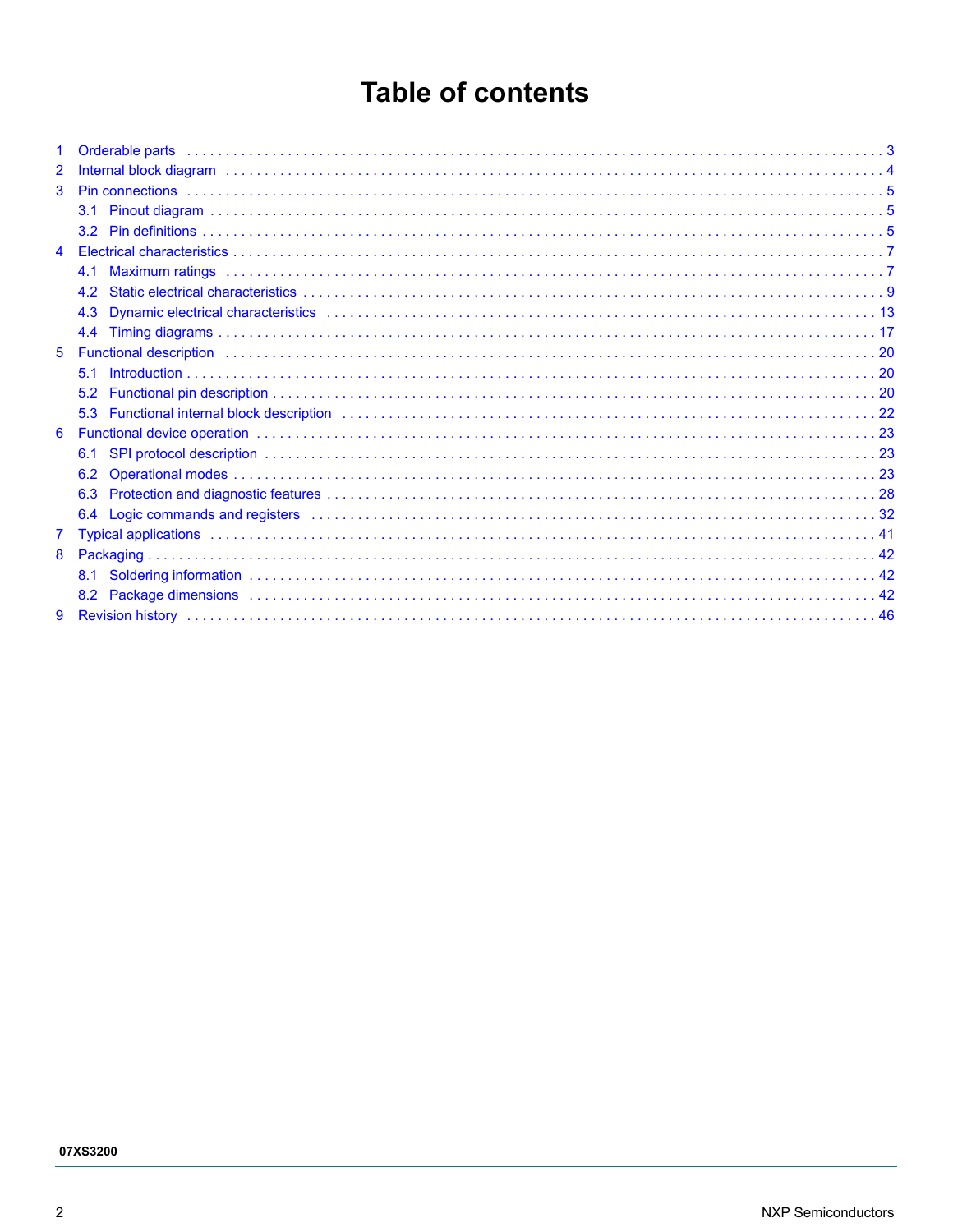# <span id="page-2-0"></span>**1 Orderable parts**

### **Table 1. Orderable part variations**

| Part number  | Temperature $(T_A)$ | Package     |
|--------------|---------------------|-------------|
| MC07XS3200EK | -40 °C to 125 °C    | 32-pin SOIC |

<span id="page-2-1"></span>Notes

1. To order parts in tape and reel, add the R2 suffix to the part number.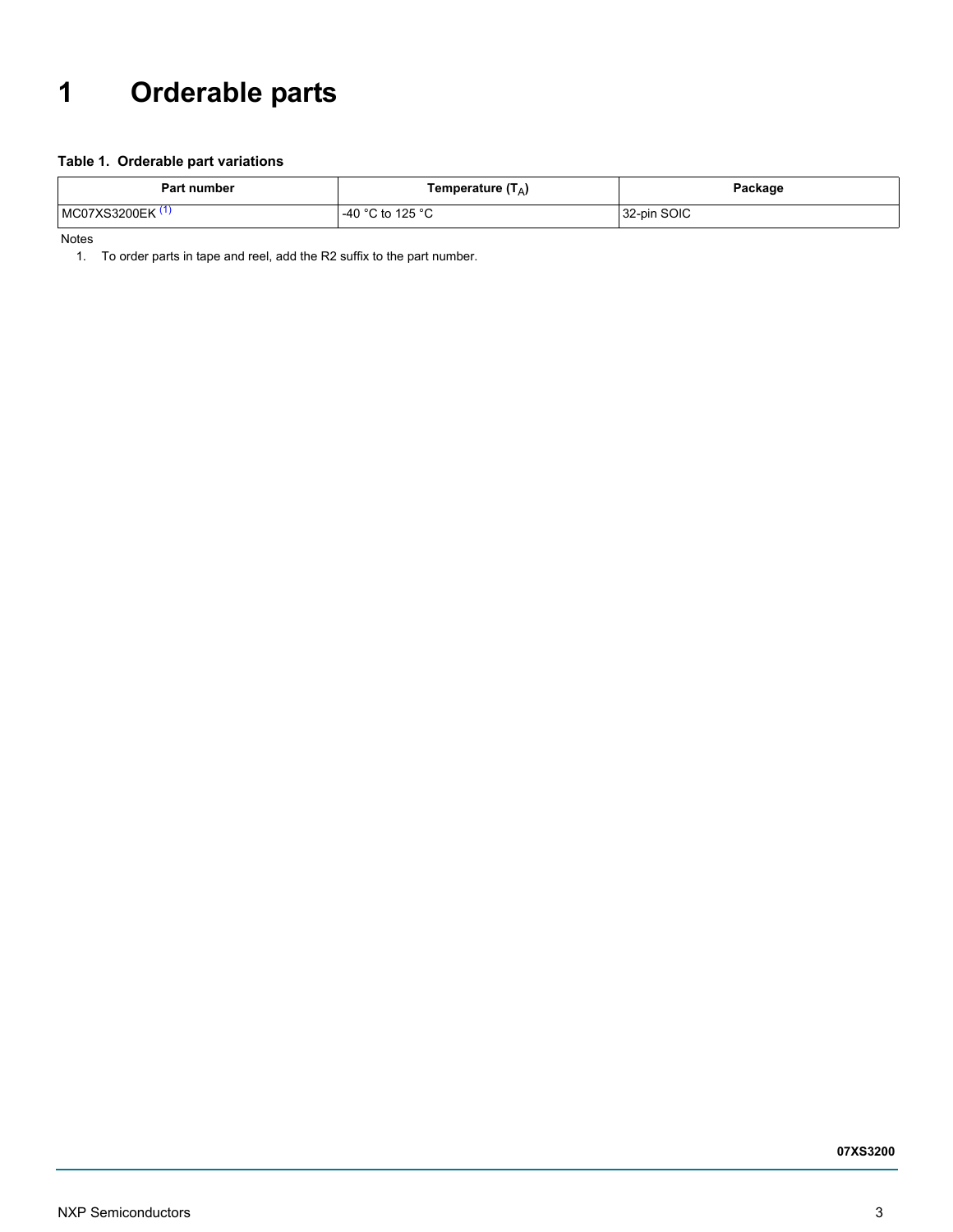# <span id="page-3-0"></span>**2 Internal block diagram**



**Figure 2. 07XS3200 simplified internal block diagram** 

4 NXP Semiconductors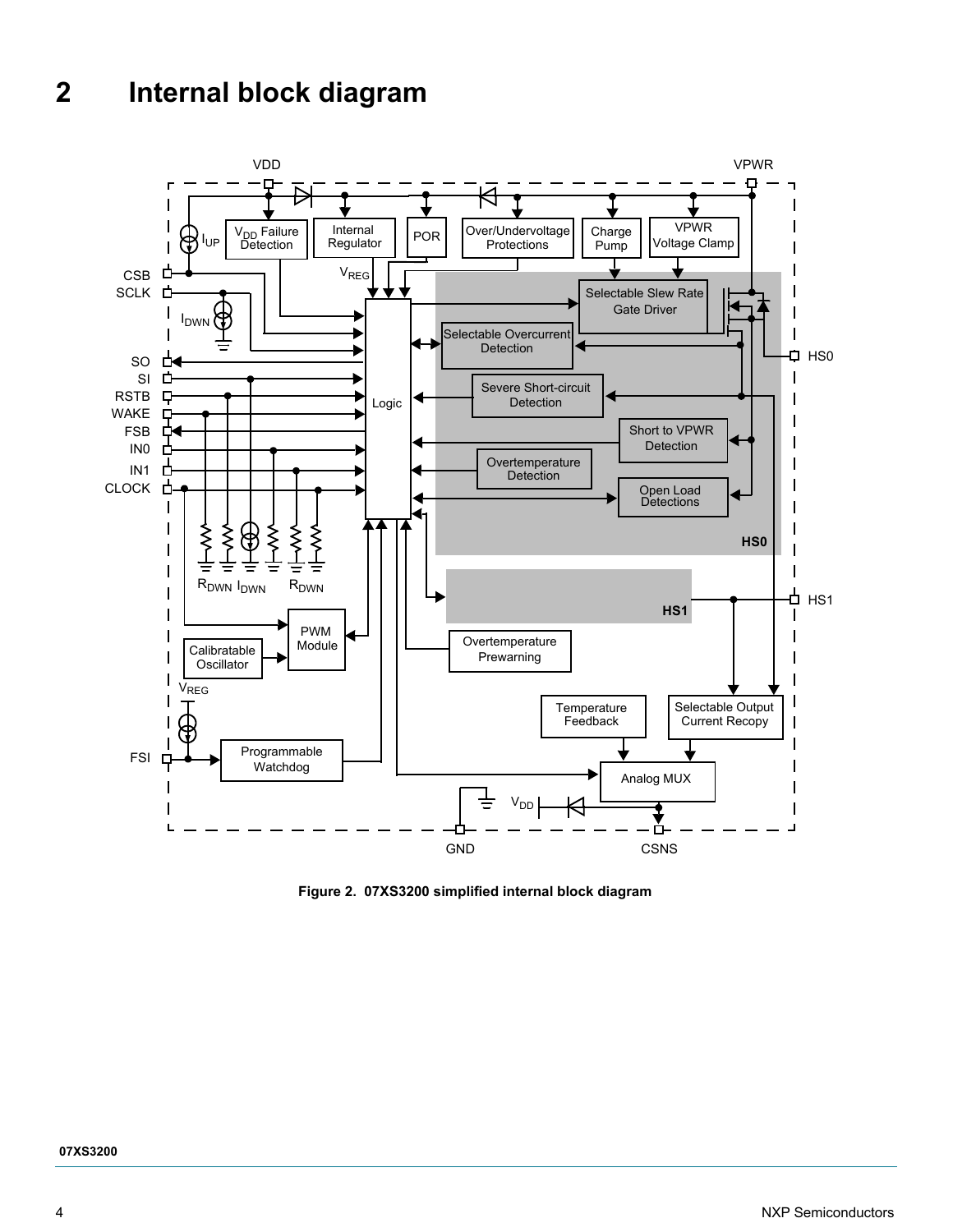# <span id="page-4-0"></span>**3 Pin connections**

# <span id="page-4-1"></span>**3.1 Pinout diagram**



**Figure 3. 07XS3200 pin connection**

# <span id="page-4-3"></span><span id="page-4-2"></span>**3.2 Pin definitions**

A functional description of each pin can be found in the functional pin description section beginning on [page](#page-19-2) 20.

<span id="page-4-4"></span>

| Table 2. 07XS3200 pin definitions |  |
|-----------------------------------|--|
|                                   |  |

| Pin<br>number                             | Pin name    | <b>Pin</b><br>function | <b>Formal name</b>                                                                                                                                          | <b>Definition</b>                                                                                                                                                                                                                                       |
|-------------------------------------------|-------------|------------------------|-------------------------------------------------------------------------------------------------------------------------------------------------------------|---------------------------------------------------------------------------------------------------------------------------------------------------------------------------------------------------------------------------------------------------------|
|                                           | <b>RSTB</b> | Input                  | Reset (active low)                                                                                                                                          | This input pin is used to initialize the device configuration and fault registers, as well as<br>place the device in a low current Sleep mode.                                                                                                          |
| 2                                         | <b>CSB</b>  | Input                  | Chip select (active<br>low)                                                                                                                                 | This input pin is connected to a chip select output of a master microcontroller (MCU).                                                                                                                                                                  |
| 3<br><b>SCLK</b><br>Serial clock<br>Input |             |                        | This input pin is connected to the MCU providing the required bit shift clock for SPI<br>communication.                                                     |                                                                                                                                                                                                                                                         |
| 4<br>SI<br>Serial input<br>Input          |             |                        | This is a command data input pin connected to the SPI Serial Data Output of the MCU or<br>to the SO pin of the previous device of a daisy chain of devices. |                                                                                                                                                                                                                                                         |
| 5                                         | <b>VDD</b>  | Input                  | Digital drain voltage<br>(power)                                                                                                                            | This is an external voltage input pin used to supply power to the SPI circuit.                                                                                                                                                                          |
| 6                                         | <b>SO</b>   | Output                 | Serial output                                                                                                                                               | This output pin is connected to the SPI serial data input pin of the MCU or to the SI pin of<br>the next device of a daisy chain of devices.                                                                                                            |
| 7, 25                                     | <b>GND</b>  | Ground                 | Ground                                                                                                                                                      | Those pins are the ground for the logic and analog circuitry of the device. These pins must<br>be shorted to board level.                                                                                                                               |
| 8                                         | <b>VPWR</b> | Power                  | Positive power supply                                                                                                                                       | Pin 8 is a positive supply for quiet and accurate control. Pin 33 is the main power supply<br>for the high current switch. These pins must be shorted at board level. Connecting a<br>heatsink to pin 33 guarantees optimal heat-evacuation properties. |
| 9, 14 to 19,<br>24                        | <b>NC</b>   |                        | No connect                                                                                                                                                  | These pins are no connected pins. It is recommended to connect these pins to ground.                                                                                                                                                                    |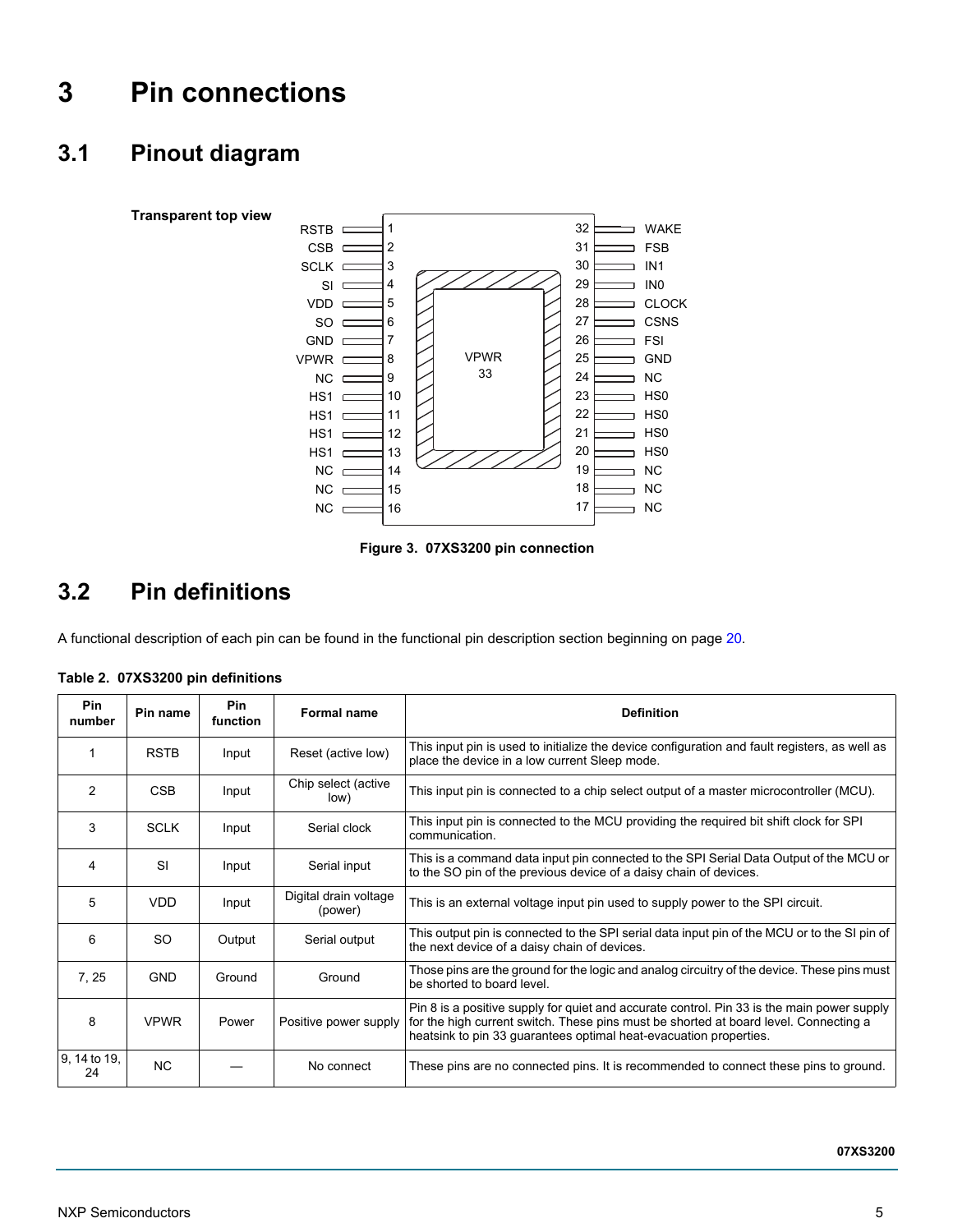|  |  |  |  | Table 2. 07XS3200 pin definitions (continued) |
|--|--|--|--|-----------------------------------------------|
|--|--|--|--|-----------------------------------------------|

| Pin<br>number     | Pin name        | <b>Pin</b><br><b>function</b> | <b>Formal name</b>           | <b>Definition</b>                                                                                                                         |
|-------------------|-----------------|-------------------------------|------------------------------|-------------------------------------------------------------------------------------------------------------------------------------------|
| 10, 11, 12,<br>13 | HS <sub>1</sub> | Output                        | High-side output             | Protected 7.0 m $\Omega$ high-side power output pin to the load. Those pins must be shorted at<br>board level.                            |
| 20, 21, 22,<br>23 | HS <sub>0</sub> | Output                        | High-side output             | Protected 7.0 m $\Omega$ high-side power output pin to the load. Those pins must be shorted at<br>board level.                            |
| 26                | <b>FSI</b>      | Input                         | Fail-safe input              | The value of the resistance connected between this pin and ground determines the state<br>of the outputs after a watchdog timeout occurs. |
| 27                | <b>CSNS</b>     | Output                        | Output current<br>Monitoring | This pin is used to output a current proportional to the designated HS0-1 output.                                                         |
| 28                | <b>CLOCK</b>    | Input                         | Reference clock              | This pin is used to apply a reference clock used to control the outputs in PWM mode<br>through embedded PWM module.                       |
| 29                | IN <sub>0</sub> | Input                         | Direct input 0               | This input pin is used to directly control the output HS0.                                                                                |
| 30                | IN <sub>1</sub> | Input                         | Direct input 1               | This input pin is used to directly control the output HS1.                                                                                |
| 31                | <b>FSB</b>      | Output                        | Fault status (active<br>low) | This is an open drain configured output requiring an external pull-up resistor to VDD for<br>fault reporting.                             |
| 32                | <b>WAKE</b>     | Input                         | Wake                         | This pin is used to input a Logic [1] signal so as to enable the watchdog timer function.                                                 |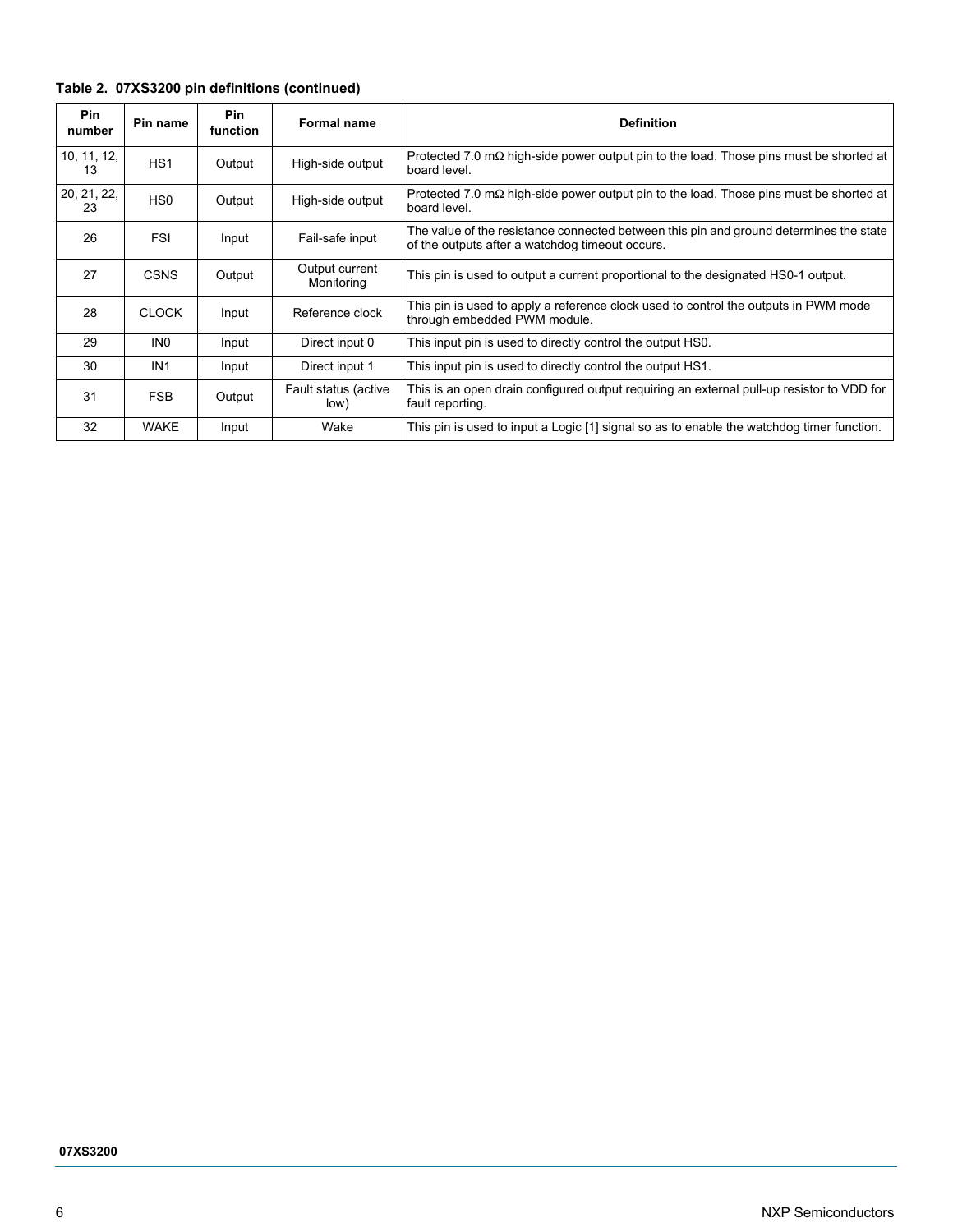# <span id="page-6-0"></span>**4 Electrical characteristics**

# <span id="page-6-1"></span>**4.1 Maximum ratings**

### **Table 3. Maximum ratings**

All voltages are with respect to ground unless otherwise noted. Exceeding these ratings may cause a malfunction or permanent damage to the device.

| Symbol                                                                           | Ratings                                                                                                                                                                                      |                                | Unit   | <b>Notes</b> |  |  |  |  |  |  |
|----------------------------------------------------------------------------------|----------------------------------------------------------------------------------------------------------------------------------------------------------------------------------------------|--------------------------------|--------|--------------|--|--|--|--|--|--|
| <b>Electrical ratings</b>                                                        |                                                                                                                                                                                              |                                |        |              |  |  |  |  |  |  |
| $V_{PWR(SS)}$                                                                    | V <sub>PWR</sub> supply voltage range<br>• Load dump at 25 $°C$ (400 ms)<br>• Maximum operating voltage<br>• Reverse battery                                                                 | 41<br>28<br>$-18$              | $\vee$ |              |  |  |  |  |  |  |
| V <sub>DD</sub>                                                                  | $V_{DD}$ supply voltage range                                                                                                                                                                | $-0.3$ to $5.5$                | $\vee$ |              |  |  |  |  |  |  |
|                                                                                  | Input/output voltage                                                                                                                                                                         | $-0.3$ to $V_{DD}$ +0.3        | $\vee$ | (5)          |  |  |  |  |  |  |
| $I_{CL(WAKE)}$                                                                   | WAKE input clamp current                                                                                                                                                                     | 2.5                            | mA     |              |  |  |  |  |  |  |
| $I_{CL(CSNS)}$                                                                   | CSNS input clamp current                                                                                                                                                                     | 2.5                            | mA     |              |  |  |  |  |  |  |
| $V_{HS[0:1]}$                                                                    | HS [0:1] voltage<br>• Positive<br>• Negative                                                                                                                                                 | 41<br>$-24$                    | $\vee$ |              |  |  |  |  |  |  |
| I <sub>HSI0:1]</sub>                                                             | Output current per channel<br>• Nominal continuous current<br>• Short-circuit transient current<br>• Reverse continuous current                                                              | 26<br>116<br>$-26$             | A      | (2)          |  |  |  |  |  |  |
| $V_{\text{PWR}}$ - $V_{\text{HS}}$                                               | High-side breakdown voltage                                                                                                                                                                  | 47                             | $\vee$ |              |  |  |  |  |  |  |
| $E_{CL[0:1]}$                                                                    | HS[0,1] output clamp energy using single pulse method                                                                                                                                        | 100                            | mJ     | (3)          |  |  |  |  |  |  |
| V <sub>FSD1</sub><br>V <sub>ESD2</sub><br>V <sub>ESD3</sub><br>V <sub>ESD4</sub> | ESD voltage<br>• Human Body Model (HBM) for HS[0:1], VPWR and GND<br>• Human Body Model (HBM) for other pins<br>• Charge Device Model (CDM)<br>Corner pins (1, 27, 28, 57)<br>All other pins | ±8000<br>±2000<br>±750<br>±500 | $\vee$ | (4)          |  |  |  |  |  |  |

**Thermal ratings**

| $\overline{A}$   | Operating temperature<br>Ambient<br>Junction | $-40$ to 125<br>$-40$ to 150 | ൦ึ<br>ີ |  |
|------------------|----------------------------------------------|------------------------------|---------|--|
| $T_{\text{STG}}$ | Storage temperature                          | $-55$ to 150                 | ൦ึ<br>ັ |  |

<span id="page-6-2"></span>Notes

2. Continuous high-side output current rating so long as maximum junction temperature is not exceeded. Calculation of maximum output current using board thermal resistance is required.

<span id="page-6-3"></span>3. Active clamp energy using single-pulse method (L = 2.0 mH, R<sub>L</sub> = 0 Ω, V<sub>PWR</sub> = 14 V, T<sub>J</sub> = 150 °C initial).

<span id="page-6-4"></span>4. ESD testing is performed in accordance with the Human Body Model (HBM) (C<sub>ZAP</sub> = 100 pF, R<sub>ZAP</sub> = 1500 Ω), the Machine Model (MM) (C<sub>ZAP</sub> = 200 pF,  $R_{ZAP} = 0 \Omega$ ), and the Charge Device Model (CDM), Robotic (C<sub>ZAP</sub> = 4.0 pF).

<span id="page-6-5"></span>5. Input/output pins are: IN[0:1], CLOCK, RSTB, FSI, CSNS, SI, SCLK, CSB, SO, FSB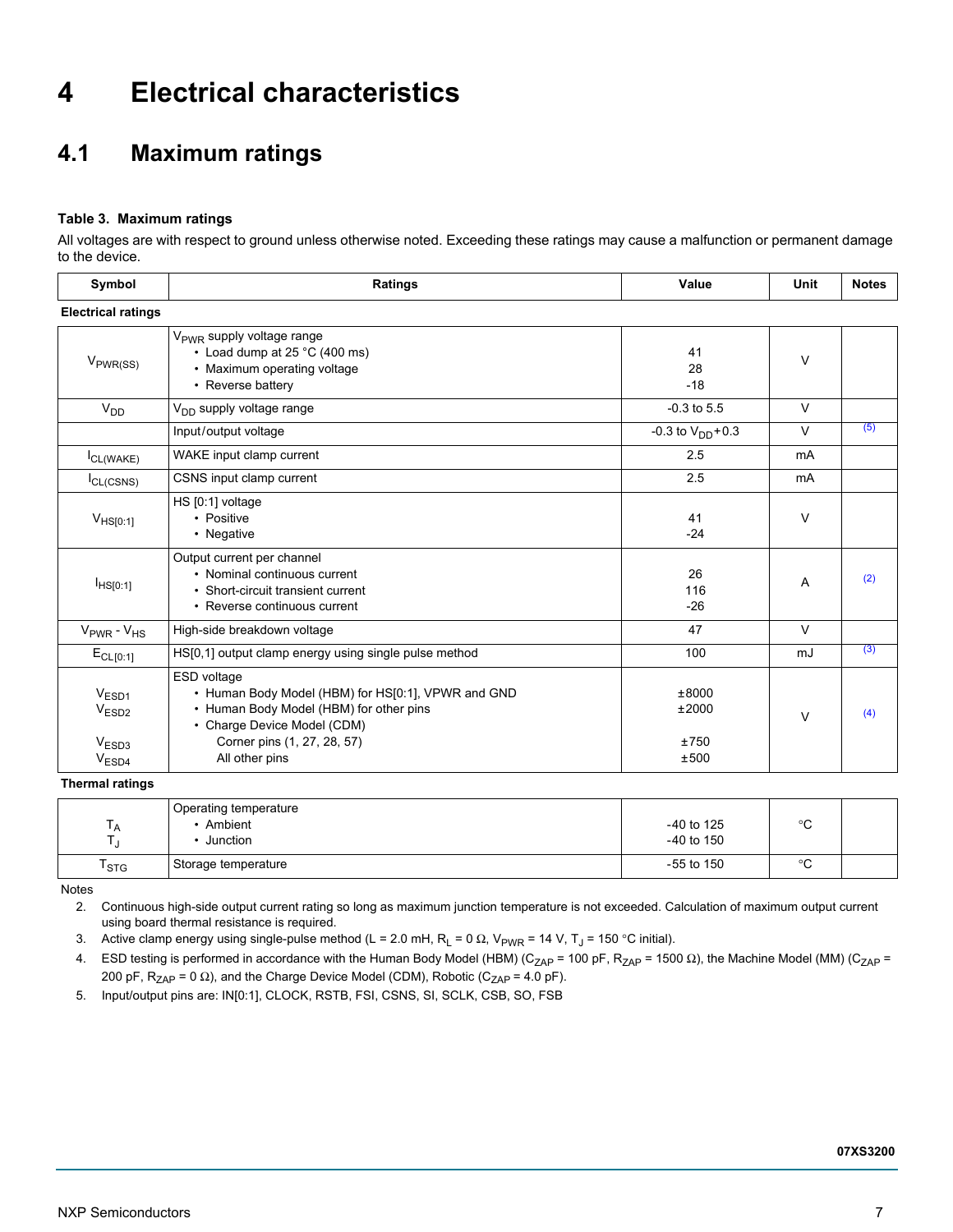### **Table 3. Maximum ratings** *(continued)*

All voltages are with respect to ground unless otherwise noted. Exceeding these ratings may cause a malfunction or permanent damage to the device.

| Symbol                                   | Ratings                                                           | Value     | Unit          | <b>Notes</b> |  |  |  |  |
|------------------------------------------|-------------------------------------------------------------------|-----------|---------------|--------------|--|--|--|--|
| <b>Thermal resistance</b>                |                                                                   |           |               |              |  |  |  |  |
| $R_{\theta \text{JC}}$<br>$R_{\theta$ JA | Thermal resistance<br>• Junction to Case<br>• Junction to Ambient | 4.0<br>35 | $\degree$ C/W | (6)          |  |  |  |  |
| <sup>I</sup> SOLDER                      | Peak Pin Reflow Temperature During Solder Mounting                | 260       | °C            |              |  |  |  |  |

<span id="page-7-0"></span>Notes

6. Device mounted on a 2s2p test board per JEDEC JESD51-2. 20 °C/W of R<sub>0JA</sub> can be reached in a real application case (4 layers board).

<span id="page-7-1"></span>7. Pin soldering temperature limit is for 40 seconds maximum duration. Not designed for immersion soldering. Exceeding these limits may cause malfunction or permanent damage to the device.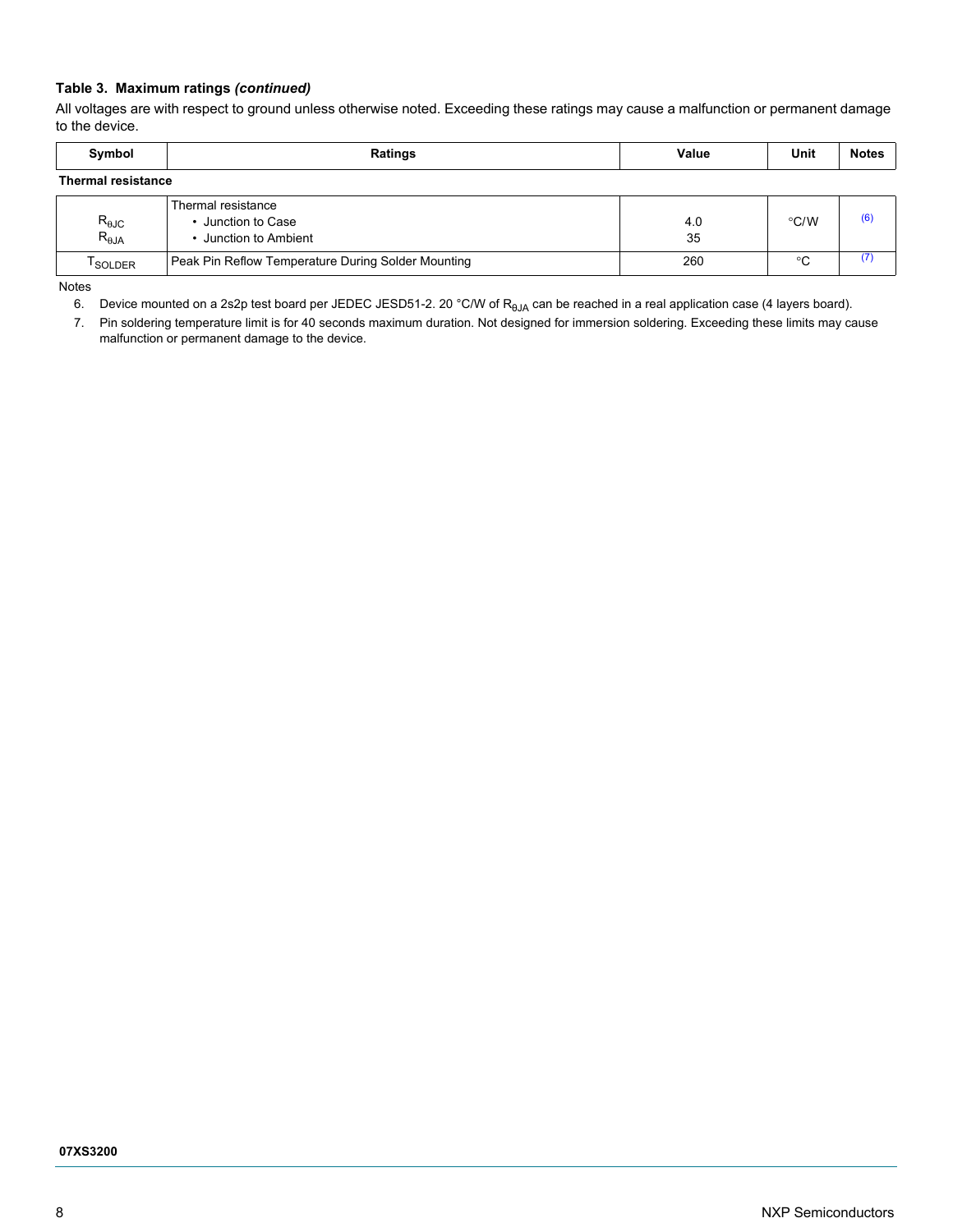# <span id="page-8-0"></span>**4.2 Static electrical characteristics**

### <span id="page-8-5"></span>**Table 4. Static electrical characteristics**

Characteristics noted under conditions 6.0 V ≤ V<sub>PWR</sub> ≤ 20 V, 3.0 V ≤ V<sub>DD</sub> ≤ 5.5 V, -40 °C ≤ T<sub>A</sub> ≤ 125 °C, GND = 0 V, unless otherwise noted. Typical values noted reflect the approximate parameter means at  $T_A$  = 25 °C under nominal conditions, unless otherwise noted.

| Symbol                   | <b>Characteristic</b>                                                                                                                                                                                            |            | <b>Typ</b>        | <b>Max</b> | <b>Unit</b>          | <b>Notes</b> |
|--------------------------|------------------------------------------------------------------------------------------------------------------------------------------------------------------------------------------------------------------|------------|-------------------|------------|----------------------|--------------|
| <b>Power inputs</b>      |                                                                                                                                                                                                                  |            |                   |            |                      |              |
| V <sub>PWR</sub>         | Battery supply voltage range<br>• Fully operational<br>• Extended mode                                                                                                                                           | 6.0<br>4.0 |                   | 20<br>28   | $\vee$               | (8)          |
| V <sub>PWR(CLAMP)</sub>  | Battery clamp voltage                                                                                                                                                                                            | 41         | 47                | 53         | $\vee$               | (9)          |
| I <sub>PWR(ON)</sub>     | V <sub>PWR</sub> operating supply current<br>• Outputs commanded ON, $HS[0:1]$ open, $IN[0:1] > V1H$                                                                                                             |            | 6.5               | 20         | mA                   |              |
| I <sub>PWR(SBY)</sub>    | $V_{\text{PWR}}$ supply current<br>• Outputs commanded OFF, OFF openload detection disabled,<br>HS[0:1] shorted to the ground with $V_{DD}$ = 5.5 V<br>WAKE > $V_{IH}$ or RSTB > $V_{IH}$ and IN[0:1] < $V_{II}$ |            | 6.5               | 7.5        | mA                   |              |
| PWR(SLEEP)               | Sleep state supply current<br>$V_{PWR}$ = 12 V, RSTB = WAKE = CLOCK = IN[0:1] < V <sub>IL</sub> , HS[0:1]<br>shorted to ground<br>• T <sub>A</sub> = 25 °C<br>• $T_A = 85 °C$                                    |            | 1.0               | 5.0<br>30  | μA                   |              |
| $V_{DD(ON)}$             | V <sub>DD</sub> supply voltage                                                                                                                                                                                   | 3.0        |                   | 5.5        | $\vee$               |              |
| $I_{DD(ON)}$             | $V_{DD}$ supply current at $V_{DD}$ = 5.5 V<br>• No SPI communication<br>• 8.0 MHz SPI communication                                                                                                             |            | 1.6<br>5.0        | 2.2<br>—   | mA                   | (10)         |
| $I_{DD(SLEEP)}$          | $V_{DD}$ sleep state current at $V_{DD}$ = 5.5 V                                                                                                                                                                 |            | $\qquad \qquad -$ | 5.0        | μA                   |              |
| V <sub>PWR(OV)</sub>     | Overvoltage shutdown threshold                                                                                                                                                                                   | 28         | 32                | 36         | V                    |              |
| V <sub>PWR(OVHYS)</sub>  | Overvoltage shutdown hysteresis                                                                                                                                                                                  | 0.2        | 0.8               | 1.5        | $\vee$               |              |
| V <sub>PWR(UV)</sub>     | Undervoltage shutdown threshold                                                                                                                                                                                  | 3.3        | 3.9               | 4.3        | $\vee$               | (11)         |
| V <sub>SUPPLY(POR)</sub> | V <sub>PWR</sub> and V <sub>DD</sub> power-on reset threshold                                                                                                                                                    | 0.5        | $\qquad \qquad -$ | 0.9        | $V_{\text{PWR}(UV)}$ |              |
| V <sub>PWR(UV)_UP</sub>  | Recovery undervoltage threshold                                                                                                                                                                                  | 3.4        | 4.1               | 4.5        | V                    |              |
| $V_{DD(FAIL)}$           | V <sub>DD</sub> supply failure threshold (for V <sub>PWR</sub> > V <sub>PWR(UV)</sub> )                                                                                                                          | 2.2        | 2.5               | 2.8        | $\vee$               |              |

Notes

<span id="page-8-1"></span>8. In extended mode, the functionality is guaranteed but not the electrical parameters. From 4.0 V to 6.0 V voltage range, the device is only protected with the thermal shutdown detection.

<span id="page-8-2"></span>9. Measured with the outputs open.

<span id="page-8-3"></span>10. Typical value guaranteed per design.

<span id="page-8-4"></span>11. Output automatically recovers with time limited autoretry to instructed state when V<sub>PWR</sub> voltage is restored to normal as long as the V<sub>PWR</sub> degradation level did not go below the undervoltage power-on reset threshold. This applies to all internal device logic that is supplied by V<sub>PWR</sub> and assumes that the external  $V_{DD}$  supply is within specification.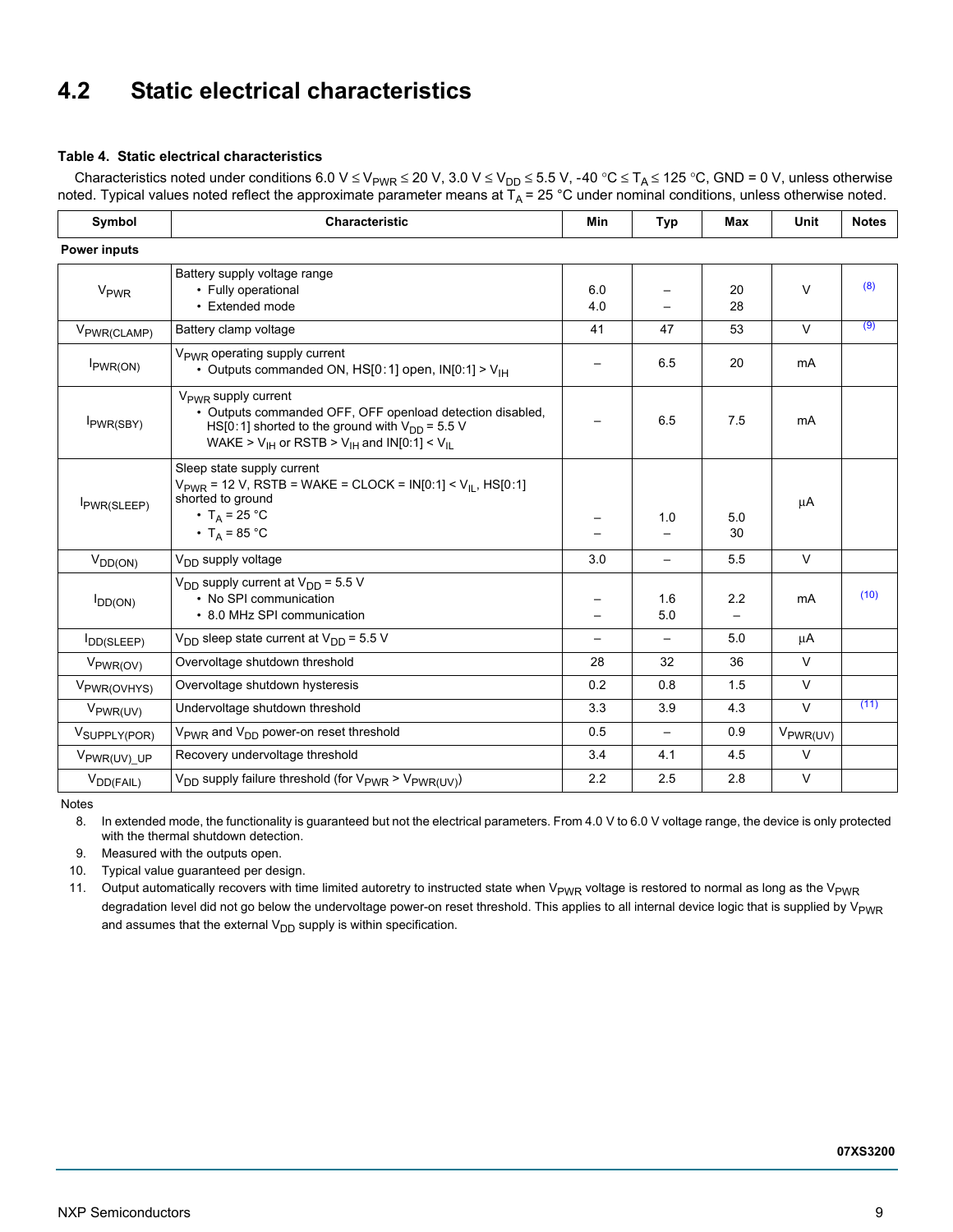### **Table 4. Static electrical characteristics (continued)**

| Characteristics noted under conditions 6.0 V $\leq$ V <sub>PWR</sub> $\leq$ 20 V, 3.0 V $\leq$ V <sub>DD</sub> $\leq$ 5.5 V, -40 °C $\leq$ T <sub>A</sub> $\leq$ 125 °C, GND = 0 V, unless otherwise |
|------------------------------------------------------------------------------------------------------------------------------------------------------------------------------------------------------|
| noted. Typical values noted reflect the approximate parameter means at $T_A = 25$ °C under nominal conditions, unless otherwise noted.                                                               |

| Symbol             | Characteristic                                                                                | Min  | <b>Typ</b> | Max        | Unit      | <b>Notes</b> |  |  |  |
|--------------------|-----------------------------------------------------------------------------------------------|------|------------|------------|-----------|--------------|--|--|--|
| Outputs HS0 TO HS1 |                                                                                               |      |            |            |           |              |  |  |  |
|                    | HS[0,1] output Drain-to-Source ON resistance ( $I_{HS}$ = 5.0 A,<br>$T_A = 25 °C$             |      |            |            |           |              |  |  |  |
|                    | • $V_{PWR} = 4.5 V$                                                                           |      |            | 25.2       |           |              |  |  |  |
| $R_{DS_01(on)}$    | • $V_{PWR} = 6.0 V$                                                                           |      |            | 11.2       | $m\Omega$ |              |  |  |  |
|                    | $\cdot$ V <sub>PWR</sub> = 10 V                                                               |      |            | 7.0        |           |              |  |  |  |
|                    | $\cdot$ V <sub>PWR</sub> = 13 V                                                               |      |            | 7.0        |           |              |  |  |  |
|                    | HS[0,1] output Drain-to-Source ON resistance ( $I_{HS}$ = 5.0 A,<br>$T_A = 150 °C$            |      |            |            |           |              |  |  |  |
|                    | • $V_{PWR} = 4.5 V$                                                                           |      |            | 42.8       |           |              |  |  |  |
| $R_{DS_01(on)}$    | • $V_{PWR} = 6.0 V$                                                                           |      |            | 19.1       | $m\Omega$ |              |  |  |  |
|                    | $\cdot$ V <sub>PWR</sub> = 10 V                                                               |      |            | 11.9       |           |              |  |  |  |
|                    | $\cdot$ V <sub>PWR</sub> = 13 V                                                               |      |            | 11.9       |           |              |  |  |  |
|                    | HS[0,1] output Source-to-Drain ON resistance ( $I_{HS}$ = -5.0 A,                             |      |            |            |           |              |  |  |  |
| $R_{SD_01(0n)}$    | $V_{PWR=}-18 V$<br>• $T_A = 25 °C$                                                            |      |            |            | $m\Omega$ | (12)         |  |  |  |
|                    | • T <sub>A</sub> = 150 °C                                                                     |      |            | 10.5<br>14 |           |              |  |  |  |
|                    |                                                                                               |      |            |            |           |              |  |  |  |
| RSHORT 01          | HS[0,1] maximum severe short-circuit impedance detection                                      | 21   | 47         | 75         | $m\Omega$ | (13)         |  |  |  |
| OCHI1              | HS[0,1] output overcurrent detection levels (6.0 V $\leq$ V <sub>HSI0:11</sub> $\leq$ 20 V)   | 89.9 | 114.8      | 139.8      |           |              |  |  |  |
| OCHI <sub>2</sub>  |                                                                                               | 67   | 83.7       | 100.4      |           |              |  |  |  |
| OC <sub>1</sub>    |                                                                                               | 48   | 61.2       | 74.4       |           |              |  |  |  |
| OC <sub>2</sub>    |                                                                                               | 42   | 53.2       | 64.4       |           |              |  |  |  |
| OC <sub>3</sub>    |                                                                                               | 35.2 | 44.6       | 54         | Α         |              |  |  |  |
| OC4                |                                                                                               | 28.8 | 36.4       | 44         |           |              |  |  |  |
| OCLO <sub>4</sub>  |                                                                                               | 21   | 26.6       | 32.1       |           |              |  |  |  |
| OCLO <sub>3</sub>  |                                                                                               | 13.3 | 18.4       | 23.5       |           |              |  |  |  |
| OCLO <sub>2</sub>  |                                                                                               | 11.3 | 14.2       | 17.1       |           |              |  |  |  |
| OCLO1              |                                                                                               | 7.4  | 9.3        | 11.2       |           |              |  |  |  |
|                    | HS[0,1] current sense ratio (6.0 V $\leq$ <sub>VHS[0:1]</sub> $\leq$ 20 V, CSNS $\leq$ 5.0 V) |      |            |            |           |              |  |  |  |
| C <sub>SR0</sub>   | $\cdot$ CSNS ratio bit = 0                                                                    |      | 1/10700    |            |           | (14)         |  |  |  |
| $C_{\text{S}R1}$   | $\cdot$ CSNS ratio bit = 1                                                                    |      | 1/63600    |            |           |              |  |  |  |

Notes

<span id="page-9-0"></span>12. Source-Drain ON resistance (reverse Drain-to-Source ON resistance) with negative polarity V<sub>PWR</sub>.

<span id="page-9-1"></span>13. Short-circuit impedance calculated from HS[0:1] to GND pins. Value guaranteed per design.

<span id="page-9-2"></span>14. Current sense ratio =  $I_{CSNS} / I_{HS[0:1]}$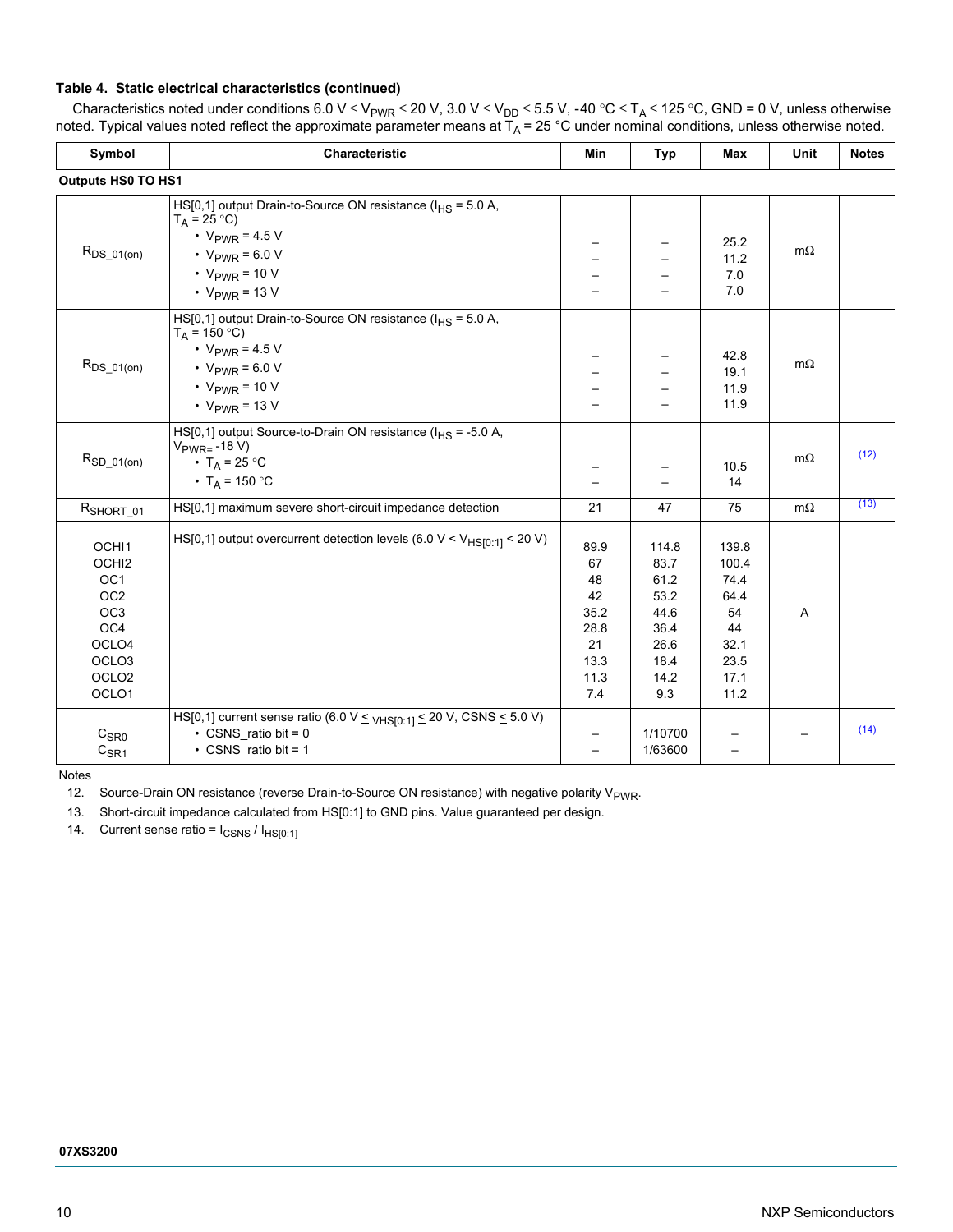### **Table 4. Static electrical characteristics (continued)**

| Characteristics noted under conditions 6.0 V $\leq$ V <sub>PWR</sub> $\leq$ 20 V, 3.0 V $\leq$ V <sub>DD</sub> $\leq$ 5.5 V, -40 °C $\leq$ T <sub>A</sub> $\leq$ 125 °C, GND = 0 V, unless otherwise |
|------------------------------------------------------------------------------------------------------------------------------------------------------------------------------------------------------|
| noted. Typical values noted reflect the approximate parameter means at $T_A = 25$ °C under nominal conditions, unless otherwise noted.                                                               |

| Symbol                                     | <b>Characteristic</b>                                                                                                                                                                                                                                                                                                                            | Min                                                                | <b>Typ</b>     | Max                                          | Unit              | <b>Notes</b> |
|--------------------------------------------|--------------------------------------------------------------------------------------------------------------------------------------------------------------------------------------------------------------------------------------------------------------------------------------------------------------------------------------------------|--------------------------------------------------------------------|----------------|----------------------------------------------|-------------------|--------------|
| <b>Outputs HS0 TO HS1 (continued)</b>      |                                                                                                                                                                                                                                                                                                                                                  |                                                                    |                |                                              |                   |              |
| $CSR0_{ACC}$                               | $HS[0,1]$ current sense ratio ( $CSR0$ ) accuracy<br>$(6.0 V \le V_{H S[0:1]} \le 20 V)$<br>25 °C and 125 °C<br>• $I_{HS[0:1]} = 12.5 A$<br>• $I_{HS[0:1]} = 5.0 A$<br>• $I_{HS[0:1]} = 3.0 A$<br>• $I_{HS[0:1]} = 1.5 A$<br>-40 °C<br>• $I_{HS[0:1]} = 12.5 A$<br>• $I_{HS[0:1]} = 5.0 A$<br>• $I_{HS[0:1]} = 3.0 A$<br>• $I_{HS[0:1]} = 1.5 A$ | $-13$<br>$-20$<br>$-25$<br>$-30$<br>-18<br>$-25$<br>$-30$<br>$-40$ |                | 13<br>20<br>26<br>30<br>18<br>25<br>30<br>40 | %                 |              |
| $CSRO_{ACC}$<br>(CAL)                      | HS[0,1] current recopy accuracy with one calibration point<br>$(6.0 V \le V_{HSI0:1} \le 20 V)$<br>• $I_{HS[0:1]} = 5.0 A$                                                                                                                                                                                                                       | $-5.0$                                                             |                | 5.0                                          | %                 | (15)         |
| $\Delta$ (C <sub>SR0</sub> )/ $\Delta$ (T) | HS[0,1] C <sub>SR0</sub> current recopy temperature drift<br>$(6.0 V \le V_{HSI0:1} \le 20 V)$<br>• $I_{HS[0:1]} = 5.0 A$                                                                                                                                                                                                                        |                                                                    |                | 0.04                                         | $%$ /°C           | (16)         |
| $CSR1_{ACC}$                               | HS[0,1] current sense ratio (C <sub>SR1</sub> ) accuracy<br>$(6.0 V \le V_{H S[0:1]} \le 20 V)$<br>25 °C and 125 °C<br>• $I_{HS[0:1]} = 12.5 A$<br>• $I_{HS[0:1]} = 75 A$<br>-40 °C<br>• $I_{HS[0:1]}$ = 12.5 A<br>• $I_{HS[0:1]} = 75 A$                                                                                                        | $-17$<br>$-15$<br>$-25$<br>$-22$                                   |                | 17<br>15<br>25<br>22                         | %                 |              |
| $CSR1_{ACC}$<br>(CAL)                      | HS[0,1] current recopy accuracy with one calibration point<br>$(6.0 V \le V_{HSI0:1} \le 20 V)$<br>• $I_{HS[0:1]}$ = 12.5 A                                                                                                                                                                                                                      | $-5.0$                                                             |                | 5.0                                          | %                 | (15)         |
| $V_{CL(CSNS)}$                             | Current sense clamp voltage<br>• CSNS Open; $I_{HSI0:11} = 5.0$ A with C <sub>SR0</sub> ratio                                                                                                                                                                                                                                                    | $V_{DD} + 0.25$                                                    | —              | $V_{DD}$ +1.0                                | V                 |              |
| <b>IOLD(OFF)</b>                           | OFF openload detection source current                                                                                                                                                                                                                                                                                                            | 30                                                                 | —              | 100                                          | μA                | (17)         |
| VOLD(THRES)                                | OFF openload fault detection voltage threshold                                                                                                                                                                                                                                                                                                   | 2.0                                                                | 3.0            | 4.0                                          | V                 |              |
| <b>I</b> OLD(ON)                           | ON openload fault detection current threshold                                                                                                                                                                                                                                                                                                    | 80                                                                 | 330            | 660                                          | mA                |              |
| OLD(ON LED)                                | ON openload fault detection current threshold with LED<br>• $V_{HS[0:1]} = V_{PWR} - 0.75 V$                                                                                                                                                                                                                                                     | 2.5                                                                | 5.0            | 10                                           | mA                |              |
| V <sub>OSD</sub> (THRES)                   | Output short to V <sub>PWR</sub> detection voltage threshold<br>• Output programmed OFF                                                                                                                                                                                                                                                          | $V_{PWR}$ -1.2                                                     | $V_{PWR}$ -0.8 | $V_{PWR}$ -0.4                               | V                 |              |
| $V_{CL}$                                   | Output negative clamp voltage<br>• 0.5 A $\leq$ $I_{HS[0:1]} \leq$ 5.0 A, output programmed OFF                                                                                                                                                                                                                                                  | $-22$                                                              | —              | -16                                          | V                 |              |
| $T_{SD}$                                   | Output overtemperature shutdown for 4.5 V < $V_{PWR}$ < 28 V                                                                                                                                                                                                                                                                                     | 155                                                                | 175            | 195                                          | $^\circ \text{C}$ |              |

Notes

<span id="page-10-0"></span>15. Based on statistical analysis. It is not production tested.

<span id="page-10-1"></span>16. Based on statistical data: delta(C<sub>SR0</sub>)/delta(T)={(measured I<sub>CSNS</sub> at T<sub>1</sub> - measured I<sub>CSNS</sub> at T<sub>2</sub>) / measured I<sub>CSNS</sub> at room} / {T<sub>1</sub>-T<sub>2</sub>}. No production tested.

<span id="page-10-2"></span>17. Output OFF openload detection current is the current required to flow through the load for the purpose of detecting the existence of an openload condition when the specific output is commanded OFF. Pull-up current is measured for  $V_{HS} = V_{OLD(THRES)}$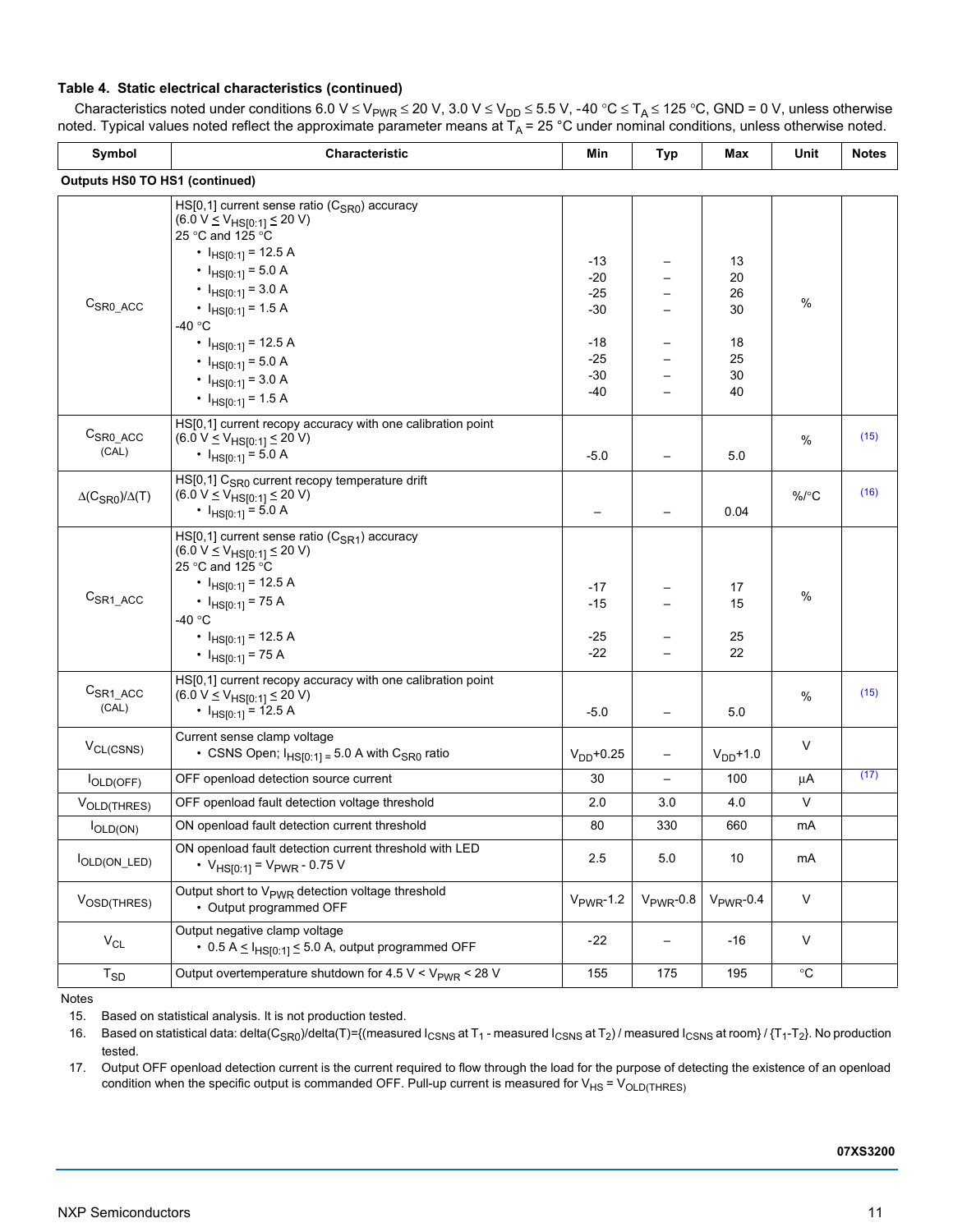### **Table 4. Static electrical characteristics (continued)**

Characteristics noted under conditions 6.0 V ≤ V<sub>PWR</sub> ≤ 20 V, 3.0 V ≤ V<sub>DD</sub> ≤ 5.5 V, -40 °C ≤ T<sub>A</sub> ≤ 125 °C, GND = 0 V, unless otherwise noted. Typical values noted reflect the approximate parameter means at T<sub>A</sub> = 25 °C under nominal conditions, unless otherwise noted.

| Symbol                   | <b>Characteristic</b>                                                                                                                                       |                          | Typ               | Max                             | Unit      | <b>Notes</b> |
|--------------------------|-------------------------------------------------------------------------------------------------------------------------------------------------------------|--------------------------|-------------------|---------------------------------|-----------|--------------|
| <b>Control interface</b> |                                                                                                                                                             |                          |                   |                                 |           |              |
| V <sub>IH</sub>          | Input logic high voltage                                                                                                                                    | 2.0                      | $\qquad \qquad -$ | $VDD+0.3$                       | $\vee$    | (18)         |
| $V_{IL}$                 | Input logic low voltage                                                                                                                                     | $-0.3$                   | $\qquad \qquad$   | 0.8                             | $\vee$    | (18)         |
| <b>I</b> <sub>DWN</sub>  | Input logic pull-down current (SCLK, SI)                                                                                                                    | 5.0                      | $\qquad \qquad -$ | 20                              | μA        | (21)         |
| <b>I</b> UP              | Input logic pull-up current (CSB)                                                                                                                           | 5.0                      |                   | 20                              | μA        | (22)         |
| $c_{SO}$                 | SO, FSB tri-state capacitance                                                                                                                               | $\overline{\phantom{m}}$ | $\qquad \qquad -$ | 20                              | pF        | (19)         |
| R <sub>DWN</sub>         | Input logic pull-down resistor (RSTB, WAKE, CLOCk and IN[0:1])                                                                                              | 125                      | 250               | 500                             | kΩ        |              |
| $C_{IN}$                 | Input capacitance                                                                                                                                           | $\qquad \qquad -$        | 4.0               | 12                              | pF        | (19)         |
| V <sub>CL(WAKE)</sub>    | Wake input clamp voltage<br>$\cdot$ $I_{CL(WAKE)}$ < 2.5 mA                                                                                                 | 18                       | 25                | 32                              | $\vee$    | (20)         |
| $V_{F(WAKE)}$            | Wake input forward voltage<br>• $I_{CL(WAKE)} = -2.5 mA$                                                                                                    | $-2.0$                   |                   | $-0.3$                          | $\vee$    |              |
| <b>V<sub>SOH</sub></b>   | SO high state output voltage<br>• $I_{OH} = 1.0$ mA                                                                                                         | $VDD - 0.4$              |                   | —                               | V         |              |
| V <sub>SOL</sub>         | SO and FSB low state output voltage<br>• $I_{\text{OI}} = -1.0 \text{ mA}$                                                                                  |                          |                   | 0.4                             | $\vee$    |              |
| $I_{SO(LEAK)}$           | SO, CSNS and FSB tri-state leakage current<br>• CSB = $V_{IH}$ and 0 V $\leq$ V <sub>SO</sub> $\leq$ V <sub>DD</sub> , or FSB = 5.5 V, or<br>$CSNS = 0.0 V$ | $-2.0$                   | 0.0               | 2.0                             | μA        |              |
| <b>RFS</b>               | FSI external pull-down resistance<br>• Watchdog disabled<br>• Watchdog enabled                                                                              | 10                       | 0.0<br>Infinite   | 1.0<br>$\overline{\phantom{0}}$ | $k\Omega$ | (23)         |

Notes

<span id="page-11-0"></span>18. Upper and lower logic threshold voltage range applies to SI, CSB, SCLK, FSB, IN[0:1], CLOCK and WAKE input signals. The WAKE and RSTB signals may be supplied by a derived voltage referenced to  $V_{\text{PWR}}$ .

<span id="page-11-3"></span>19. Input capacitance of SI, CSB, SCLK, RSTB, IN[0:1], CLOCK and WAKE. This parameter is guaranteed by process monitoring but is not production tested.

<span id="page-11-4"></span>20. The current must be limited by a series resistance when using voltages > 7.0 V.

<span id="page-11-1"></span>21. Pull-down current is with  $V_{SI} \ge 1.0$  V and  $V_{SCLK} \ge 1.0$  V.

<span id="page-11-2"></span>22. Pull-up current is with  $V_{CSB} \le 2.0 V$ . CSB has an active internal pull-up to  $V_{DD}$ .

<span id="page-11-5"></span>23. In Fail-safe HS[0:1] depends respectively on IN[0:1]. FSI has an active internal pull-up to  $V_{REG} \sim 3.0$  V.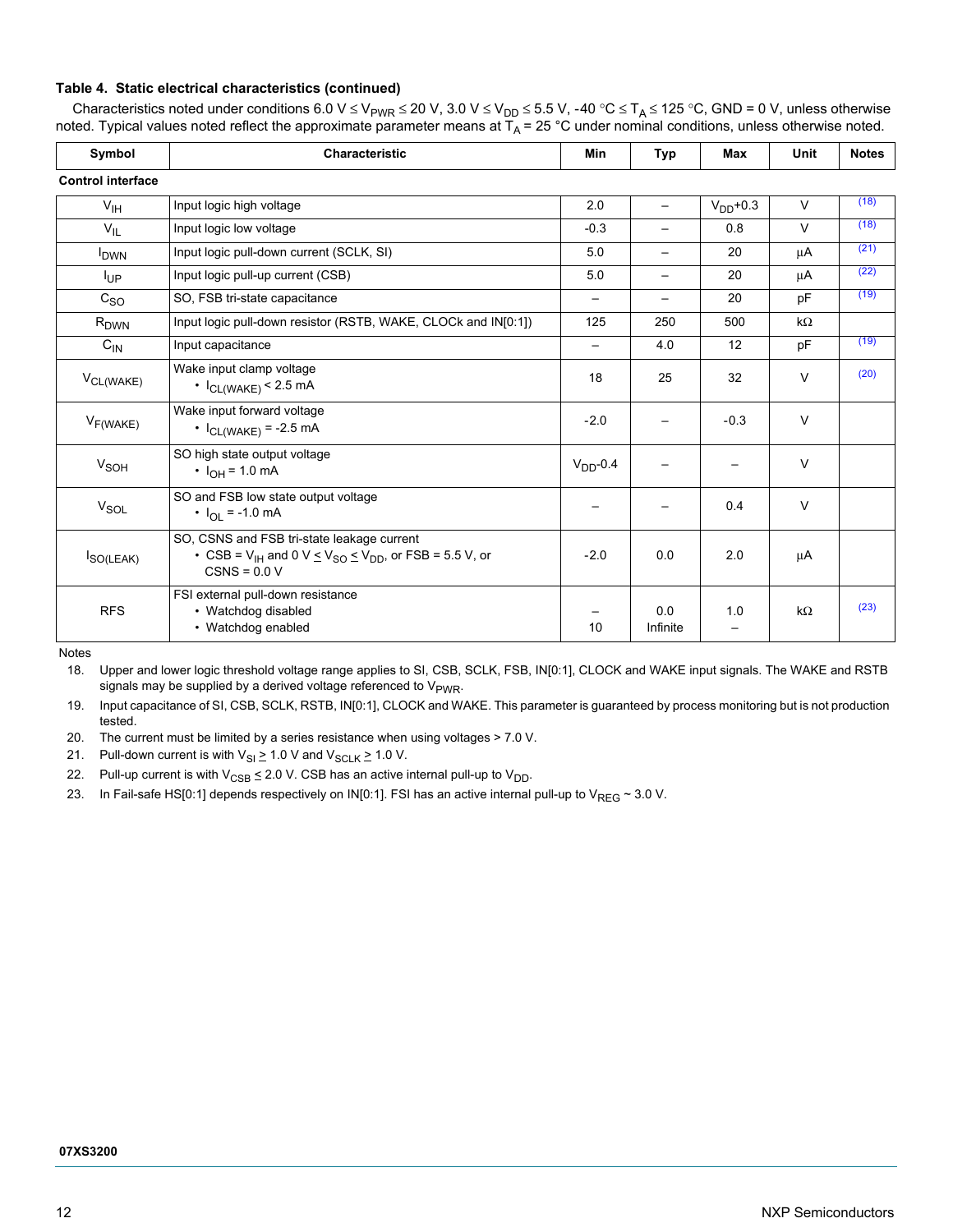# <span id="page-12-0"></span>**4.3 Dynamic electrical characteristics**

### <span id="page-12-8"></span>**Table 5. Dynamic electrical characteristics**

Characteristics noted under conditions 6.0 V  $\leq$  V<sub>PWR</sub>  $\leq$  20 V, 3.0 V  $\leq$  V<sub>DD</sub>  $\leq$  5.5 V, -40 °C  $\leq$  T<sub>A</sub>  $\leq$  125 °C, GND = 0 V unless otherwise noted. Typical values noted reflect the approximate parameter means at  $T_A$  = 25 °C under nominal conditions unless otherwise noted.

| Symbol                         | Characteristic                                                                                                                                                                                               | Min                      | <b>Typ</b>                  | <b>Max</b>        | Unit       | <b>Notes</b> |
|--------------------------------|--------------------------------------------------------------------------------------------------------------------------------------------------------------------------------------------------------------|--------------------------|-----------------------------|-------------------|------------|--------------|
|                                | Power output timing HS0 TO HS1                                                                                                                                                                               |                          |                             |                   |            |              |
| $\mathrm{SR}_{\mathrm{R\_00}}$ | Output rising medium slew rate (medium speed slew rate / $SR[1:0] = 00$ )<br>$\cdot$ V <sub>PWR</sub> = 14 V                                                                                                 | 0.15                     | 0.3                         | 0.6               | $V/ \mu s$ | (24)         |
| ${\rm SR}_{\rm R\_01}$         | Output rising slow slew rate (low speed slew rate / $SRI1:0$ ] = 01)<br>• $V_{PWR}$ = 14 V                                                                                                                   | 0.07                     | 0.15                        | 0.3               | $V/\mu s$  | (24)         |
| $\text{SR}_{\text{R\_10}}$     | Output falling fast slew rate (high speed slew rate / SR[1:0] = 10)<br>• $V_{PWR}$ = 14 V                                                                                                                    | 0.3                      | 0.6                         | 1.2               | $V/ \mu s$ | (24)         |
| SR <sub>F 00</sub>             | Output falling medium slew rate (medium speed slew rate / SR[1:0] = 00)<br>• $V_{PWR}$ = 14 V                                                                                                                | 0.15                     | 0.3                         | 0.6               | $V/ \mu s$ | (24)         |
| $SRF_{01}$                     | Output falling slow slew rate (low speed slew rate / $SR[1:0] = 01$ )<br>• $V_{PWR}$ = 14 V                                                                                                                  | 0.07                     | 0.15                        | 0.3               | $V/\mu s$  | (24)         |
| $\text{SR}_{\text{F\_10}}$     | Output rising fast slew rate (high speed slew rate / SR[1:0] = 10)<br>$\cdot$ V <sub>PWR</sub> = 14 V                                                                                                        | 0.3                      | 0.6                         | 1.2               | $V/\mu s$  | (24)         |
| $t_{\text{DLY}_12}$            | HS[0:1] outputs turn-on and off delay time<br>$VPWR$ = 14 V for medium speed slew rate (SR[1:0] = 00)<br>$\cdot$ t <sub>DLY(ON)</sub><br>$\cdot$ t <sub>DLY(OFF)</sub>                                       | 90<br>40                 | 135<br>70                   | 180<br>100        | μs         | (25)(26)     |
| $\Delta \mathsf{SR}$           | Driver output matching slew rate ( $SR_R / SR_F$ )<br>• $V_{PWR}$ = 14 V at 25 °C and for medium speed slew rate<br>$(SR[1:0] = 00)$                                                                         | 0.8                      | 1.0                         | 1.2               |            |              |
| $\Delta t_{\text{RF}}$ 01      | $HST0:1$ ] driver output matching time $(t_{DLY(ON)} - t_{DLY(OFF)})$<br>• $V_{\text{PWR}}$ = 14 V, $f_{\text{PWM}}$ = 240 Hz, PWM duty cycle = 50%, at 25 °C for<br>medium speed slew rate $(SR[1:0] = 00)$ | 25                       | 60                          | 95                | μs         |              |
| $t_{FAULT}$                    | Fault detection blanking time                                                                                                                                                                                | 1.0                      | 5.0                         | 20                | μs         | (27)         |
| <sup>t</sup> DETECT            | Output shutdown delay time                                                                                                                                                                                   | $\overline{\phantom{0}}$ | 7.0                         | 30                | μs         | (28)         |
| t <sub>CNSVAL</sub>            | <b>CSNS</b> valid time                                                                                                                                                                                       | $\overline{\phantom{0}}$ | 70                          | 100               | μs         | (29)         |
| t <sub>WDTO</sub>              | Watchdog timeout                                                                                                                                                                                             | 217                      | 310                         | 400               | ms         | (30)         |
| <b>TOLLED</b>                  | ON openload fault cyclic detection period with LED<br>• Internal clock (PWM en bit = 1 & CLOCK Set = 1)<br>• External clock (PWM en bit = 1 & CLOCK Set = 0)                                                 | 6.4                      | 8.3<br><b>PWM</b><br>period | $12 \overline{ }$ | ms         |              |

Notes

<span id="page-12-1"></span>24. Rise and fall slew rates measured across a 5.0  $\Omega$  resistive load at high-side output = 30% to 70% (see [Figure](#page-16-1) 4, [page](#page-16-1) 17).

<span id="page-12-2"></span>25. Turn-on delay time measured from rising edge of any signal (IN[0:1] and CSB) that would turn the output ON to V<sub>HS[0:1]</sub> = V<sub>PWR</sub> / 2 with  $R_1 = 5.0 \Omega$  resistive load.

<span id="page-12-7"></span>26. Turn-off delay time measured from falling edge of any signal (IN[0:1] and CSB) that would turn the output OFF to V<sub>HS[0:1]</sub> = V<sub>PWR</sub> / 2 with  $R_1 = 5.0 \Omega$  resistive load.

<span id="page-12-3"></span>27. Time necessary to report the fault to FSB pin.

<span id="page-12-4"></span>28. Time necessary to switch-off the output in case of OT or OC or SC or UV fault detection (from negative edge of FSB pin to HS voltage = 50% of V<sub>PWR</sub>

<span id="page-12-5"></span>29. Time necessary for CSNS to be within  $\pm 5\%$  of the targeted value (from HS voltage = 50% of V<sub>PWR</sub> to  $\pm 5\%$  of the targeted CSNS value).

<span id="page-12-6"></span>30. For FSI open, the watchdog timeout delay measured from the rising edge of RSTB, to HS[0,1] output state depend on the corresponding input command.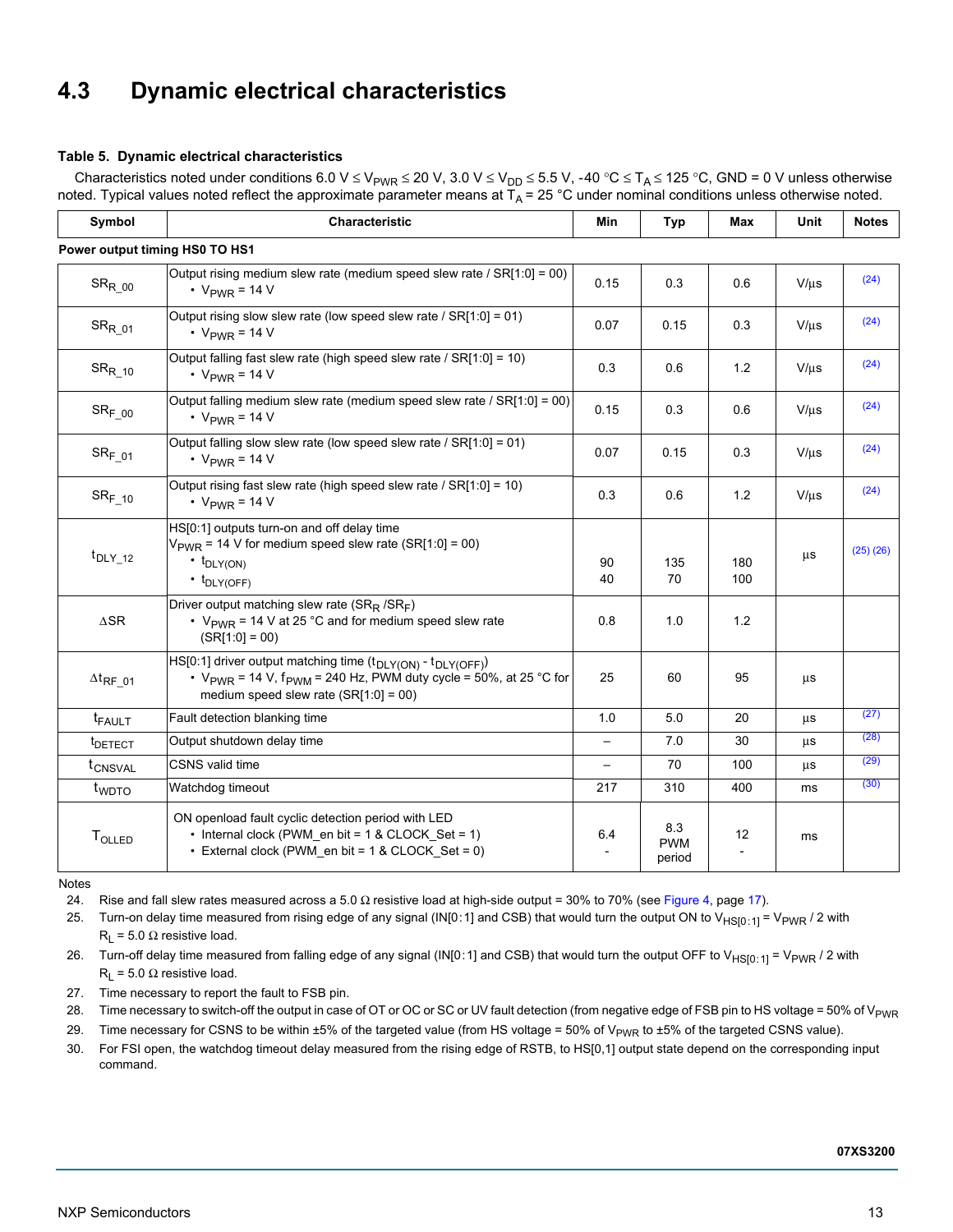### **Table 5. Dynamic electrical characteristics (continued)**

| Symbol                | Characteristic                             | Min    | Typ     | Max   | Unit | <b>Notes</b> |
|-----------------------|--------------------------------------------|--------|---------|-------|------|--------------|
|                       | Power output timing HS0 TO HS1 (continued) |        |         |       |      |              |
|                       |                                            |        |         |       |      |              |
| $t_{OC1\_00}$         |                                            | 4.40   | 6.30    | 8.02  |      |              |
| $t_{OC2\_00}$         |                                            | 1.62   | 2.32    | 3.00  |      |              |
| $t_{OC3_00}$          | HS[0,1] output overcurrent time step       | 2.10   | 3.00    | 3.90  |      |              |
| $t_{OC4\_00}$         | $OC[1:0] = 00$ (slow by default)           | 2.88   | 4.12    | 5.36  |      |              |
| $t_{OC5_00}$          |                                            | 4.58   | 6.56    | 8.54  |      |              |
| $t_{OC6\_00}$         |                                            | 10.16  | 14.52   | 18.88 |      |              |
| $t_{OC7_00}$          |                                            | 73.2   | 104.6   | 134.0 |      |              |
|                       |                                            | 1.10   | 1.57    | 2.00  |      |              |
| $t_{OC1_01}$          |                                            | 0.40   | 0.58    | 0.75  |      |              |
| $t_{OC2_01}$          |                                            | 0.52   |         |       |      |              |
| $t_{OC3_01}$          |                                            |        | 0.75    | 0.98  |      |              |
| $t_{OC4\_01}$         | OC[1:0]=01 (fast)                          | 0.72   | 1.03    | 1.34  |      |              |
| $t_{OC5_01}$          |                                            | 1.14   | 1.64    | 2.13  |      |              |
| $t_{OC6\_01}$         |                                            | 2.54   | 3.63    | 4.72  |      |              |
| $t_{OC7_01}$          |                                            | 18.2   | 26.1    | 34.0  | ms   |              |
| $t_{OC1\_10}$         |                                            | 2.20   | 3.15    | 4.01  |      |              |
| $t_{OC2\_10}$         |                                            | 0.81   | 1.16    | 1.50  |      |              |
|                       |                                            | 1.05   | 1.50    | 1.95  |      |              |
| $t_{OC3_10}$          | OC[1:0]=10 (medium)                        | 1.44   | 2.06    | 2.68  |      |              |
| $t_{OC4\_10}$         |                                            | 2.29   | 3.28    | 4.27  |      |              |
| $t_{OC5_10}$          |                                            | 5.08   | 7.26    | 9.44  |      |              |
| $t_{OC6\_10}$         |                                            | 36.6   | 52.3    | 68.0  |      |              |
| $t_{OC7_10}$          |                                            |        |         |       |      |              |
| $t_{OC1\_11}$         |                                            | 8.8    | 12.6    | 16.4  |      |              |
| $t_{OC2\_11}$         |                                            | 3.2    | 4.6     | 21.4  |      |              |
| $t_{OC3_11}$          |                                            | 4.2    | $6.0\,$ | 7.8   |      |              |
| $t_{OC4\_11}$         | OC[1:0]=11 (very slow)                     | 5.7    | 8.2     | 10.7  |      |              |
| $t$ <sub>OC5_11</sub> |                                            | 9.1    | 13.1    | 17.0  |      |              |
| $t_{OC6\_11}$         |                                            | 20.3   | 29.0    | 37.7  |      |              |
| $t_{OC7\_11}$         |                                            | 146.4  | 209.2   | 272.0 |      |              |
|                       |                                            |        |         |       |      |              |
| $t_{BC1}$ _00         | HS[0,1] bulb cooling time step             | 242    | 347     | 452   |      |              |
| $t_{BC2\_00}$         | $CB[1:0] = 00$ or 11 (medium)              | 126    | 181     | 236   |      |              |
| $t_{BC3_00}$          |                                            | 140    | 200     | 260   |      |              |
| $t_{BC4\_00}$         |                                            | 158    | 226     | 294   |      |              |
| $t_{BC5_00}$          |                                            | 181    | 259     | 337   |      |              |
| $t_{BC6\_00}$         |                                            | 211    | 302     | 393   |      |              |
| $t_{BC1\_01}$         | $CB[1:0] = 01$ (fast)                      | 121    | 173     | 226   |      |              |
| $t_{BC2\_01}$         |                                            | 63     | $90\,$  | 118   |      |              |
| $t_{BC3_01}$          |                                            | 70     | 100     | 130   | ms   |              |
| $t_{BC4\_01}$         |                                            | 79     | 113     | 147   |      |              |
| $t_{BC5_01}$          |                                            | $90\,$ | 129     | 169   |      |              |
|                       |                                            | 105    | 151     | 197   |      |              |
| $t_{BC6\_01}$         | $CB[1:0] = 10$ (slow)                      |        |         |       |      |              |
| $t_{BC1\_10}$         |                                            | 484    | 694     | 1904  |      |              |
| $t_{BC2\_10}$         |                                            | 252    | 362     | 472   |      |              |
| $t_{BC3\_10}$         |                                            | 280    | 400     | 520   |      |              |
| $t_{BC4\_10}$         |                                            | 316    | 452     | 588   |      |              |
| $t_{BC5\_10}$         |                                            | 362    | 518     | 674   |      |              |
|                       |                                            |        |         |       |      |              |

422

604

786

Characteristics noted under conditions 6.0 V ≤ V<sub>PWR</sub> ≤ 20 V, 3.0 V ≤ V<sub>DD</sub> ≤ 5.5 V, -40 °C ≤ T<sub>A</sub> ≤ 125 °C, GND = 0 V unless otherwise noted. Typical values noted reflect the approximate parameter means at T<sub>A</sub> = 25 °C under nominal conditions unless otherwise noted.

### **07XS3200**

 $t_{BC6}$  10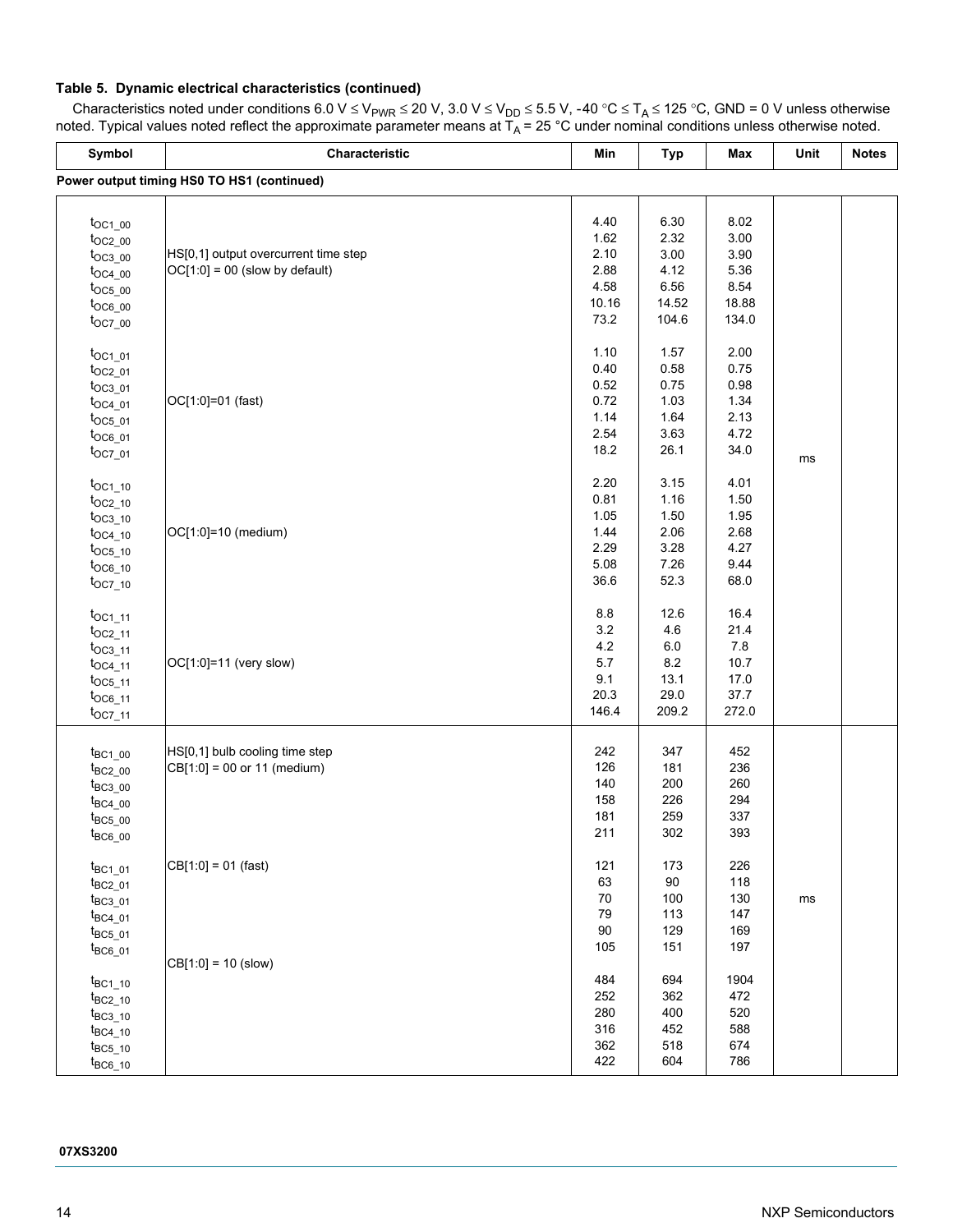### **Table 5. Dynamic electrical characteristics (continued)**

Characteristics noted under conditions 6.0 V ≤ V<sub>PWR</sub> ≤ 20 V, 3.0 V ≤ V<sub>DD</sub> ≤ 5.5 V, -40 °C ≤ T<sub>A</sub> ≤ 125 °C, GND = 0 V unless otherwise noted. Typical values noted reflect the approximate parameter means at T<sub>A</sub> = 25 °C under nominal conditions unless otherwise noted.

| Symbol                       | <b>Characteristic</b>                                                                         | <b>Min</b> | <b>Typ</b>               | <b>Max</b> | Unit                | <b>Notes</b> |
|------------------------------|-----------------------------------------------------------------------------------------------|------------|--------------------------|------------|---------------------|--------------|
| <b>PWM Module timing</b>     |                                                                                               |            |                          |            |                     |              |
| f <sub>CLOCK</sub>           | Input PWM clock range on CLOCK                                                                | 7.68       |                          | 30.72      | kHz                 |              |
| f <sub>CLOCK(LOW)</sub>      | Input PWM clock low frequency detection range on CLOCK                                        | 1.0        | 2.0                      | 4.0        | kHz                 | (32)         |
| <sup>f</sup> CLOCK(HIGH)     | Input PWM clock high frequency detection range on CLOCK                                       | 100        |                          | 400        | kHz                 | (32)         |
| f <sub>PWM</sub>             | Output PWM frequency range using external clock on CLOCK                                      | 31.25      | $\overline{\phantom{m}}$ | 781        | Hz                  | (31)         |
| AFPWM(CAL)                   | Output PWM frequency accuracy using calibrated oscillator                                     | $-10$      | $\overline{\phantom{0}}$ | $+10$      | $\%$                | (31)         |
| $f_{\text{PWM}(0)}$          | Default output PWM frequency using internal oscillator                                        | 84         | 120                      | 156        | Hz                  |              |
| $t_{\text{CSB(MIN)}}$        | CSB calibration low minimum time detection range                                              | 14         | 20                       | 26         | μs                  |              |
| $t_{\text{CSB}(\text{MAX})}$ | CSB calibration low maximum time detection range                                              | 140        | 200                      | 260        | μs                  |              |
| $R_{\text{PWM}}$ 1k          | Output PWM duty cycle range for $f_{\text{PWM}}$ = 1.0 kHz for high speed slew rate           | 10         | $\overline{\phantom{m}}$ | 94         | %                   | (32)         |
| $R_{\text{PWM}}$ 400         | Output PWM duty cycle range for f <sub>PWM</sub> = 400 Hz                                     | 6.0        | $\overline{\phantom{m}}$ | 98         | %                   | (32)         |
| $R_{\text{PWM}}$ 200         | Output PWM duty cycle range for f <sub>PWM</sub> = 200 Hz                                     | 5.0        |                          | 98         | %                   | (32)         |
| Input timing                 |                                                                                               |            |                          |            |                     |              |
| $t_{IN}$                     | Direct input toggle timeout                                                                   | 175        | 250                      | 325        | ms                  |              |
| <b>Autoretry timing</b>      |                                                                                               |            |                          |            |                     |              |
| $t_{\text{AUTO}}$            | Autoretry period                                                                              | 105        | 150                      | 195        | ms                  |              |
| Temperature on the GND flag  |                                                                                               |            |                          |            |                     |              |
| <b>TOTWAR</b>                | Thermal prewarning detection                                                                  | 110        | 125                      | 140        | $^{\circ}C$         | (33)         |
| T <sub>FEED</sub>            | Analog temperature feedback at T <sub>A</sub> = 25 °C with R <sub>CSNS</sub> = 2.5 k $\Omega$ | 1.15       | 1.20                     | 1.25       | $\vee$              |              |
| <b>DTFEED</b>                | Analog temperature feedback derating with $R_{CSNS}$ = 2.5 k $\Omega$                         | $-3.5$     | $-3.7$                   | $-3.9$     | $mV$ <sup>o</sup> C | (34)         |

Notes

<span id="page-14-1"></span>31. Clock Fail detector available for PWM\_en bit is set to logic [1] and CLOCK\_sel is set to logic [0].

<span id="page-14-0"></span>32. The PWM ratio is measured at V<sub>HS</sub> = 50% of V<sub>PWR</sub> and for the default SR value. It is possible to put the device fully-on (PWM duty cycle 100%) and fully-off (duty cycle 0%). For values outside this range, a calibration is needed between the PWM duty cycle programming and the PWM on the output with  $R_L$  = 5.0 Ω resistive load.

<span id="page-14-2"></span>33. Typical value guaranteed per design.

<span id="page-14-3"></span>34. Value guaranteed per statistical analysis.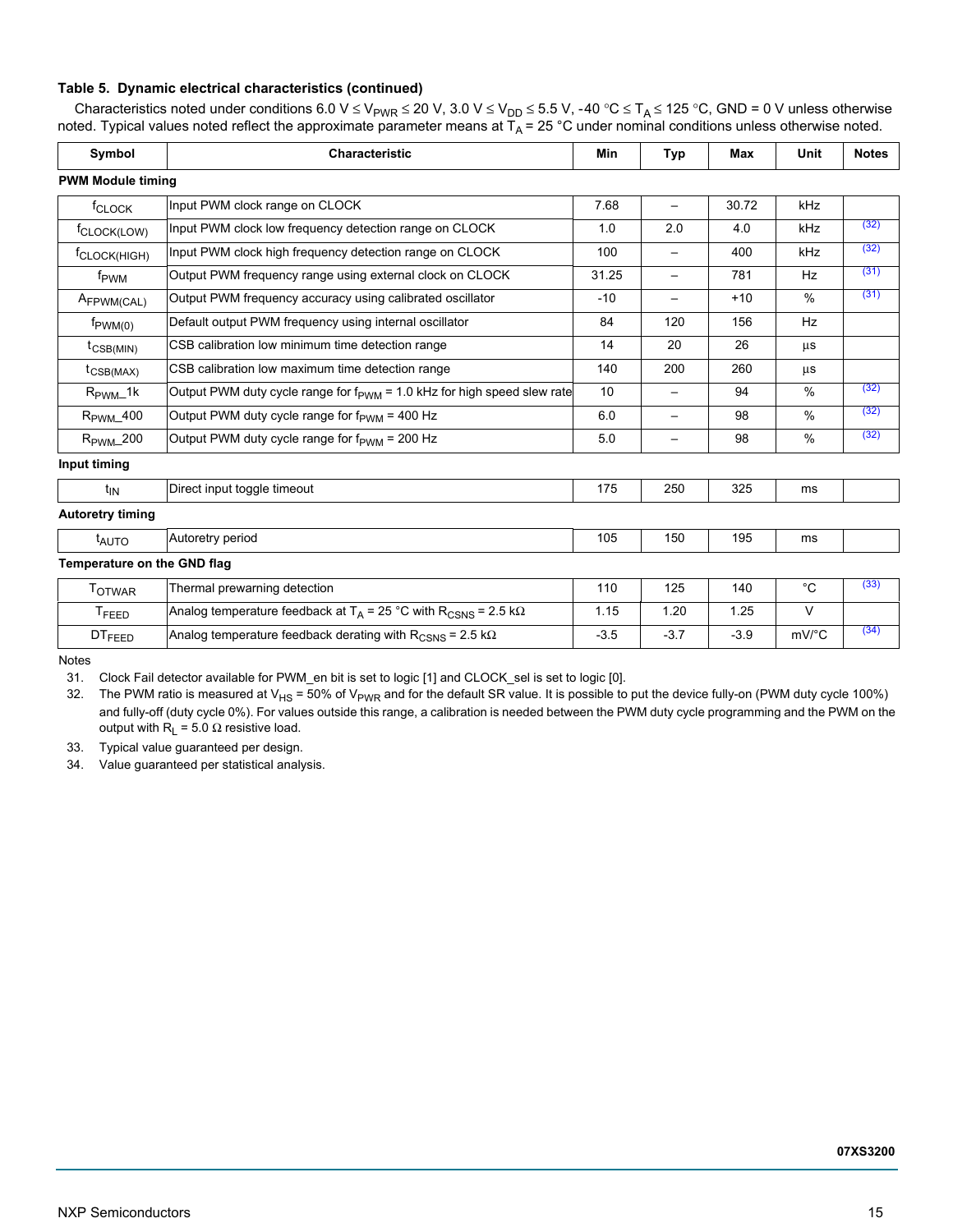### **Table 5. Dynamic electrical characteristics (continued)**

Characteristics noted under conditions 6.0 V ≤ V<sub>PWR</sub> ≤ 20 V, 3.0 V ≤ V<sub>DD</sub> ≤ 5.5 V, -40 °C ≤ T<sub>A</sub> ≤ 125 °C, GND = 0 V unless otherwise noted. Typical values noted reflect the approximate parameter means at T<sub>A</sub> = 25 °C under nominal conditions unless otherwise noted.

| Symbol                                        | <b>Characteristic</b>                                            | Min                      | <b>Typ</b>               | Max | Unit       | <b>Notes</b> |
|-----------------------------------------------|------------------------------------------------------------------|--------------------------|--------------------------|-----|------------|--------------|
| SPI interface characteristics <sup>(35)</sup> |                                                                  |                          |                          |     |            |              |
| fspr                                          | Maximum frequency of SPI operation                               |                          |                          | 8.0 | <b>MHz</b> |              |
| t <sub>WRSTB</sub>                            | Required low state duration for RSTB                             | 10                       |                          |     | μs         | (36)         |
| $t_{\overline{\text{CSB}}}$                   | Rising edge of CSB to falling edge of CSB (required setup time)  | $\qquad \qquad -$        | $\qquad \qquad -$        | 1.0 | μs         | (37)         |
| <sup>t</sup> ENBL                             | Rising edge of RSTB to falling edge of CSB (required Setup time) |                          |                          | 5.0 | μs         | (37)         |
| <sup>t</sup> LEAD                             | Falling edge of CSB to Rising Edge of SCLK (required setup time) |                          |                          | 500 | ns         | (37)         |
| twscLKh                                       | Required high state duration of SCLK (required setup time)       |                          |                          | 50  | ns         | (37)         |
| t <sub>WSCLKI</sub>                           | Required low state duration of SCLK (required setup time)        | —                        | —                        | 50  | ns         | (37)         |
| $t_{LAG}$                                     | Falling edge of SCLK to rising edge of CSB (required setup time) | $\qquad \qquad$          | $\overline{\phantom{0}}$ | 60  | ns         | (37)         |
| $t_{SI(SU)}$                                  | SI to falling edge of SCLK (required setup time)                 | $\overline{\phantom{0}}$ | $\overline{\phantom{0}}$ | 37  | ns         | (38)         |
| $t_{\text{SI(HOLD)}}$                         | Falling edge of SCLK to SI (required setup time)                 |                          |                          | 49  | ns         | (38)         |
| t <sub>RSO</sub>                              | SO rise time<br>• $C_1 = 80 pF$                                  |                          |                          | 13  | ns         |              |
| <sup>t</sup> FSO                              | SO Fall time<br>• $C_1 = 80 pF$                                  |                          |                          | 13  | ns         |              |
| $t_{RSI}$                                     | SI, CSB, SCLK, incoming signal rise time                         |                          | —                        | 13  | ns         | (38)         |
| $t_{FSI}$                                     | SI, CSB, SCLK, incoming signal fall time                         | —                        | —                        | 13  | ns         | (38)         |
| $t_{\mathsf{SO(EN)}}$                         | Time from falling edge of CSB to SO low-impedance                |                          |                          | 60  | ns         | (39)         |
| t <sub>SO(DIS)</sub>                          | Time from rising edge of CSB to SO high-impedance                |                          |                          | 60  | ns         | (40)         |

Notes

<span id="page-15-0"></span>35. Parameters guaranteed by design.

<span id="page-15-1"></span>36. RSTB low duration measured with outputs enabled and going to OFF or disabled condition.

<span id="page-15-2"></span>37. Maximum setup time required for the 07XS3200 is the minimum guaranteed time needed from the microcontroller.

<span id="page-15-3"></span>38. Rise and Fall time of incoming SI, CSB, and SCLK signals suggested for design consideration to prevent the occurrence of double pulsing.

<span id="page-15-4"></span>39. Time required for output status data to be available for use at SO. 1.0 kΩ on pull-up on CSB.

<span id="page-15-5"></span>40. Time required for output status data to be terminated at SO. 1.0 kΩ on pull-up on CSB.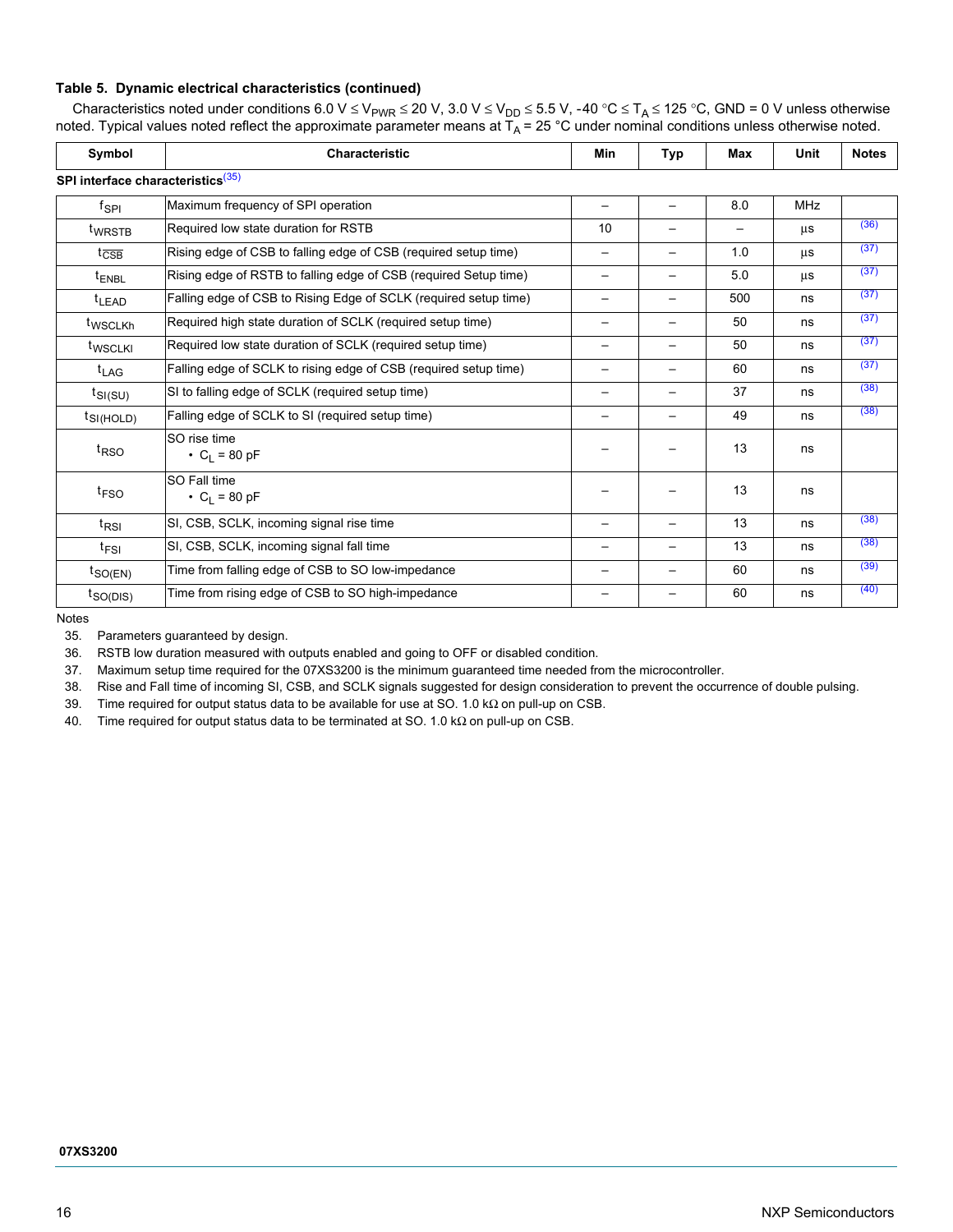# <span id="page-16-0"></span>**4.4 Timing diagrams**



**Figure 4. Output slew rate and time delays**

<span id="page-16-1"></span>

<span id="page-16-2"></span>**Figure 5. Overcurrent shutdown protection**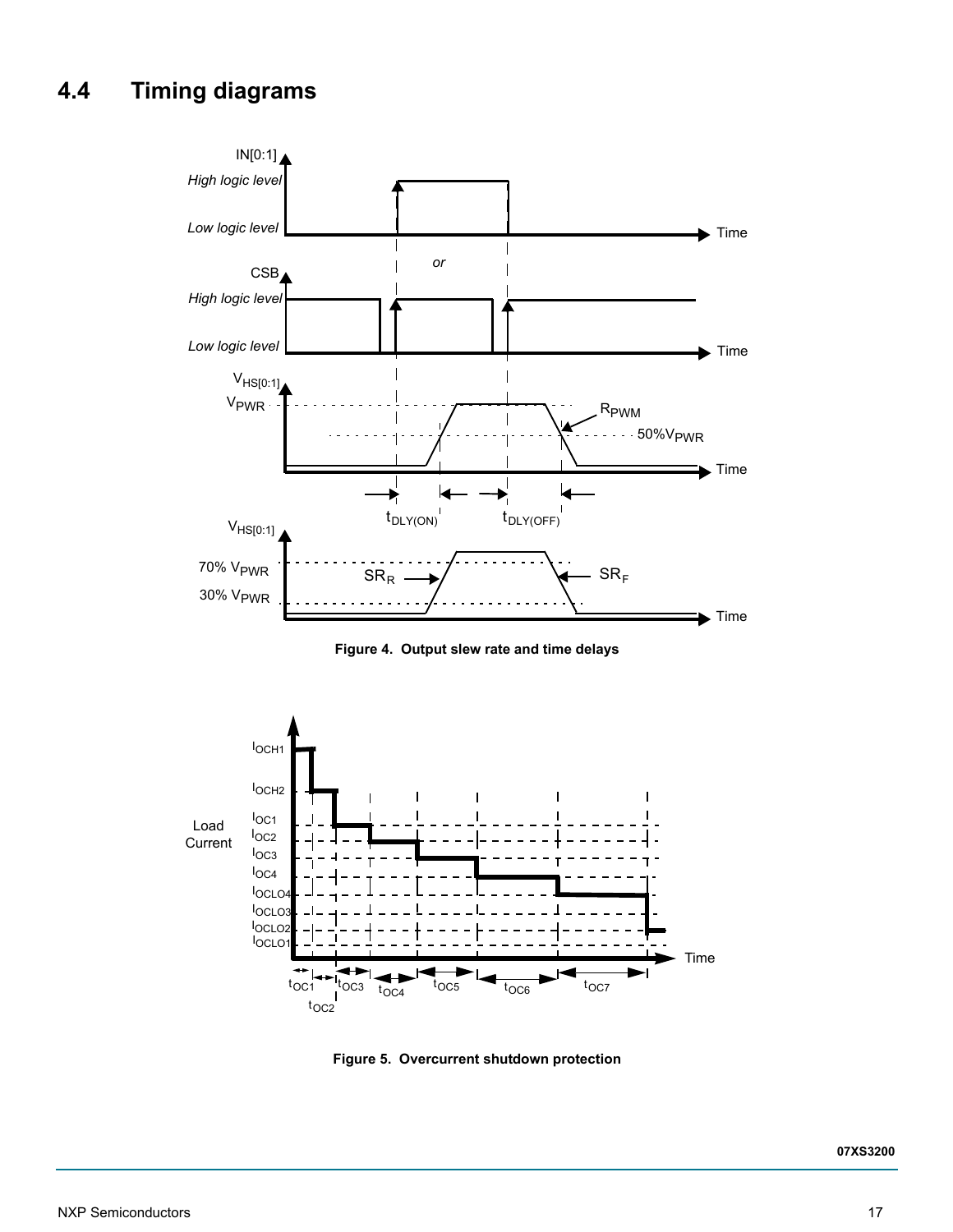



<span id="page-17-0"></span>

**Figure 7. Input timing switching characteristics**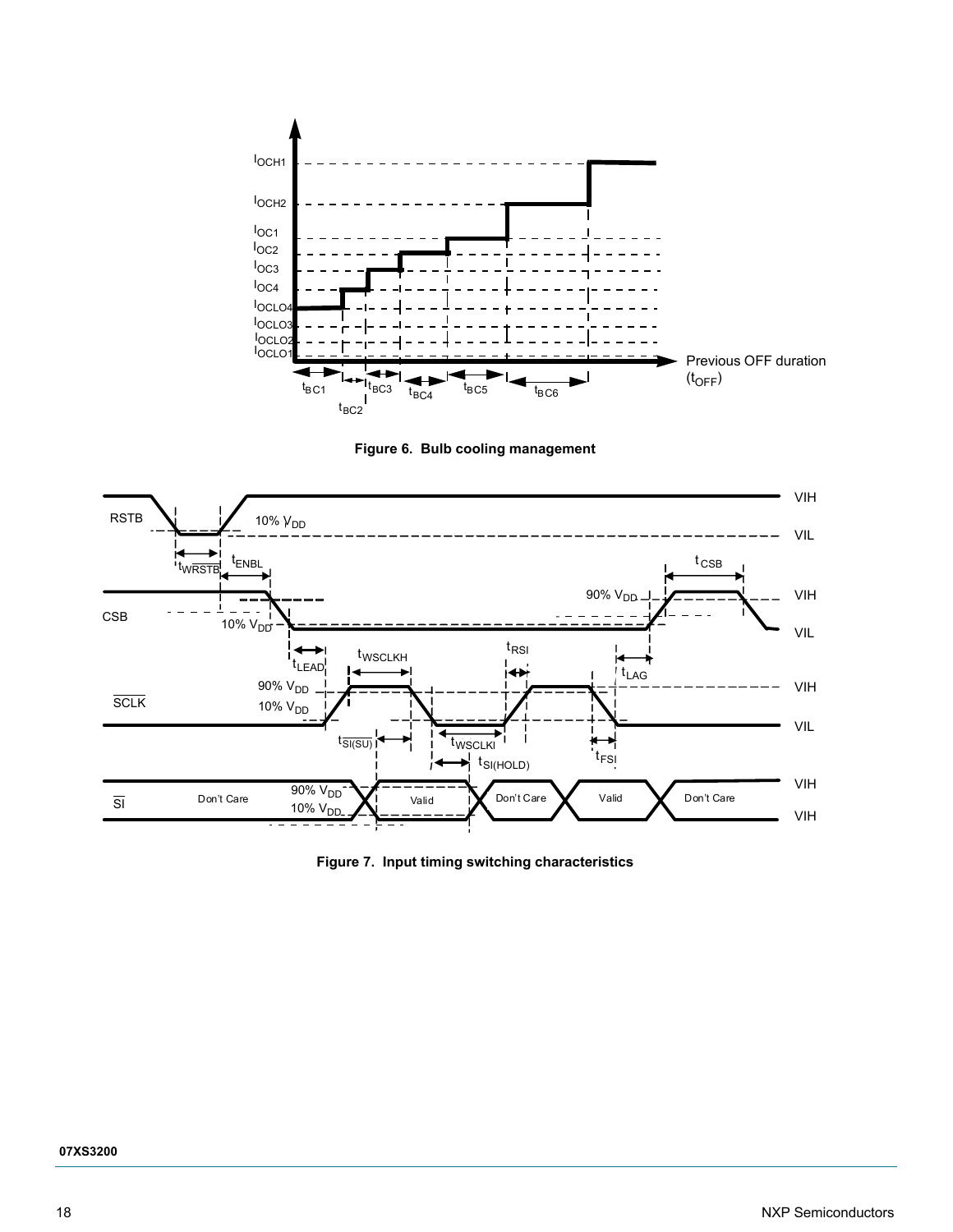

**Figure 8. SCLK waveform and valid SO data delay time**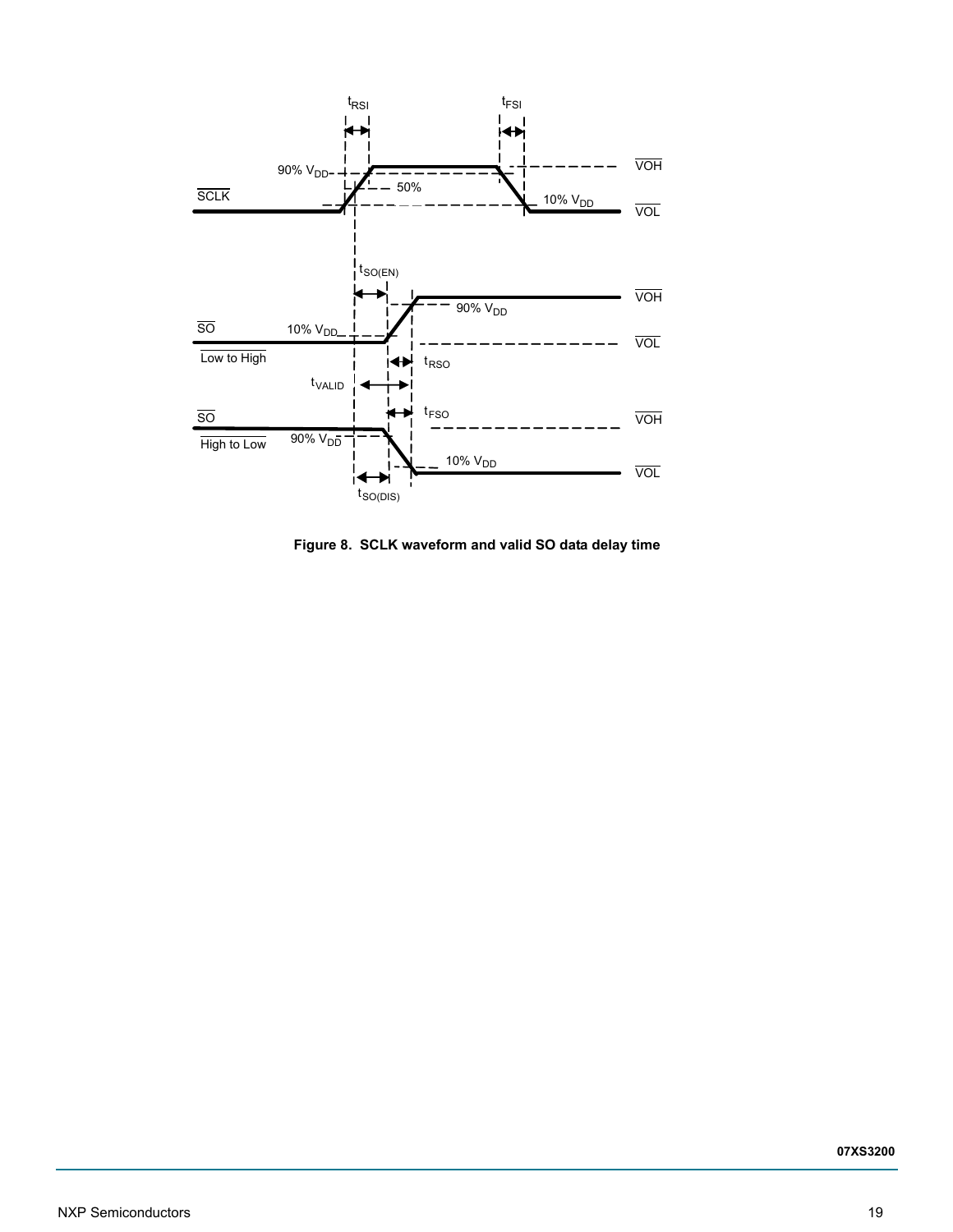# <span id="page-19-0"></span>**5 Functional description**

# <span id="page-19-1"></span>**5.1 Introduction**

The 07XS3200 is one in a family of devices designed for low-voltage automotive lighting applications. Its two low R<sub>DS(on)</sub> MOSFETs (dual 7.0 m $\Omega$ ) can control two separate 55 W bulbs and/or Xenon modules.

Programming, control and diagnostics are accomplished using a 16-bit SPI interface. Its output with selectable slew rate improves electromagnetic compatibility (EMC) behavior. Additionally, each output has its own parallel input or SPI control for pulse-width modulation (PWM) control if desired. The 07XS3200 allows the user to program via the SPI, the fault current trip levels and duration of acceptable lamp inrush. The device has fail-safe mode to provide fail-safe functionality of the outputs in case of MCU damaged.

# <span id="page-19-2"></span>**5.2 Functional pin description**

## **5.2.1 Output current monitoring (CSNS)**

The Current Sense pin provides a current proportional to the designated HS0:HS1 output or a voltage proportional to the temperature on the GND flag. That current is fed into a ground-referenced resistor (2.5 kΩ typical) and its voltage is monitored by an MCU's A/D. The output type is selected via the SPI. This pin can be tri-stated through the SPI.

## **5.2.2 Direct inputs (IN0, IN1)**

Each IN input wakes the device. The IN0:IN1 high-side input pins are also used to directly control HS0:HS1 high-side output pins. If the outputs are controlled by PWM module, the external PWM clock is applied to IN0 pin. These pins are to be driven with CMOS levels, and they have a passive internal pull-down,  $R_{DWN}$ .

## **5.2.3 Fault status (FSB)**

This pin is an open drain configured output requiring an external pull-up resistor to  $V_{DD}$  for fault reporting. If a device fault condition is detected, this pin is active LOW. Specific device diagnostics and faults are reported via the SPI SO pin.

# **5.2.4 Wake (WAKE)**

The WAKE input wakes the device. An internal clamp protects this pin from high damaging voltages with a series resistor (10 kΩ typ). This input has a passive internal pull-down,  $R_{DWN}$ .

# **5.2.5 PWM Clock (CLOCK)**

The clock input wakes the device. The PWM frequency and timing are generated from clock input by the PWM module. The clock input frequency is the selectable factor  $2^7$  = 128. This input has a passive internal pull-down, R<sub>DWN</sub>.

# **5.2.6 Reset (RSTB)**

The RESET input wakes the device. This is used to initialize the device configuration and fault registers, as well as place the device in a low-current Sleep mode. The pin also starts the watchdog timer when transitioning from logic [0] to logic [1]. This pin has a passive internal pull-down, R<sub>DWN</sub>.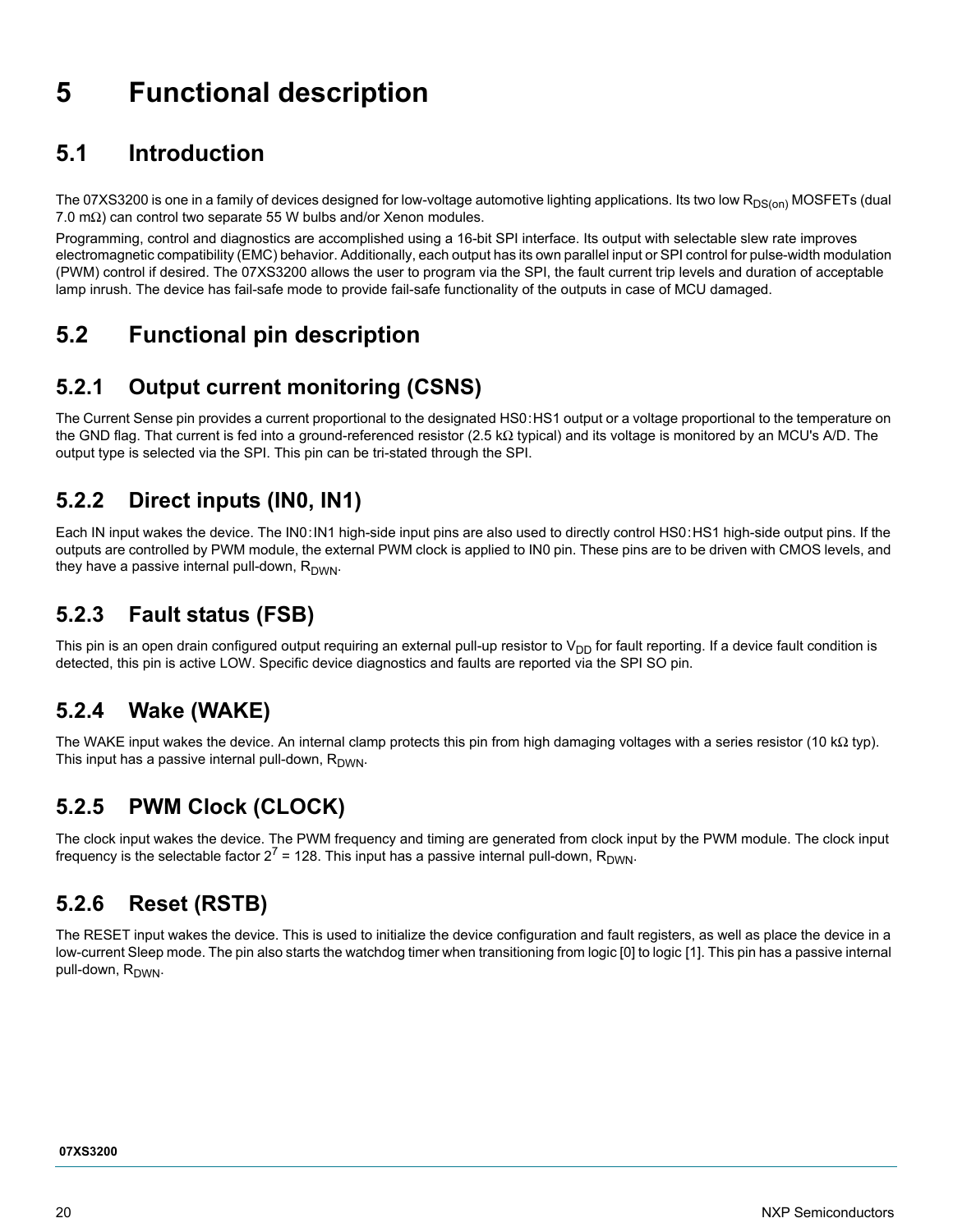## **5.2.7 Chip select (CSB)**

The CSB pin enables communication with the master microcontroller (MCU). When this pin is in a logic [0] state, the device is capable of transferring information to, and receiving information from, the MCU. The 07XS3200 latches in data from the Input Shift registers to the addressed registers on the rising edge of CSB. The device transfers status information from the power output to the Shift register on the falling edge of CSB. The SO output driver is enabled when CSB is logic [0]. CSB should transition from a logic [1] to a logic [0] state only when SCLK is a logic [0]. CSB has an active internal pull-up from  $V_{DD}$ ,  $I_{UP}$ .

## **5.2.8 Serial clock (SCLK)**

The SCLK pin clocks the internal shift registers of the 07XS3200 device. The serial input (SI) pin accepts data into the input shift register on the falling edge of the SCLK signal while the serial output (SO) pin shifts data information out of the SO line driver on the rising edge of the SCLK signal. It is important the SCLK pin be in a logic low state whenever CSB makes any transition. For this reason, it is recommended the SCLK pin be in a logic [0] whenever the device is not accessed (CSB logic [1] state). SCLK has an active internal pulldown. When CSB is logic [1], signals at the SCLK and SI pins are ignored and SO is tri-stated (high-impedance) (see [Figure](#page-22-3) 10, [page](#page-22-3) 23). SCLK input has an active internal pull-down,  $I_{DWN}$ .

## **5.2.9 Serial input (SI)**

This is a serial interface (SI) command data input pin. Each SI bit is read on the falling edge of SCLK. A 16-bit stream of serial data is required on the SI pin, starting with D15 (MSB) to D0 (LSB). The internal registers of the 07XS3200 are configured and controlled using a 5-bit addressing scheme described in [Table](#page-32-0) 10, [page](#page-32-0) 33. Register addressing and configuration are described in [Tables](#page-32-1) 11, [page](#page-32-1) 33. SI input has an active internal pull-down,  $I_{DWN}$ .

# **5.2.10 Digital drain voltage (VDD)**

This pin is an external voltage input pin used to supply power to the SPI circuit. In the event  $V_{DD}$  is lost ( $V_{DD}$  Failure), the device goes to Fail-safe mode.

# **5.2.11 Ground (GND)**

These pins are the ground for the device.

## **5.2.12 Positive power supply (VPWR)**

This pin connects to the positive power supply and is the source of operational power for the device. The VPWR contact is the backside surface mount tab of the package.

# **5.2.13 Serial output (SO)**

The SO data pin is a tri-stateable output from the shift register. The SO pin remains in a high impedance state until the CSB pin is put into a logic [0] state. The SO data is capable of reporting the status of the output, the device configuration, the state of the key inputs, etc. The SO pin changes state on the rising edge of SCLK and reads out on the falling edge of SCLK. SO reporting descriptions are provided in [Table](#page-38-0) 23, [page](#page-38-0) 39.

## **5.2.14 High-side outputs (HS0, HS1)**

Protected 7.0 mΩ high-side power outputs to the load.

### **5.2.15 Fail-safe input (FSI)**

This pin incorporates an active internal pull-up current source from internal supply ( $V_{REG}$ ). This enables the watchdog timeout feature. When the FSI pin is opened, the watchdog circuit is enabled. After a watchdog timeout occurs, the output states depends on IN[0:1]. When the FSI pin is connected to GND, the watchdog circuit is disabled. The output states depends on IN[0:1] in case of  $V_{DD}$  failure condition, in case  $V_{DD}$  failure detection is activated (VDD\_FAIL\_en bit sets to logic [1]).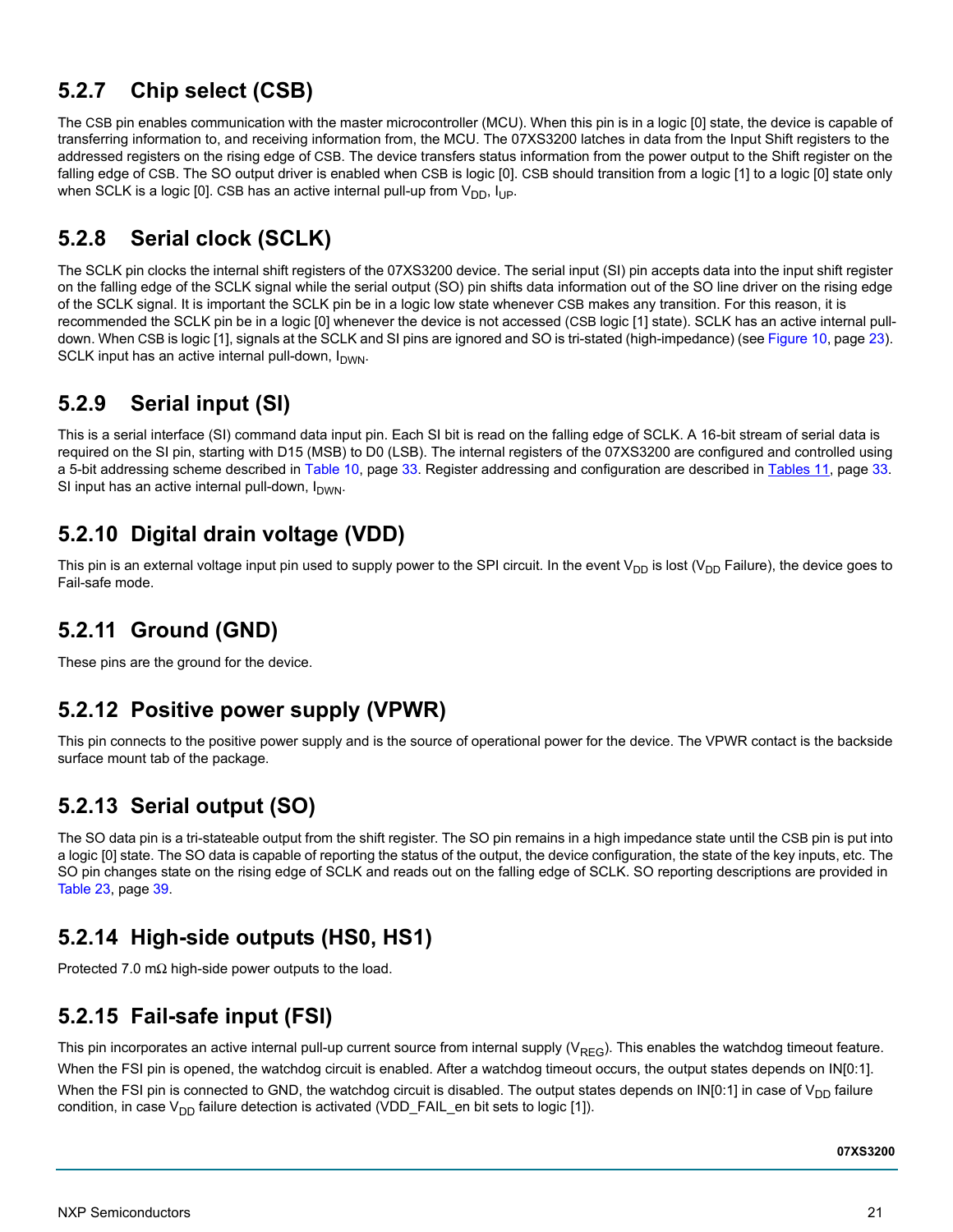# <span id="page-21-0"></span>**5.3 Functional internal block description**



**Figure 9. Functional block diagram**

### **5.3.1 Power supply**

The 07XS3200 is designed to operate from 4.0 V to 28 V on the VPWR pin. Characteristics are provided from 6.0 V to 20 V for the device. The VPWR pin supplies power to internal regulator, analog, and logic circuit blocks. The V<sub>DD</sub> supply is used for Serial Peripheral Interface (SPI) communication to configure and diagnose the device. This IC architecture provides a low quiescent current sleep mode. Applying V<sub>PWR</sub> and V<sub>DD</sub> to the device places the device in the Normal mode. The device transits to Fail-safe mode in case of failures on the SPI or/and on  $V_{DD}$  voltage.

## **5.3.2 High-side switches: HS0–HS1**

These pins are the high-side outputs controlling automotive lamps located for the front of vehicle, such as 65 W/55 W bulbs and Xenon-HID modules. N-channel MOSFETs with 7.0 mΩ R<sub>DS(on)</sub> are self-protected and present extended diagnostics to detect bulb outage and a short-circuit fault condition. The HS output is actively clamped during turn off of inductive loads and inductive battery line. When driving DC motor or solenoid loads demand multiple switching, an external recirculation device must be used to maintain the device in its Safe Operating Area.

### **5.3.3 MCU interface and output control**

In Normal mode, each bulb is controlled directly from the MCU through the SPI. A pulse width modulation control module allows improvement of lamp lifetime with bulb power regulation (PWM frequency range from 100 Hz to 400 Hz) and addressing the dimming application (day running light). An analog feedback output provides a current proportional to the load current or the temperature of the board. The SPI is used to configure and to read the diagnostic status (faults) of high-side outputs. The reported fault conditions are: openload, short-circuit to battery, short-circuit to ground (overcurrent and severe short-circuit), thermal shutdown, and under/overvoltage. The vehicle is lighter thanks to accurate and configurable overcurrent detection circuitry and wire-harness optimization.

In Fail-safe mode, each lamp is controlled with dedicated parallel input pins. The device is configured in default mode.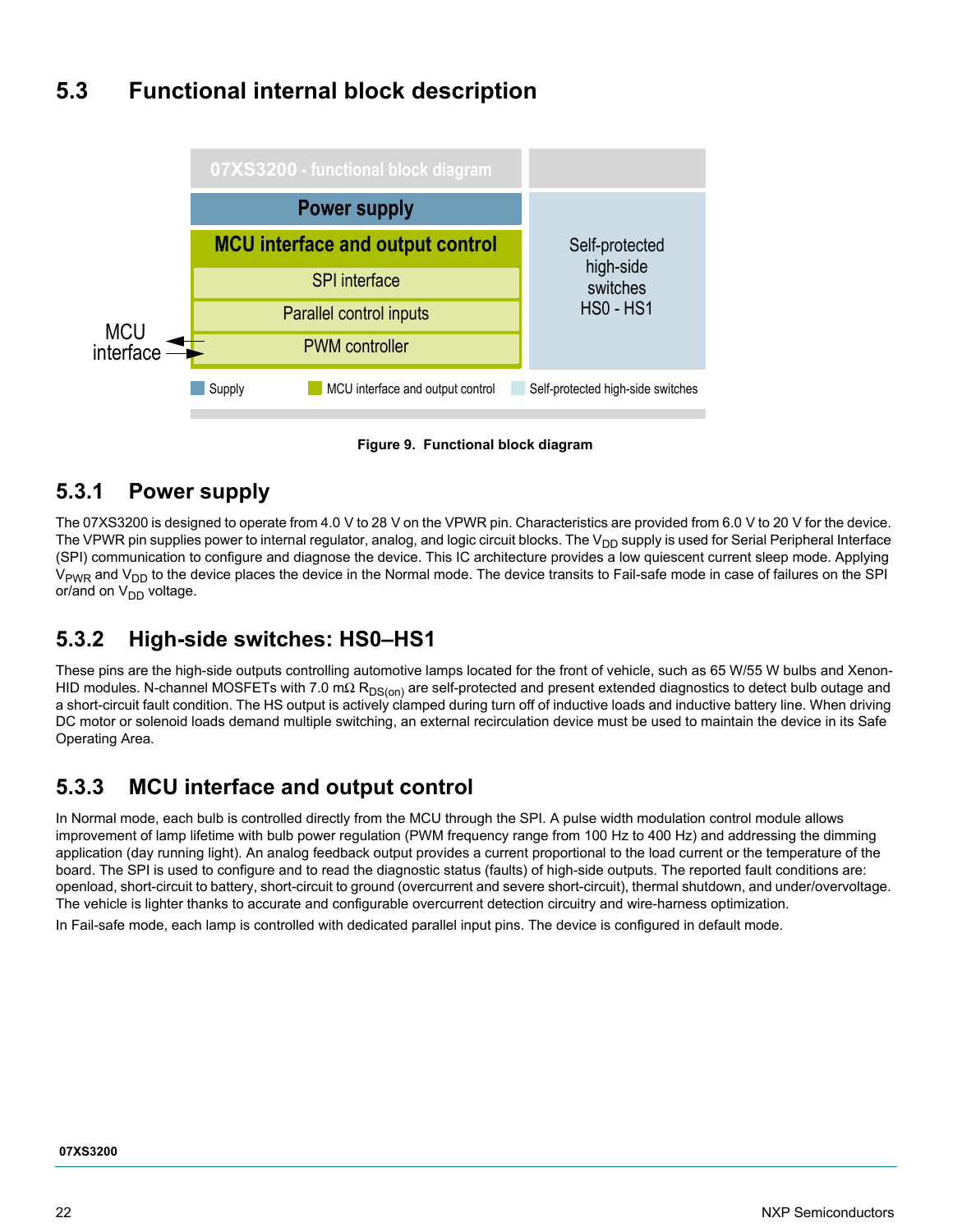# <span id="page-22-2"></span>**6 Functional device operation**

# <span id="page-22-1"></span>**6.1 SPI protocol description**

The SPI interface has a full duplex, three-wire synchronous data transfer with four I/O lines associated with it: Serial Input (SI), Serial Output (SO), Serial Clock (SCLK), and Chip Select (CSB).

The SI/SO pins of the 07XS3200 follow a first-in first-out (D15 to D0) protocol, with both input and output words transferring the most significant bit (MSB) first. All inputs are compatible with 5.0 V or 3.3 V CMOS logic levels.



# <span id="page-22-3"></span><span id="page-22-0"></span>**6.2 Operational modes**

The 07XS3200 has four operating modes: Sleep, Normal, Fail-safe and Fault. [Table](#page-23-0) 6 and [Figure](#page-23-1) 12 summarize details contained in succeeding paragraphs.

The [Figure](#page-22-4) 11 describes an internal signal called IN ON[x] depending on IN[x] input.



### **Figure 11. IN\_ON[x] internal signal**

<span id="page-22-4"></span>The 07XS3200 transits to operating modes according to the following signals:

- wake-up = RSTB or WAKE or IN\_ON[0] or IN\_ON[1] or CLOCK\_ON,
- fail =  $(V_{DD}$  Failure and VDD FAIL en) or (Watchdog timeout and FSI input not shorted to ground),
- fault =  $OC[0:1]$  or  $OT[0:1]$  or  $SC[0:1]$  or UV or (OV and  $\overline{OV}$  dis).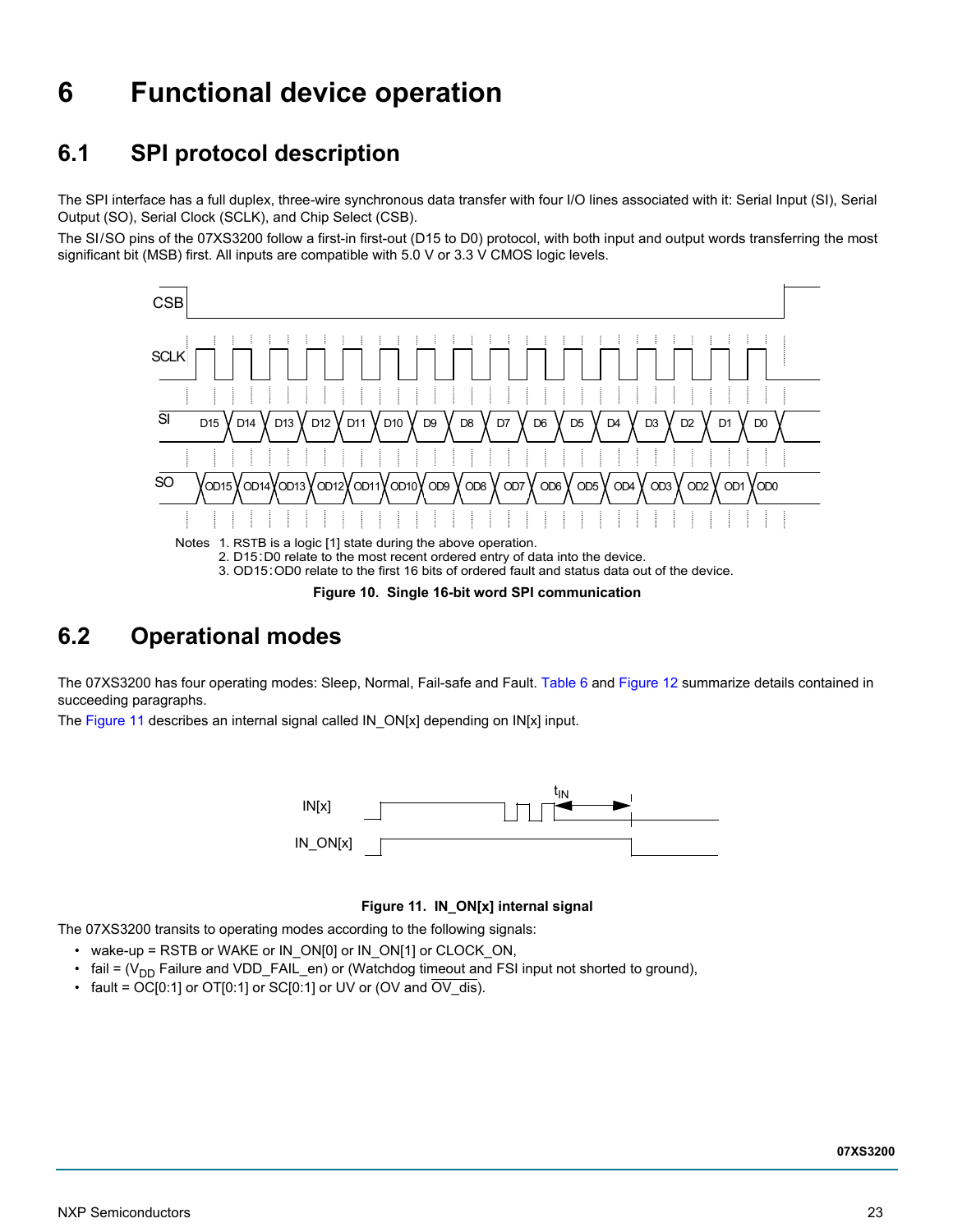### <span id="page-23-0"></span>**Table 6. 07XS3200 operating modes**

| Mode      | Wake-up Fail Fault |   |   | <b>Comments</b>                                                                                                                                                        |
|-----------|--------------------|---|---|------------------------------------------------------------------------------------------------------------------------------------------------------------------------|
| Sleep     |                    | x | х | Device is in Sleep mode. All outputs are OFF.                                                                                                                          |
| Normal    |                    | 0 |   | Device is currently in Normal mode. Watchdog is active if enabled.                                                                                                     |
| Fail-safe |                    |   |   | Device is currently in Fail-safe mode due to watchdog timeout or $V_{DD}$ Failure conditions. The output states are defined<br>with the RFS resistor connected to FSI. |
| Fault     |                    | v |   | Device is currently in fault mode. The faulted output(s) is (are) OFF. The safe autoretry circuitry is active to turn-on<br>again the output(s).                       |

x = Don't care.



**Figure 12. Operating modes**

### <span id="page-23-1"></span>**6.2.1 Sleep mode**

The 07XS3200 is in Sleep mode when:

- $V_{\text{PWR}}$  and  $V_{\text{DD}}$  are within the normal voltage range,
- wake-up =  $0$ ,
- fail =  $X$ ,
- fault =  $X$ .

This is the Default mode of the device after first applying battery voltage  $(V_{PWR})$  prior to any I/O transitions. This is also the state of the device when the WAKE and RSTB, CLOCK ON and IN ON[0:1] are logic [0]. In the Sleep mode, the output and all unused internal circuitry, such as the internal regulator, are off to minimize draw current. In addition, all SPI-configurable features of the device are as if set to logic [0].

In the event of an external V<sub>PWR</sub> supply disconnect, an unexpected current consumption may sink on the VDD supply pin (In Sleep state). This current leakage is about 70 mA instead of 5.0 µA and it may impact the device reliability. The device recovers its normal operational mode once  $V_{\text{PWR}}$  is reconnected.

To avoid this unexpected current leakage on the VDD supply pin, maintain the device in Normal mode with RSTB pin set to logic[1]. This allows diagnosis of the battery disconnection event through UV fault reporting in SPI. Then, apply 0 V on the VDD supply pin to switch the device to Sleep state.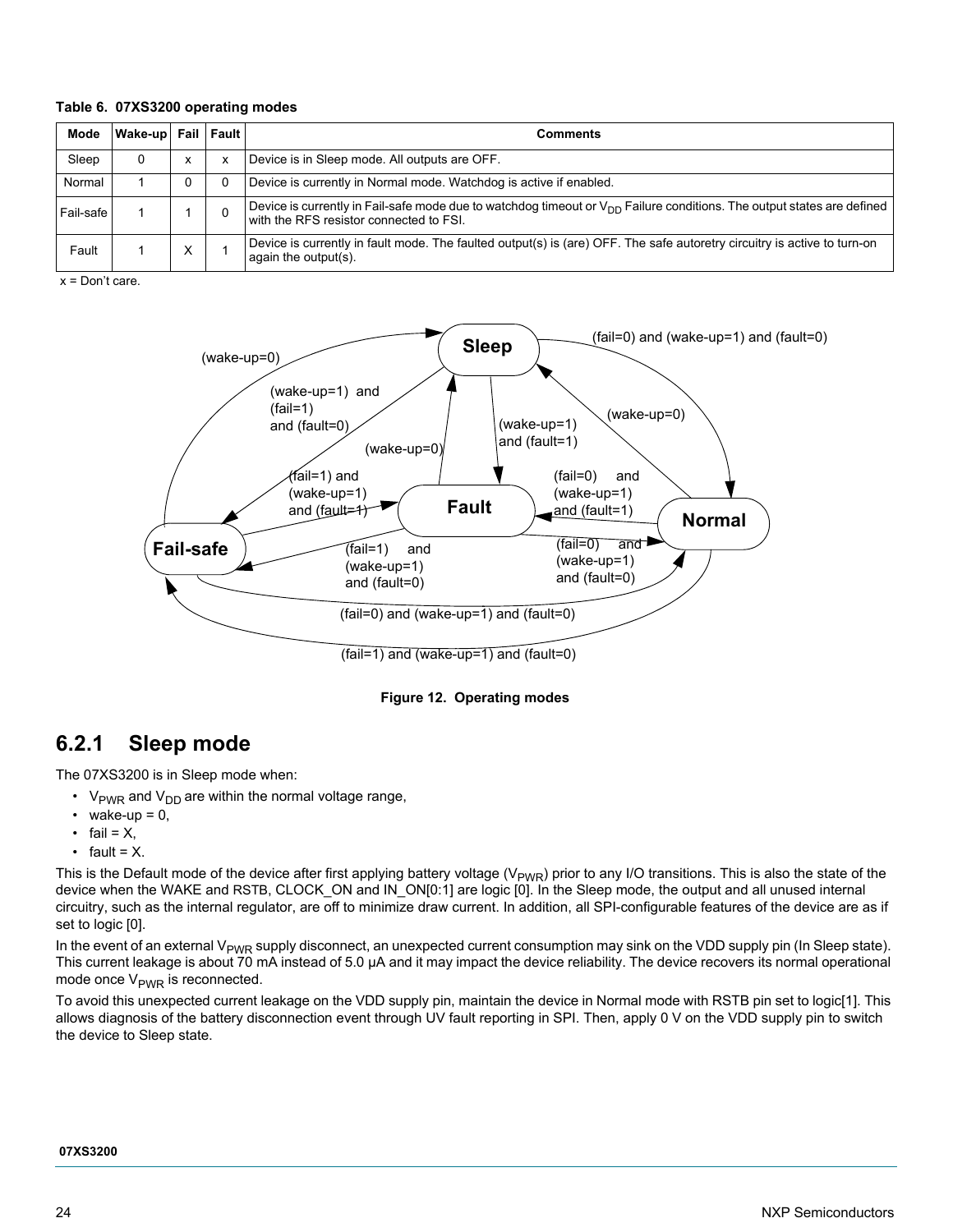### **6.2.2 Normal mode**

The 07XS3200 is in Normal mode when:

- $V_{\text{PWR}}$  and  $V_{\text{DD}}$  are within the normal voltage range,
- wake-up =  $1$ ,
- fail =  $0$ ,
- fault =  $0$ .

In this mode, the NM bit is set to lfault\_contrologic [1] and the outputs HS[0:1] are under control, as defined by the hson signal: hson[x] = (((IN[x] and  $\overline{DIR}$  dis[x]) or On bit[x]) and  $\overline{PWM}$  en) or (On bit [x] and Duty cycle[x] and PWM\_en). In this mode and also in Fail-safe, the fault condition reset depends on fault control signal, as defined below: fault\_control[x] = ((IN\_ON[x] and  $\overline{DIR\_dis}[x]$ ) and  $\overline{PWM\_en}$ ) or (On bit [x]).

### **6.2.2.1 Programmable PWM module**

The outputs HS[0:1] are controlled by the programmable PWM module if PWM\_en and On bits are set to logic [1].

The clock frequency from CLOCK input pin or from the internal clock is the factor  $2^7$  (128) of the output PWM frequency (CLOCK sel bit). The outputs HS[0:1] can be controlled in the range of 5.0% to 98% with a resolution of 7 bits of duty cycle [\(Table](#page-24-0) 7). The state of other IN pin is ignored.

| On bit | Duty cycle | <b>Output state</b>        |
|--------|------------|----------------------------|
| 0      | x          | <b>OFF</b>                 |
|        | 0000000    | PWM (1/128 duty cycle)     |
|        | 0000001    | PWM (2/128 duty cycle)     |
|        | 0000010    | PWM (3/128 duty cycle)     |
|        | n          | PWM ((n+1)/128 duty cycle) |
|        | 1111111    | fully ON                   |

<span id="page-24-0"></span>**Table 7. Output PWM resolution**

The timing includes seven programmable PWM switching delay (number of PWM clock rising edges) to improve overall EMC behavior of the light module [\(Table](#page-24-1) 8).

### <span id="page-24-1"></span>**Table 8. Output PWM switching delay**

| Delay bits | Output delay          |
|------------|-----------------------|
| 000        | no delay              |
| 001        | 16 PWM clock periods  |
| 010        | 32 PWM clock periods  |
| 011        | 48 PWM clock periods  |
| 100        | 64 PWM clock periods  |
| 101        | 80 PWM clock periods  |
| 110        | 96 PWM clock periods  |
|            | 112 PWM clock periods |

The clock frequency from CLOCK is permanently monitored in order to report a clock failure in case the frequency is out a specified frequency range (from f<sub>CLOCK(LOW)</sub> to f<sub>CLOCK(HIGH)</sub>). In case of clock failure, no PWM feature is provided, the On bit defines the outputs state and the CLOCK\_fail bit reports [1].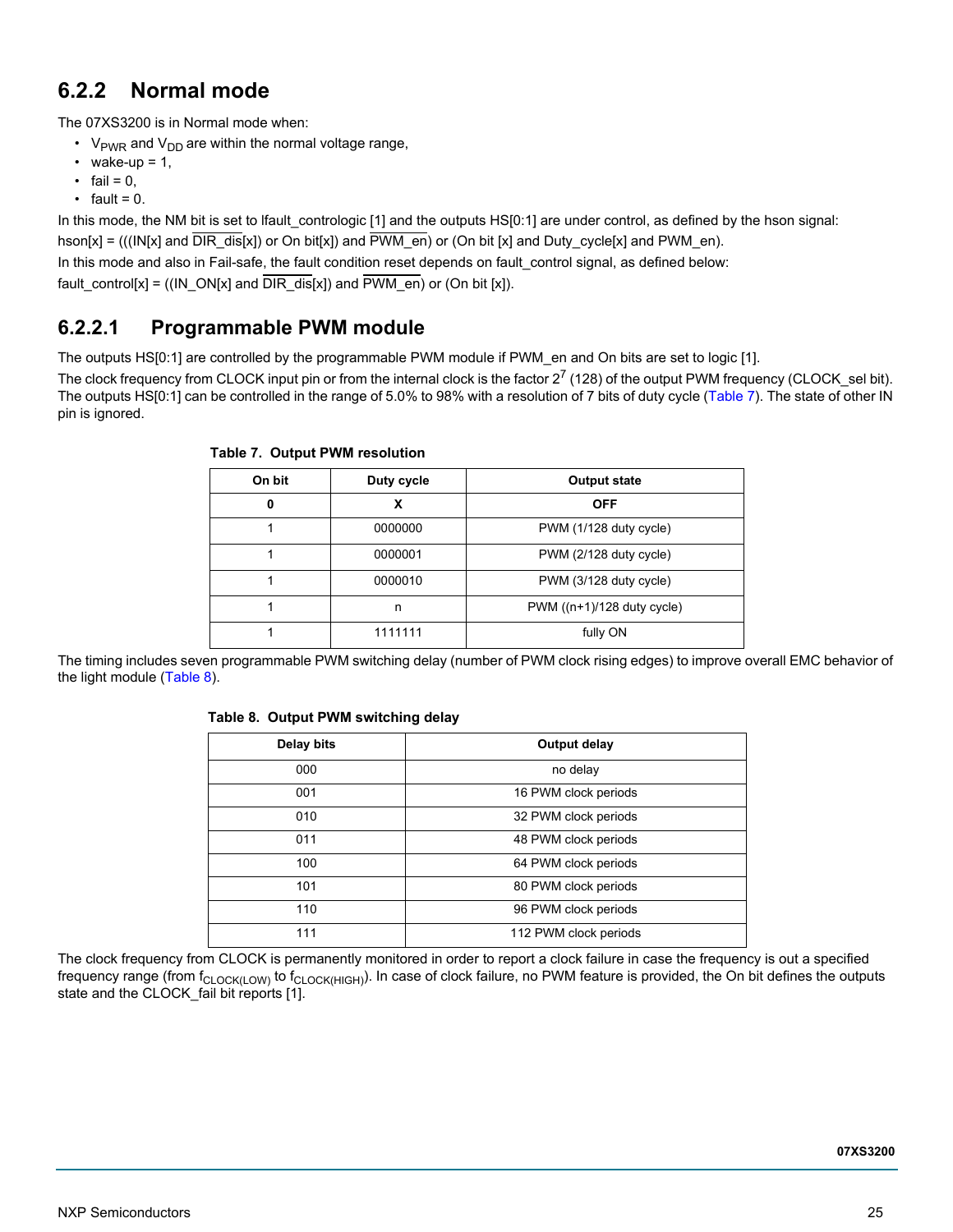### **6.2.2.2 Calibratable internal clock**

The internal clock can vary as much as  $\pm 30$  percent corresponding to typical f<sub>PWM(0)</sub> output switching period.

Using the existing SPI inputs and the precision timing reference already available to the MCU, the 07XS3200 allows clock period setting within  $\pm$ 10 percent of accuracy. Calibrating the internal clock is initiated by defined word to CALR register. The calibration pulse is provided by the MCU. The pulse is sent on the CSB pin after the SPI word is launched. At the moment, the CSB pin transitions from logic [1] to [0] until from logic [0] to [1] determines the period of internal clock with a multiplicative factor of 128.



**Figure 13. Internal clock calibration diagram**

In case a negative CSB pulse is outside a predefined time range (from  $t_{\text{CSB(MIN)}}$  to  $t_{\text{CSB(MAX)}}$ ), the calibration event is ignored and the internal clock is unaltered or reset to the default value  $(f_{PWM(0)})$ , if this was not calibrated before.

The calibratable clock is used, instead of the clock from CLOCK input, when CLOCK\_sel is set to [1].

### **6.2.3 Fail-safe mode**

The 07XS3200 is in Fail-safe mode when:

- $V_{\text{PWR}}$  is within the normal voltage range,
- wake-up =  $1$ ,
- fail =  $1$ ,
- $\cdot$  fault = 0.

### **6.2.3.1 Watchdog**

If the FSI input is not grounded, the watchdog timeout detection is active when either the WAKE or IN ON[0:1] or RSTB input pin transitions from logic [0] to logic [1]. The WAKE input is capable of being pulled up to  $V_{PWR}$  with a series of limiting resistance limiting the internal clamp current according to the specification.

The watchdog timeout is a multiple of an internal oscillator*.* As long as the WD bit (D15) of an incoming SPI message is toggled within the minimum watchdog timeout period (WDTO), the device operates normally.

### **6.2.3.2 Fail-safe conditions**

If an internal watchdog timeout occurs before the WD bit for FSI open [\(Table](#page-25-0) 9) or in case of V<sub>DD</sub> failure condition (V<sub>DD</sub>< V<sub>DD(FAIL)</sub>)) for VDD\_FAIL\_en bit is set to logic [1], the device reverts to a Fail-safe mode until the WD bit is written to logic [1] (see Fail-safe to Normal mode transition paragraph) and  $V_{DD}$  is within the normal voltage range.

<span id="page-25-0"></span>

|  | Table 9. SPI watchdog activation |  |
|--|----------------------------------|--|
|--|----------------------------------|--|

| Typical RFSI $(\Omega)$ | Watchdog |
|-------------------------|----------|
| 0 (shorted to ground)   | Disabled |
| (open)                  | Enabled  |

During the Fail-safe mode, the outputs depend on the corresponding input. The SPI register content is reset to their default value (except POR bit) and fault protections are fully operational.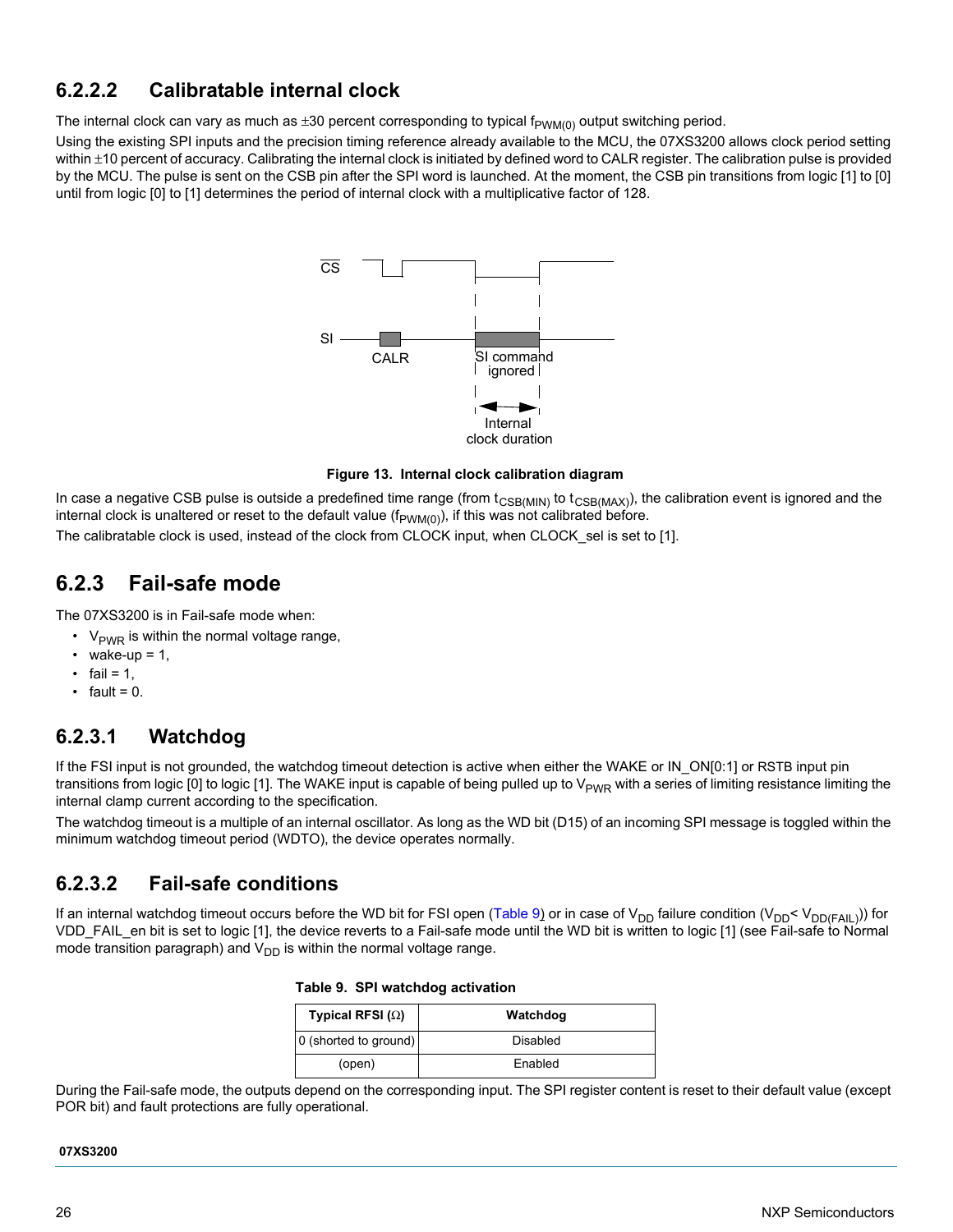The Fail-safe mode can be detected by monitoring the NM bit is set to [0].

### **6.2.4 Normal and fail-safe mode transitions**

### **6.2.4.1 Transition Fail-safe to Normal mode**

To leave the Fail-safe mode, V<sub>DD</sub> must be in nominal voltage and the microcontroller has to send a SPI command with WDIN bit set to logic [1]; the other bits are not considered. The previous latched faults are reset by the transition into Normal mode (autoretry included). Moreover, the device can be brought out of the Fail-safe mode due to watchdog timeout issue by forcing the FSI pin to logic [0].

### **6.2.4.2 Transition Normal to Fail-safe mode**

To leave the Normal mode, a fail-safe condition must occurred (fail=1). The previous latched faults are reset by the transition into Failsafe mode (autoretry included).

### **6.2.5 Fault mode**

The 07XS3200 is in Fault mode when:

- $V<sub>PWR</sub>$  and  $V<sub>DD</sub>$  are within the normal voltage range,
- wake-up =  $1$ ,
- fail =  $X$ .
- fault=1.

This device indicates the faults below as they occur by driving the FSB pin to logic [0] for RSTB input is pulled up:

- Overtemperature fault,
- Overcurrent fault,
- Severe short-circuit fault,
- Output(s) shorted to  $V_{\text{PWR}}$  fault in OFF state,
- Openload fault in OFF state,
- Overvoltage fault (enabled by default),
- Undervoltage fault.

The FSB pin automatically returns to logic [1] when the fault condition is removed, except for overcurrent, severe short-circuit, overtemperature and undervoltage which is reset by a new turn-on command (each fault\_control signal to be toggled).

Fault information is retained in the SPI fault register and is available (and reset) via the SO pin during the first valid SPI communication.

The openload fault in ON state is only reported through SPI register without effect on the corresponding output state ( $HS[x]$ ) and the  $\overline{FS}$  pin.

### **6.2.6 Start-up sequence**

The 07XS3200 enters in Normal mode after start-up if following sequence is provided:

- VPWR and VDD power supplies must be above their undervoltage thresholds
- generate wake-up event (wake-up=1) from 0 to 1 on RSTB. The device switches to normal mode with SPI register content is reset (as defined in [Table](#page-32-1) 11 and [Table](#page-38-0) 23). All features of the 07XS3200 are available after 50 μs typical, and all SPI registers are set to default values (set to logic [0]).
- toggle WD bit from 0 to 1
- And, in case the PWM module is used (PWM\_en bit is set to logic [1]) with an external reference clock:
- apply PWM clock on CLOCK input pin after maximum 200 μs (min. 50 μs)

If the correct start-up sequence is not provided, the PWM function is not guaranteed.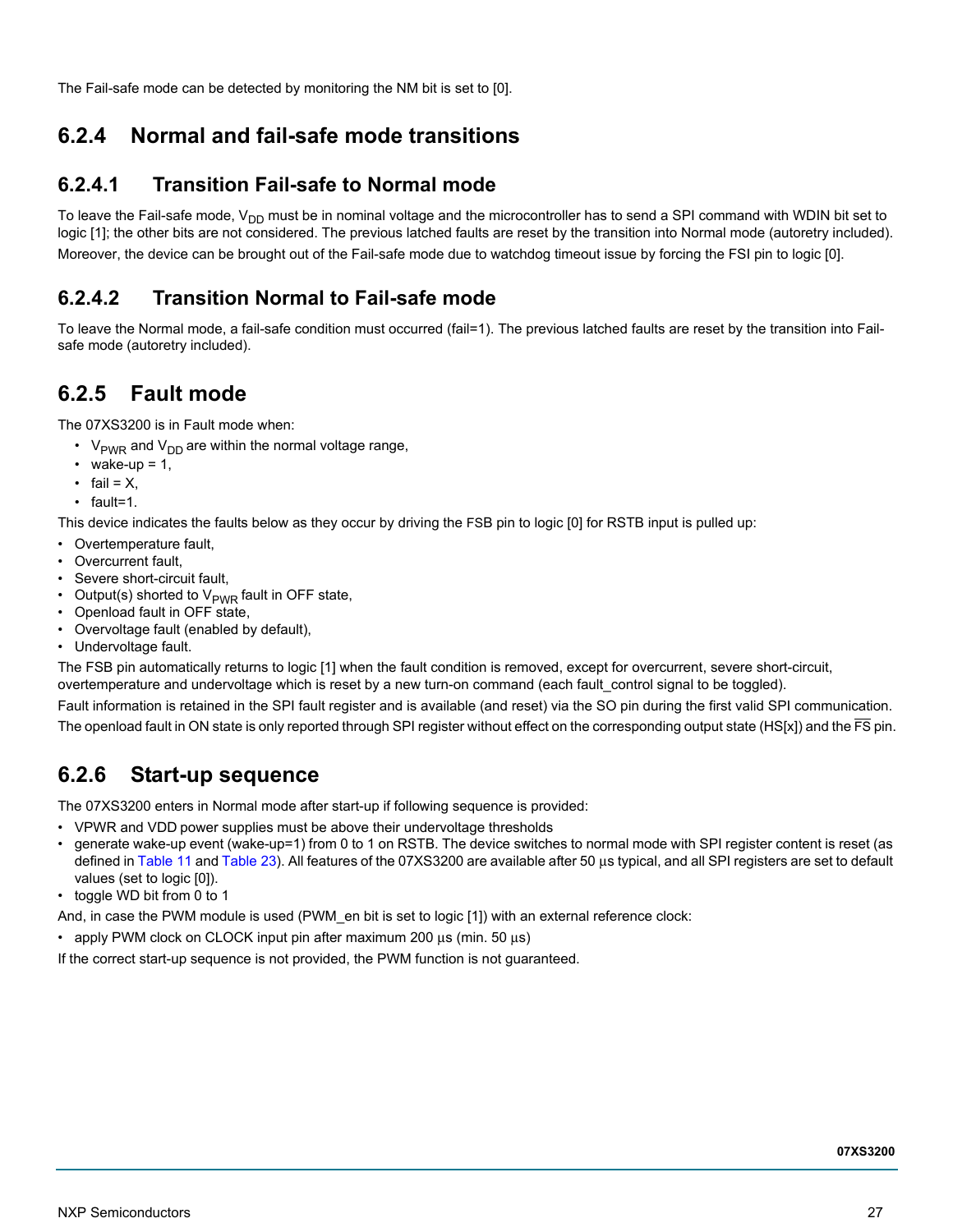# <span id="page-27-0"></span>**6.3 Protection and diagnostic features**

### **6.3.1 Protections**

### **6.3.1.1 Overtemperature fault**

The 07XS3200 incorporates over-temperature detection and shutdown circuitry for each output structure.

Two cases need to be considered when the output temperature is higher than  $T_{SD}$ :

- If the output command is ON: the corresponding output is latched OFF. FSB is latched to logic [0]. To delatch the fault and be able to turn ON again the outputs, the failure condition must disappear and the autoretry circuitry must be active, or the corresponding output must be commanded OFF and then ON (toggling fault\_control signal of corresponding output) or the V<sub>SUPPLY(POR)</sub> condition, if V<sub>DD</sub> = 0.
- If the output command is OFF: FSB changes to logic [0] till the corresponding output temperature are below  $T_{SD}$ .

For both cases, the fault register OT[0:1] bit into the status register is set to [1]. The fault bits are cleared in the status register after a SPI read command.

### **6.3.1.2 Overcurrent fault**

The 07XS3200 incorporates output shutdown in order to protect each output structure against resistive short-circuit condition. This protection is composed by four predefined current levels (time dependent) to fit Xenon-HID manners by default or 55 W bulb profiles, selectable by Xenon bit (as illustrated [Figure](#page-35-0) 17, [page](#page-35-0) 36).

In the first turn-on, the lamp filament is cold and the current is huge. Fault control signal transitions from logic [0] to [1] or an autoretry defines this event. In this case, the overcurrent protection is fitted to inrush current, as shown in [Figure](#page-16-2) 5. This overcurrent protection is programmable: OC[1:0] bits select overcurrent slope speed and OCHI1 current step can be removed in case the OCHI bit is set to [1].





In Steady state, the wire harness is protected by OCLO2 current level by default. Three other DC overcurrent levels are available: OCLO1 or OCLO3 or OCLO4 based on the state of the OCLO[1,0] bits.

If the load current level ever reaches the overcurrent detection level, the corresponding output latches the output OFF and FSB is also latched to logic [0]. To delatch the fault and be able to turn ON again the corresponding output, the failure condition must disappear and the autoretry circuitry must be active or the corresponding output must be commanded OFF and then ON (toggling fault\_control signal of corresponding output) or  $V_{\text{SUPPLY(POR)}}$  condition if  $V_{\text{DD}} = 0$ .

The SPI fault report (OC[0:1] bits) is removed after a read operation.

In Normal mode using internal PWM module, the 07XS3200 incorporates also a cooling bulb filament management if OC mode and Xenon are set to logic [1]. In this case, the first step of multi-step overcurrent protection depends on the previous OFF duration, as illustrated in [Figure](#page-17-0) 6. The following figure illustrates the current level used in function to the duration of previous OFF state (toff). The slope of cooling bulb emulator is configurable with OCOFFCB[1:0] bits.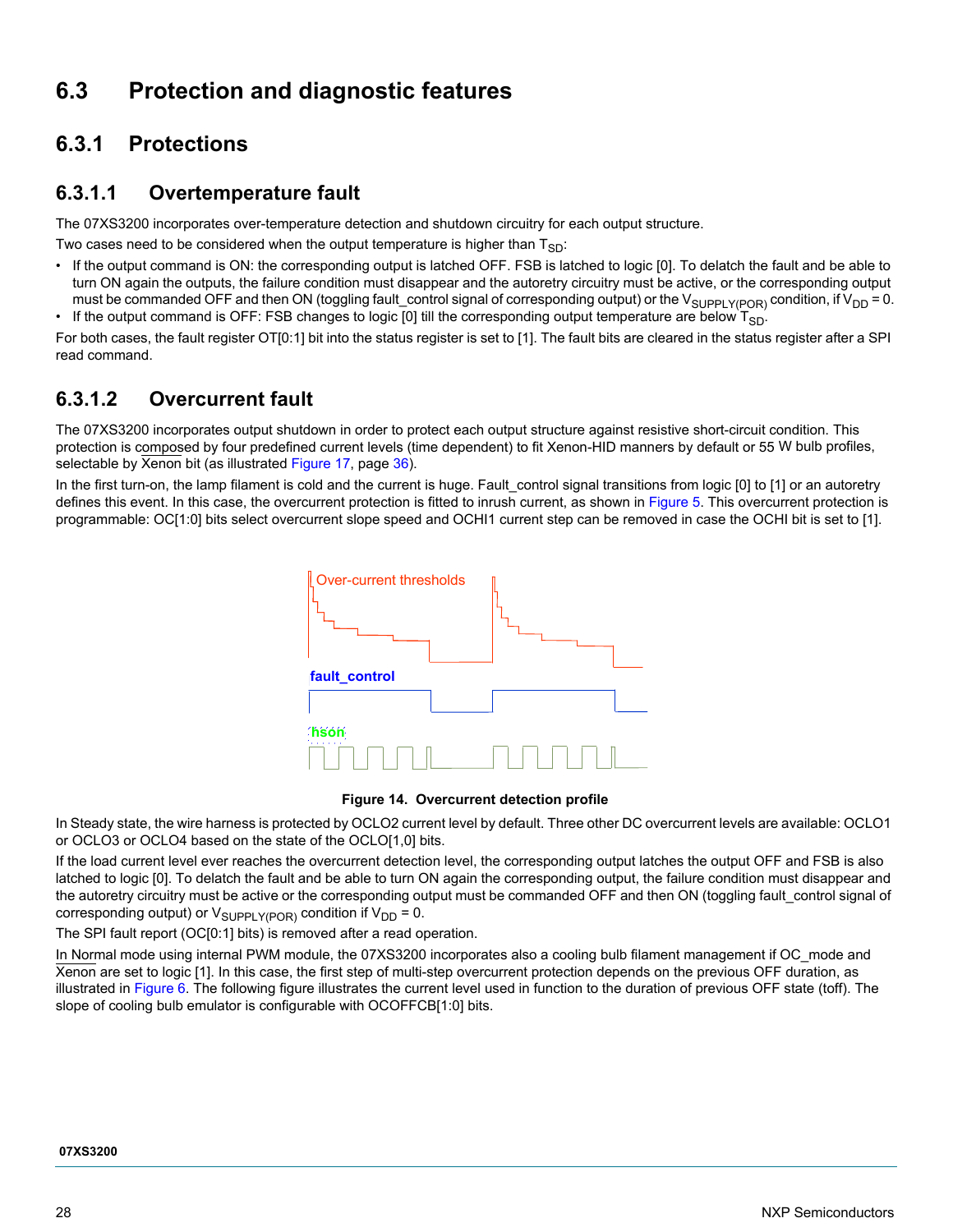

**Figure 15. Bulb cooling principle**

### **6.3.1.3 Severe short-circuit fault**

The 07XS3200 provides output shutdown to protect each output in case of a severe short-circuit during of the output switching.

If the short-circuit impedance is below R<sub>SHORT</sub> the device latches the output OFF, FSB changes to logic [0] and the fault register SC[0:1] bit is set to [1]. To delatch the fault and be able to turn ON again the outputs, the failure condition must disappear and the corresponding output must be commanded OFF and then ON (toggling fault\_control signal of corresponding output) or  $V_{\text{SUPPLYPOR}}$  condition if  $V_{\text{DD}} = 0$ . The SPI fault report (SC[0:1] bits) is removed after a read operation.

### **6.3.1.4 Overvoltage fault (enabled by default)**

By default, the overvoltage protection is enabled. The 07XS3200 shuts down all outputs and FSB goes to logic [0] during an overvoltage fault condition on the VPWR pin (V<sub>PWR</sub>  $\geq$  V<sub>PWR(OV</sub>). The outputs remain in the OFF state until the overvoltage condition is removed (V<sub>PWR</sub>)  $\leq$  V<sub>PWR(OV)</sub> - V<sub>PWR(OVHYS)</sub>). When experiencing this fault, the OVF fault bit is set to logic [1] and cleared after either a valid SPI read. The overvoltage protection can be disabled through the SPI (OV\_dis bit is disabled set to logic [1]). The fault register reflects any overvoltage condition ( $V_{PWR} \ge V_{PWR(OV)}$ ). This overvoltage diagnosis, as a warning, is removed after a read operation, if the fault condition disappears. The HS[0:1] outputs are not commanded in  $R_{DS(on)}$  above the OV threshold.

### **6.3.1.5 Undervoltage fault**

The output(s) latch off at some battery voltage below VPWR<sub>(UV)</sub>. As long as the V<sub>DD</sub> level stays within its operating limits, internal logic reporting and configuration remain accessible. However, it is not possible to turn the output ON again as long as  $V_{PWR}$  remains below  $V_{PWR(UV)}$ . In the case where battery voltage drops below the undervoltage threshold ( $V_{PWR} \leq V_{PWR(UV)}$ ), the outputs turn off, FSB goes to logic [0], and the fault register UV bit is set to [1].

Two cases need to be considered when the battery level recovers ( $V_{PWR}$  >  $V_{PWR(UV)UP}$ ):

- If outputs command are low, FSB goes to logic [1] but the UV bit remains set to 1 until the next read operation (warning report).
- If the output command is ON, FSB remains at logic [0]. To delatch the fault and be able to turn ON again the outputs, the failure condition must disappear and the autoretry circuitry must be active or the corresponding output must be commanded OFF and then ON (toggling fault\_control signal of corresponding output) or  $V_{\text{SUPPLY(POP)}}$  condition if  $V_{\text{DD}} = 0$ .

In extended mode, the output is protected by overtemperature shutdown circuitry. All previous latched faults, occurred when V<sub>PWR</sub> was within the normal voltage range, are guaranteed if V<sub>DD</sub> is within the operational voltage range or until V<sub>SUPPLY(POR)</sub> if VDD = 0. Any new OT fault is detected (VDD failure included) and reported through SPI above VPWR $_{(UV)}$ . The output state is not changed as long as the  $V<sub>PWR</sub>$  voltage does not drop any lower than 3.5 V typical.

All latched faults (overtemperature, overcurrent, severe short-circuit, over and undervoltage) are reset if:

- $V_{DD} \leq V_{DD(FAIL)}$  with  $V_{PWR}$  in nominal voltage range
- $V_{DD}$  and  $V_{PWR}$  supplies is below  $V_{SUPPLY(POR)}$  voltage value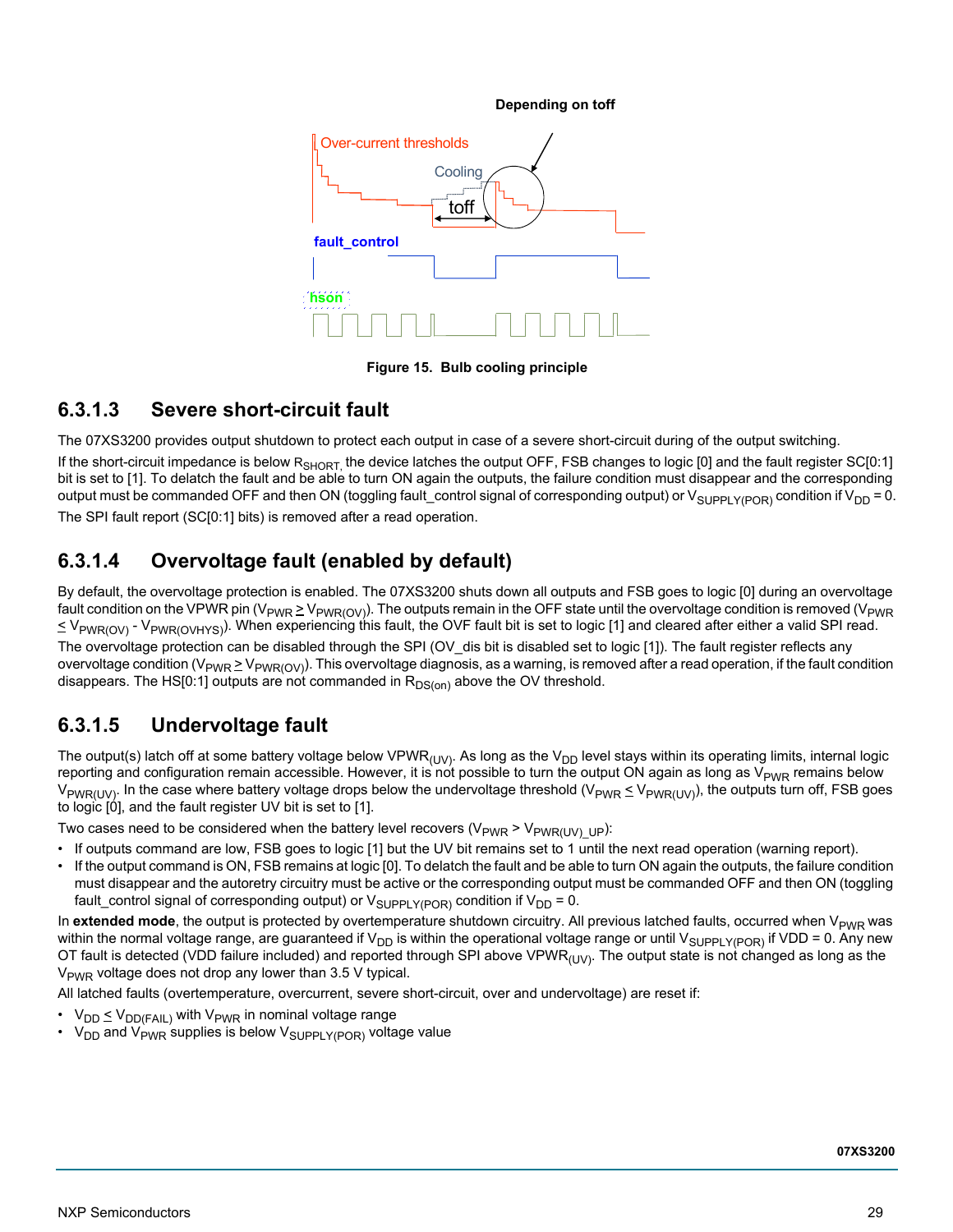

**Figure 16. Autoretry state machine**

### <span id="page-29-0"></span>**6.3.2 Autoretry**

The autoretry circuitry is used to reactivate the output(s) automatically in case of overcurrent or overtemperature or undervoltage failure conditions to provide a high availability of the load. Autoretry feature is available in Fault mode. It is activated in case of internal retry signal is set to logic [1]:

retry[x] =  $OC[x]$  or  $OT[x]$  or UV

The feature retries to switch-on the output(s) after one autoretry period  $(t_{AUTO})$  with a limitation in term of number of occurrence (16 for each output). The counter of retry occurrences is reset in case of Fail-safe to Normal or Normal to Fail-safe mode transitions. At each autoretry, the overcurrent detection is set to default values in order to sustain the inrush current. The [Figure](#page-29-0) 16 describes the autoretry state machine.

# **6.3.3 Diagnostic**

### **6.3.3.1 Output Shorted to V<sub>PWR</sub> fault**

The 07XS3200 incorporates output shorted to  $V_{PWR}$  detection circuitry in OFF state. Output shorted to  $V_{PWR}$  fault is detected if output voltage is higher than  $V_{OSD(THRES)}$  and reported as a fault condition when the output is disabled (OFF). The output shorted to  $V_{PWR}$  fault is latched into the status register after the internal gate voltage is pulled low enough to turn OFF the output. The OS[0:1] and OL\_OFF[0:1] fault bits are set in the status register and FSB pin reports in real time the fault. If the output shorted to  $V_{PWR}$  fault is removed, the status register is cleared after reading the register. The open output shorted to  $V_{PWR}$  protection can be disabled through SPI (OS\_DIS[0:1] bit).

### **6.3.3.2 Openload faults**

The 07XS3200 incorporates three dedicated openload detection circuitries on the output to detect in OFF and in ON state.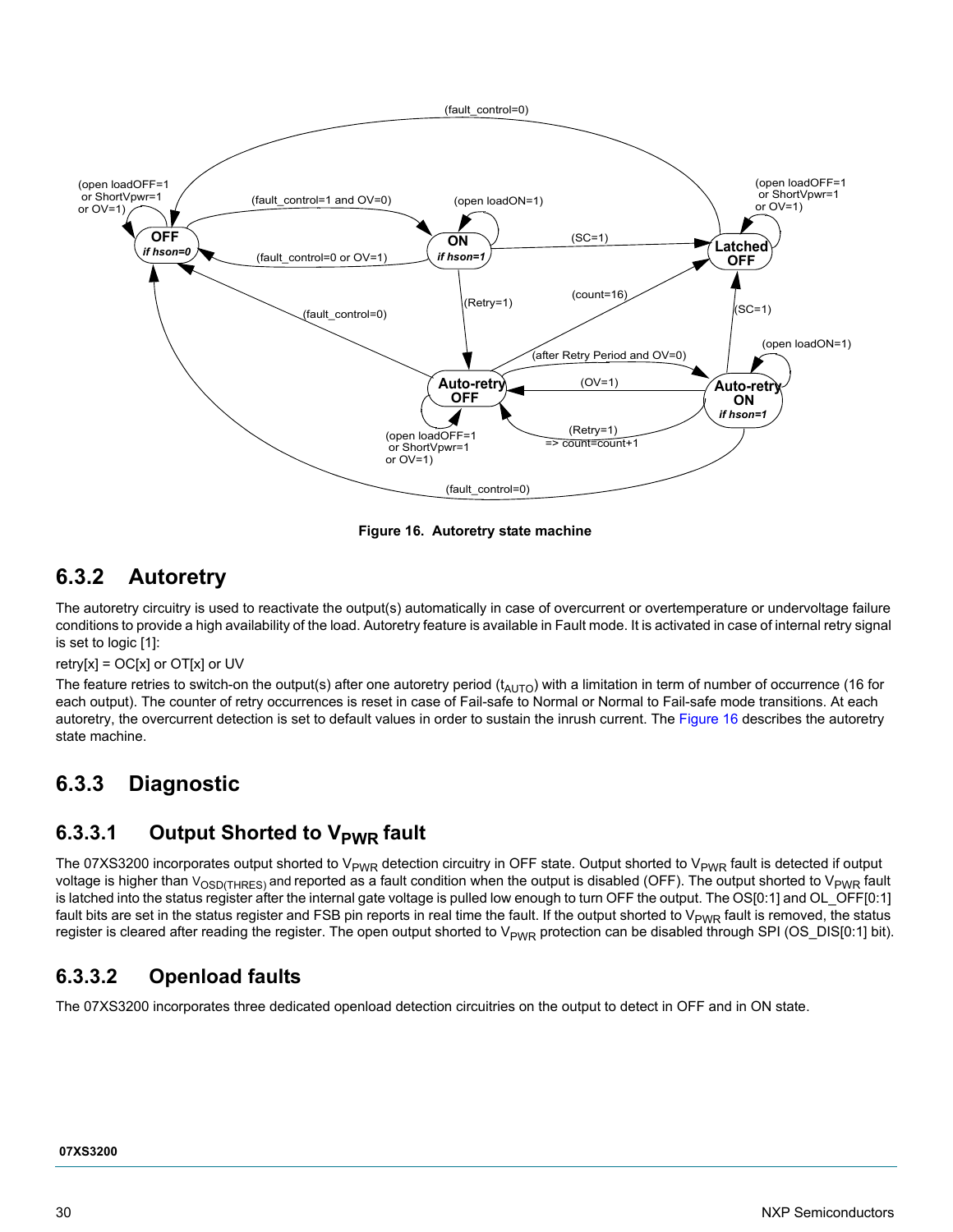### **6.3.3.3 Openload detection in OFF state**

The OFF output openload fault is detected when the output voltage is higher than  $V_{OLD(THRES)}$  pulled up with internal current source  $(I<sub>OID(OFE)</sub>)$  and reported as a fault condition when the output is disabled (OFF). The OFF Output openload fault is latched into the status register or when the internal gate voltage is pulled low enough to turn OFF the output. The OL\_OFF[0:1] fault bit is set in the status register. If the openload fault is removed (FSB output pin goes to high), the status register is cleared after reading the register. The OFF output openload protection can be disabled through SPI (OLOFF\_DIS[0:1] bit).

### **6.3.3.4 Openload detection in ON state**

The ON output openload current thresholds can be chosen by the SPI to detect a standard bulbs or LEDs (OLLED[0:1] bit set to logic [1]). In the case where load current drops below the defined current threshold OLON bit is set to logic [1], the output stays ON and FSB is not disturbed.

### <span id="page-30-0"></span>**6.3.3.5 Openload detection in ON state for LED**

Openload for LEDs only (OLLED[0:1] set to logic [1]) is detected periodically each t<sub>OLLED</sub> (fully-on, D[7:0]=FF). To detect OLLED in fullyon state, the output must be ON at least t<sub>OLLED</sub> and PWM module must be enabled (PWM\_en = 1 in GCR register). To delatch the diagnosis, the condition should be removed and the SPI read operation is needed (OL\_ON[0:1] bit). The ON output openload protection can be disabled through the SPI (OLON\_DIS[0:1] bit).

### **6.3.4 Analog current recopy and temperature feedback**

The CSNS pin is an analog output reporting a current proportional to the designed output current or a voltage proportional to the temperature of the GND flag (pin #14). The routing is SPI programmable (TEMP\_en, CSNS\_en, CSNS\_s[1,0] and CSNS\_ratio\_s bits).

If the current recopy is active, the CSNS output delivers current only during ON time of the output switch without overshoot. The maximum current is 2.0 mA, typical. The typical value of external CSNS resistor connected to the ground is 2.5 kΩ. The current recopy is not active in Fail-safe mode.

### **6.3.4.1 Temperature prewarning detection**

In Normal mode, the 07XS3200 provides a temperature prewarning reported via the SPI, in case the temperature of the GND flag is higher than  $T<sub>OTWAR</sub>$ . This diagnosis (OTW bit set to [1]) is latched in the SPI DIAGR0 register. To delatch, a read SPI command is needed.

## **6.3.5 Active clamp on VPWR**

The device provides an active gate clamp circuit in order to limit the maximum transient V<sub>PWR</sub> voltage at V<sub>PWR(CLAMP)</sub>. In case of an overload on an output, the corresponding output is turned off, which leads to high voltage at VPWR with an inductive V<sub>PWR</sub> line. When the V<sub>PWR</sub> voltage exceeds V<sub>PWR(CLAMP)</sub> threshold, the turn-off on the corresponding output is deactivated and all HS[0:1] outputs are switched ON automatically to demagnetize the inductive battery line.

### **6.3.6 Reverse battery on VPWR**

The output survives the application of reverse voltage as low as -18 V. Under these conditions, the ON resistance of the output is two times higher than a typical ohmic value in forward mode. No additional passive components are required except on the  $V_{DD}$  current path.

# **6.3.7 Ground disconnect protection**

In the event the 07XS3200 ground is disconnected from load ground, the device protects itself and safely turns OFF the output, regardless of the state of the output at the time of disconnection (maximum V<sub>PWR</sub> = 16 V). A 10 kΩ resistor needs to be added between the MCU and each digital input pin to ensure the device turns off, during a ground disconnect and to prevent this pin from exceeding maximum ratings.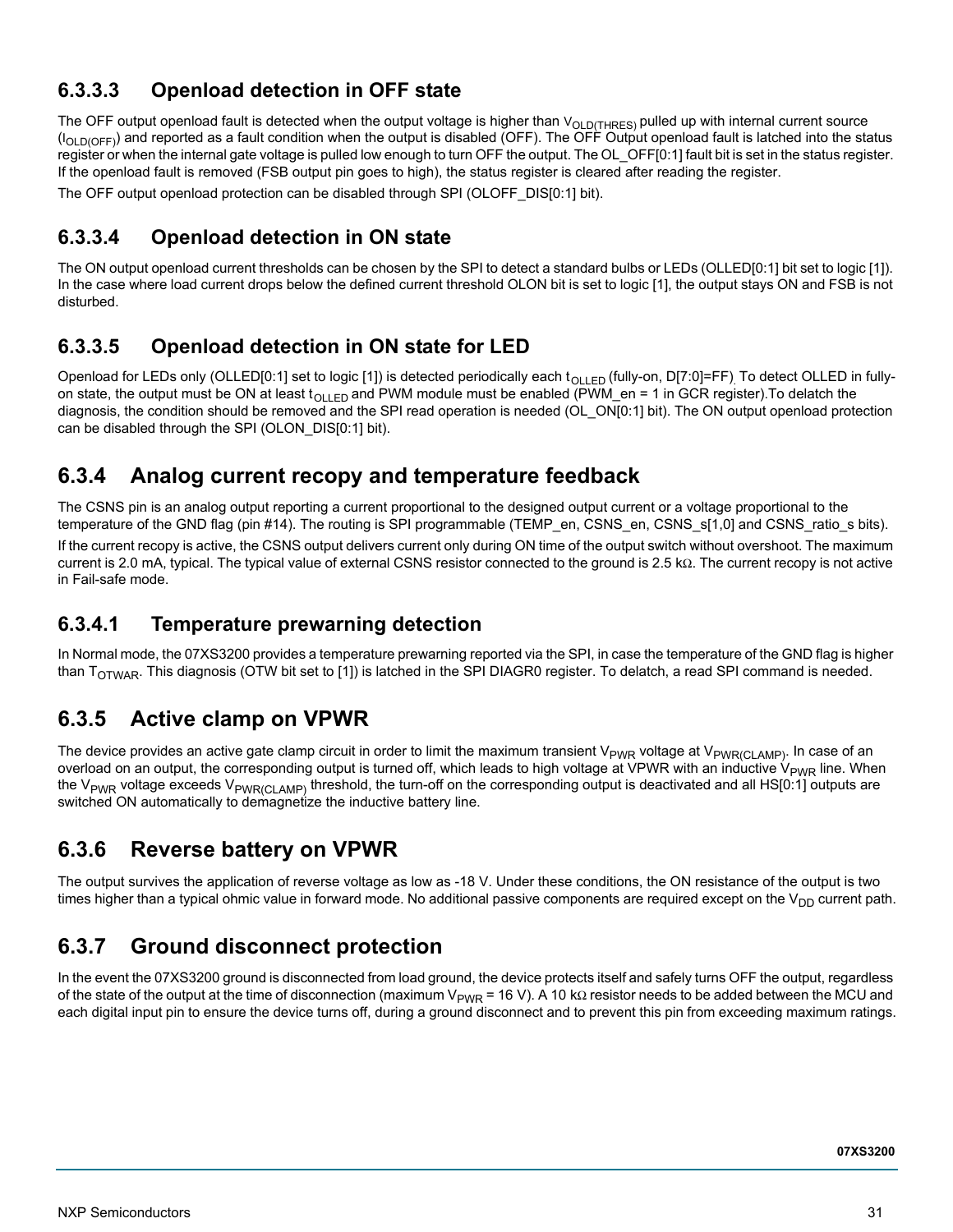## **6.3.8 Loss of supply lines**

### 6.3.8.1 **Loss of V**<sub>DD</sub>

If the external V<sub>DD</sub> supply is disconnected (or not within specification: V<sub>DD</sub> < V<sub>DD(FAIL)</sub>, with the VDD\_FAIL\_en bit set to logic [1]), all SPI register content is reset.

The outputs can still be driven by the direct inputs IN[0:1] if  $V_{PWR}$  is within specified voltage range. The 07XS3200 uses the battery input to power the output MOSFET-related current sense circuitry and any other internal logic providing Fail-safe device operation with no  $V_{DD}$ supplied. In this state, the overtemperature, overcurrent, severe short-circuit, short to VPWR and OFF openload circuitry are fully operational, with default values corresponding to all SPI bits are set to logic [0]. No current is conducted from  $V_{PWR}$  to  $V_{DD}$ .

### 6.3.8.2 **Loss of V**<sub>PWR</sub>

If the external  $V_{PWR}$  supply is disconnected (or not within specification), the SPI configuration, reporting, and daisy chain features are provided for RSTB to set to logic [1] under  $V_{DD}$  in nominal conditions. This fault condition can be diagnosed with UV fault in SPI STATR\_s registers. The SPI pull-up and pull-down current sources are not operational. The previous device configuration is maintained. No current is conducted from  $V_{DD}$  to  $V_{PWR}$ .

### 6.3.8.3 Loss of V<sub>PWR</sub> and V<sub>DD</sub>

If the external V<sub>PWR</sub> and V<sub>DD</sub> supplies are disconnected (or not within specification: (V<sub>DD</sub> and V<sub>PWR</sub>) < V<sub>SUPPLY(POR)</sub>), all SPI register contents are reset, with default values corresponding to all SPI bits set to logic [0] and all latched faults reset.

### **6.3.9 EMC performances**

All following tests are performed on the NXP evaluation board in accordance with the typical application schematic.

The device is protected in the event of positive and negative transients on the  $V_{PWR}$  line (per ISO 7637-2).

The 07XS3200 successfully meets the Class 5 of the CISPR25 emission standard and 200 V/m or BCI 200 mA injection level for immunity tests.

## <span id="page-31-0"></span>**6.4 Logic commands and registers**

### **6.4.1 Serial input communication**

SPI communication is accomplished using 16-bit messages. A message is transmitted by the MCU starting with the MSB D15 and ending with the LSB, D0 [\(Table](#page-32-0) 10). Each incoming command message on the SI pin can be interpreted using the following bit assignments: the MSB, D15, is the watchdog bit (WDIN). In some cases, output selection is done with bit D13. The next four bits, D14-D12:D10, are used to select the command register. The remaining nine bits, D8:D0, are used to configure and control the outputs and their protection features.

Multiple messages can be transmitted in succession to accommodate those applications where daisy-chaining is desirable, or to confirm transmitted data, as long as the messages are all multiples of 16 bits. Any attempt made to latch in a message that is not 16 bits will be ignored. The 07XS3200 has defined registers, which are used to configure the device and to control the state of the outputs. [Table](#page-32-1) 11 summarizes the SI registers.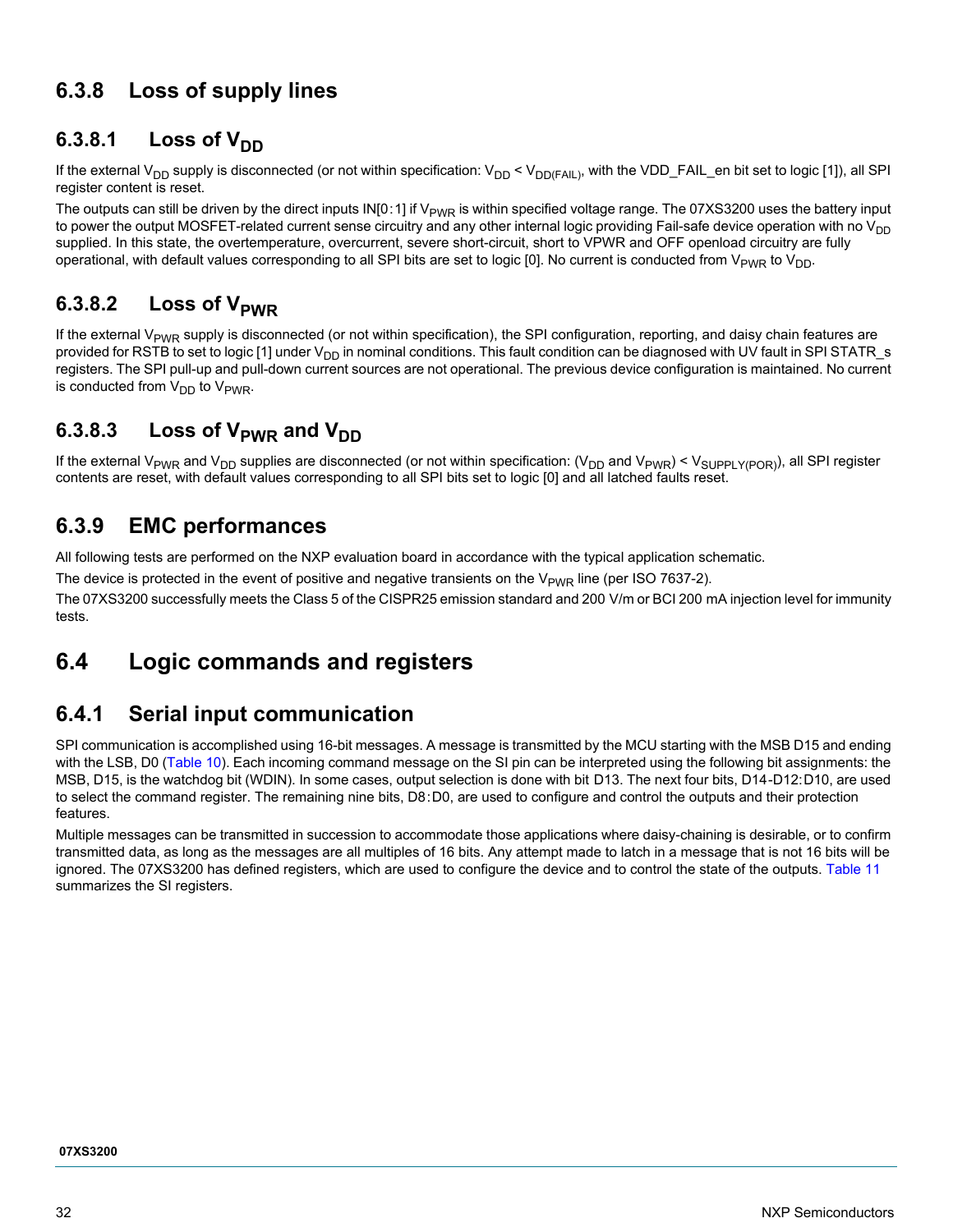### <span id="page-32-0"></span>**Table 10. SI message bit assignment**

| <b>Bit sig</b>                     | SI Msg bit      | Message bit description                                                                          |
|------------------------------------|-----------------|--------------------------------------------------------------------------------------------------|
| <b>MSB</b>                         | D <sub>15</sub> | Watchdog in: toggled to satisfy watchdog requirements.                                           |
|                                    | D <sub>13</sub> | Register address bit used in some cases for output selection (Table 12).                         |
|                                    | D14, D12: D10   | Register address bits.                                                                           |
| Not used (set to logic [0]).<br>D9 |                 |                                                                                                  |
| LSB                                | D8:D0           | Used to configure the inputs, outputs, and the device protection features and SO status content. |

### <span id="page-32-1"></span>**Table 11. Serial input address and configuration bit map**

|                                                                                                        |                 | SI Data             |              |                                |                      |                     |                |                 |             |                       |                |                |                   |                 |                          |                            |
|--------------------------------------------------------------------------------------------------------|-----------------|---------------------|--------------|--------------------------------|----------------------|---------------------|----------------|-----------------|-------------|-----------------------|----------------|----------------|-------------------|-----------------|--------------------------|----------------------------|
| <b>SI Register</b>                                                                                     | D <sub>15</sub> | D <sub>1</sub><br>4 | D13          | D <sub>1</sub><br>$\mathbf{2}$ | D <sub>1</sub><br>-1 | D <sub>1</sub><br>0 | D <sub>9</sub> | D <sub>8</sub>  | D7          | D <sub>6</sub>        | D <sub>5</sub> | D <sub>4</sub> | D <sub>3</sub>    | D <sub>2</sub>  | D <sub>1</sub>           | D <sub>0</sub>             |
| STATR <sub>s</sub>                                                                                     | <b>WDI</b><br>N | X                   | $\times$     | $\mathbf 0$                    | $\mathbf 0$          | $\mathbf 0$         | $\mathbf 0$    | $\mathbf 0$     | $\mathbf 0$ | 0                     | 0              | SOA4           | SOA3              | SOA2            | SOA1                     | SOA0                       |
| PWMR <sub>s</sub>                                                                                      | <b>WDI</b><br>N |                     | A            | $\mathbf 0$                    | $\mathbf 0$          |                     | $\Omega$       | $0^{(41)}$      | ON s        | PWM6 s                | PWM5 s         | PWM4 s         | PWM3 s            | PWM2 s          | PWM1 s                   | PWM0 s                     |
| CONFR0 s                                                                                               | <b>WDI</b><br>N |                     | Α            | $\mathbf 0$                    | 1                    | $\Omega$            | $\overline{0}$ | 0               | $\mathbf 0$ | 0                     | DIR dis s      | $SR1_s$        | SR <sub>0_s</sub> | DELAY2 s        | DELAY1 s                 | DELAY0 s                   |
| CONFR1 s                                                                                               | <b>WDI</b><br>N |                     | A            | $\mathbf 0$                    | 1                    |                     | $\Omega$       | 0               | $\mathbf 0$ | Retry_<br>unlimited s | Retry_dis_s    | OS_dis_s       | OLON dis s        | OLOFF_dis_<br>s | OLLED en<br>$\mathsf{S}$ | CSNS_ratio<br>$\mathsf{S}$ |
| OCR <sub>s</sub>                                                                                       | <b>WDI</b><br>N |                     | Α            | $\mathbf{1}$                   | $\Omega$             | $\Omega$            | $\Omega$       | Xenon_<br>s     | BC1 s       | BC0 s                 | OC1 s          | $OC0_s$        | OCHI_s            | OLCO1 s         | OLCO0 <sub>s</sub>       | OC mode s                  |
| GCR                                                                                                    | <b>WDI</b><br>N | $\mathbf 0$         | $\mathbf 0$  | $\mathbf{1}$                   | $\mathbf 0$          |                     | $\mathbf{0}$   | VDD_F<br>AIL_en | PWM_en      | CLOCK sel             | TEMP_en        | CSNS_en        | CSNS1             | CSNS0           | $\times$                 | OV_dis                     |
| CALR                                                                                                   | <b>WDI</b><br>N | $\mathbf 0$         | $\mathbf{0}$ | $\mathbf 1$                    | 1                    |                     | $\mathbf 0$    |                 | $\mathbf 0$ | 1                     | $\mathbf 0$    | 1              | 1                 | $\mathbf 0$     | 1                        | $\overline{1}$             |
| Regis <u>ter st</u> ate<br>  after RST=0<br>or V <sub>DD(FAIL)</sub><br>or<br>V <sub>SUPPLY(POR)</sub> | $\Omega$        | $\mathbf 0$         | $\mathbf 0$  | X                              | X                    | X                   | $\Omega$       | $\Omega$        | $\mathbf 0$ | $\mathbf 0$           | $\mathbf 0$    | $\mathbf 0$    | $\mathbf 0$       | $\mathbf 0$     | $\mathbf 0$              | $\mathbf 0$                |

x = Don't care.

s = Output selection with the bit A as defined in [Table 12.](#page-33-0)

Notes

<span id="page-32-2"></span>41. The PWMR\_s D8 bit must always be a logic low and never placed in a logic high.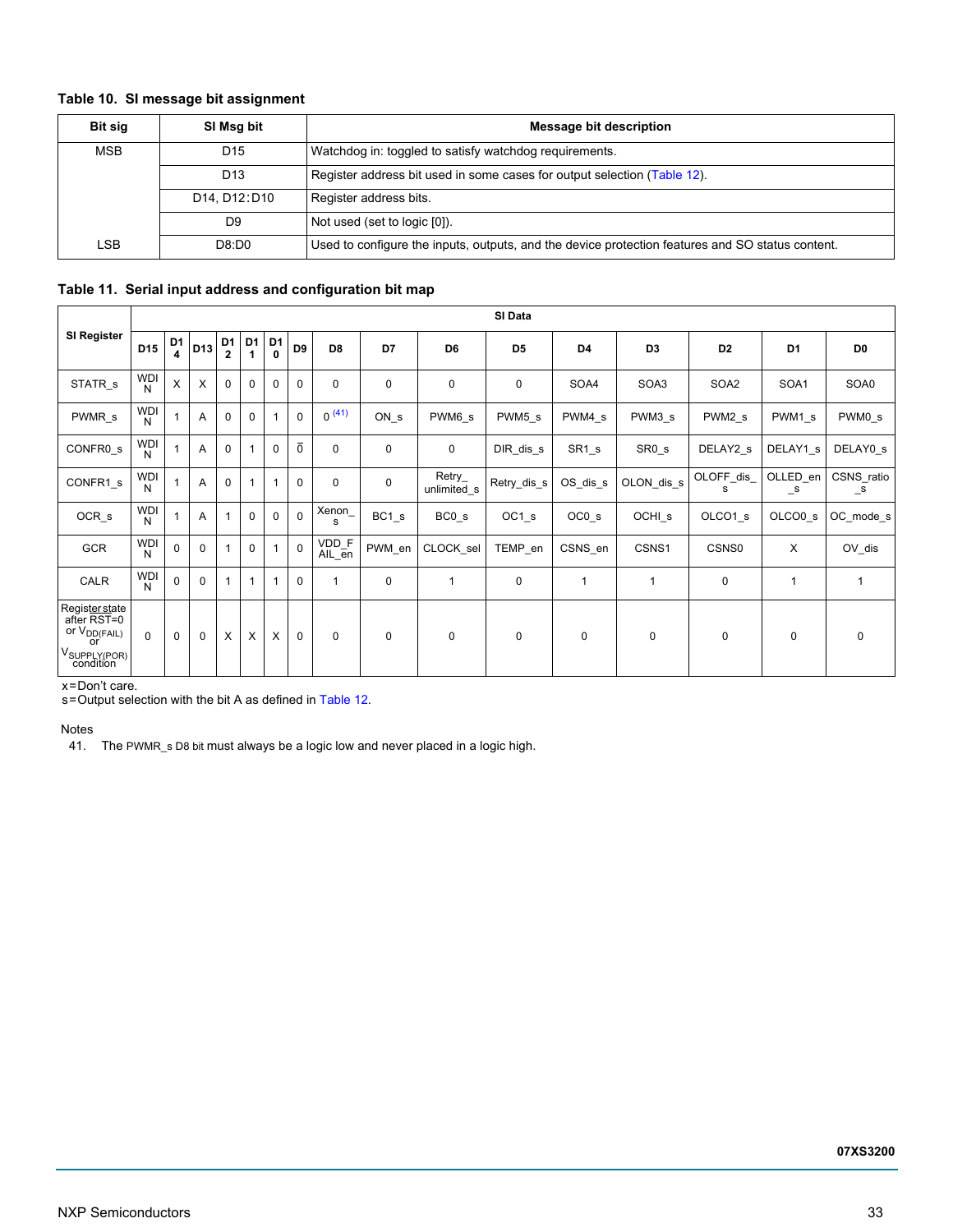### **6.4.2 Device register addressing**

The following section describes the possible register addresses (D[14:10]) and their impact on device operation.

### **6.4.2.1 Address XX000—Status register (STATR\_S)**

The STATR register is used to read the device status and the various configuration register contents without disrupting the device operation or the register contents. The register bits D[4:0] determine the content of the first sixteen bits of SO data. In addition to the device status, this feature provides the ability to read the content of the PWMR\_s, CONFR0\_s, CONFR1\_s, OCR\_s, GCR and CALR registers (Refer to [Serial output communication \(device status return data\).](#page-37-0)

### 6.4.2.2 Address A<sub>1</sub>A<sub>0</sub>001—Output PWM control register (PWMR\_S)

The PWMR\_s register allows the MCU to control the state of corresponding output through the SPI. Each output "s" is independently selected for configuration based on the state of the D13 bit [\(Table](#page-33-0) 12).

<span id="page-33-0"></span>

|  |  |  | Table 12. Output selection |
|--|--|--|----------------------------|
|--|--|--|----------------------------|

| A (D13) | <b>HS</b> selection |
|---------|---------------------|
|         | HS0 (default)       |
|         | HS <sub>1</sub>     |

Bit D7 sets the output state. A logic [1] enables the corresponding output switch and a logic [0] turns it OFF (if IN input is also pulled down). Bits D6:D0 set the output PWM duty cycle to one of 128 levels for PWM en is set to logic [1], as shown [Table](#page-24-0) 7.

### 6.4.2.3 Address A<sub>1</sub>A<sub>0</sub>010—Output configuration register (CONFR0\_S)

The CONFR0\_s register allows the MCU to configure corresponding output switching through the SPI. Each output "s" is independently selected for configuration based on the state of the D14:D13 bits [\(Table](#page-33-0) 12).

For the selected output, a logic [0] on bit D5 (DIR DIS s) enables the output for direct control. A logic [1] on bit D5 disables the output from direct control (in this case, the output is only controlled by the On bit).

D4:D3 bits (SR1 s and SR0 s) are used to select the high or medium or low speed slew rate for the selected output, the default value [00] corresponds to the medium speed slew rate [\(Table](#page-33-1) 13).

### <span id="page-33-1"></span>**Table 13. Slew rate speed selection**

| <b>SR1_s (D4)</b> | <b>SR0_s (D3)</b> | Slew rate speed  |
|-------------------|-------------------|------------------|
|                   |                   | medium (default) |
|                   |                   | low              |
|                   |                   | high             |
|                   |                   | Not used         |

Incoming message bits D2:D0 reflect the desired output that will be delayed of predefined PWM clock rising edges number, as shown [Table](#page-24-1) 8, (only available for PWM\_en bit is set to logic [1]).

### 6.4.2.4 Address A<sub>1</sub>A<sub>0</sub>011—Output configuration register (CONFR1\_S)

The CONFR1 s register allows the MCU to configure corresponding output fault management through the SPI. Each output "s" is independently selected for configuration based on the state of the D14:D13 bits ([Table](#page-33-0) 12).

A logic [1] on bit D6 (RETRY\_unlimited\_s) disables the autoretry counter for the selected output, the default value [0] corresponds to enable autoretry feature with time limitation.

A logic [1] on bit D5 (RETRY dis s) disables the autoretry for the selected output, the default value [0] corresponds to enable this feature. A logic [1] on bit D4 (OS\_dis\_s) disables the output hard shorted to  $V_{PWR}$  protection for the selected output, the default value [0] corresponds to enable this feature.

A logic [1] on bit D3 (OLON\_dis\_s) disables the ON output openload detection for the selected output, the default value [0] corresponds to enable this feature [\(Table](#page-34-0) 14).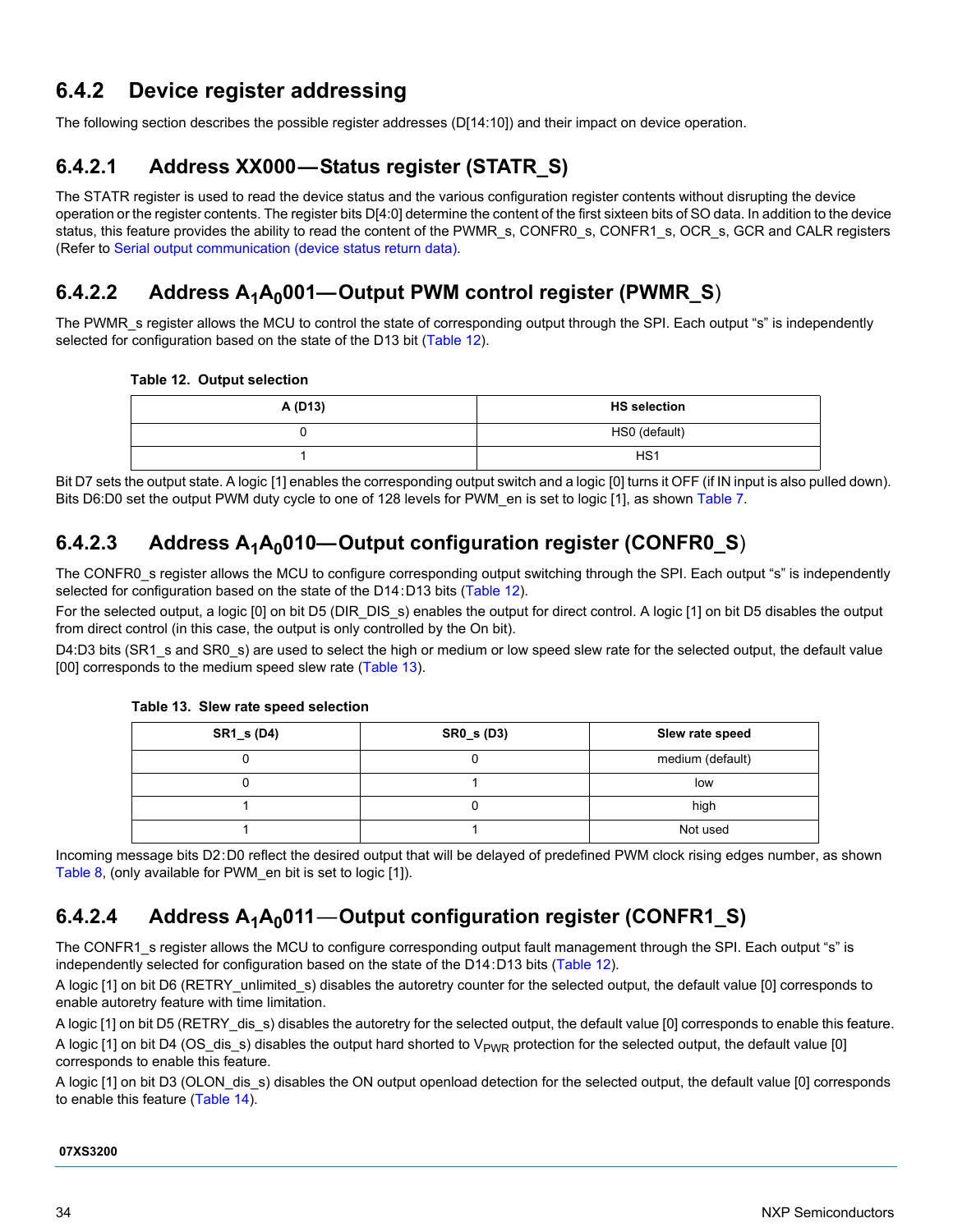A logic [1] on bit D2 (OLOFF\_dis\_s) disables the OFF output openload detection for the selected output, the default value [0] corresponds to enable this feature.

A logic [1] on bit D1 (OLLED en s) enables the ON output openload detection for LEDs for the selected output, the default value [0] corresponds to ON output openload detection is set for bulbs [\(Table](#page-34-0) 14).

| OLON dis s (D3) | OLLED en s(D1) | ON openload detection                |
|-----------------|----------------|--------------------------------------|
|                 |                | enable with bulb threshold (default) |
|                 |                | enable with LED threshold            |
|                 |                | disable                              |

### <span id="page-34-0"></span>**Table 14. ON openload selection**

A logic [1] on bit D0 (CSNS\_ratio\_s) selects the high ratio on the CSNS pin for the corresponding output. The default value [0] is the low ratio [\(Table](#page-34-1) 15).

#### <span id="page-34-1"></span>**Table 15. Current sense ratio selection**

| CSNS_high_s (D0) | <b>Current sense ratio</b> |
|------------------|----------------------------|
|                  | CRS0 (default)             |
|                  | CRS <sub>1</sub>           |

### 6.4.2.5 Address A<sub>1</sub>A<sub>0</sub>100-Output overcurrent register (OCR)

The OCR s register allows the MCU to configure corresponding output overcurrent protection through the SPI. Each output "s" is independently selected for configuration based on the state of the D14:D13 bits ([Table](#page-33-0) 12).

A logic [1] on bit D8 (Xenon\_s) disables the Xenon bulb overcurrent profile, as described [Figure](#page-35-0) 17.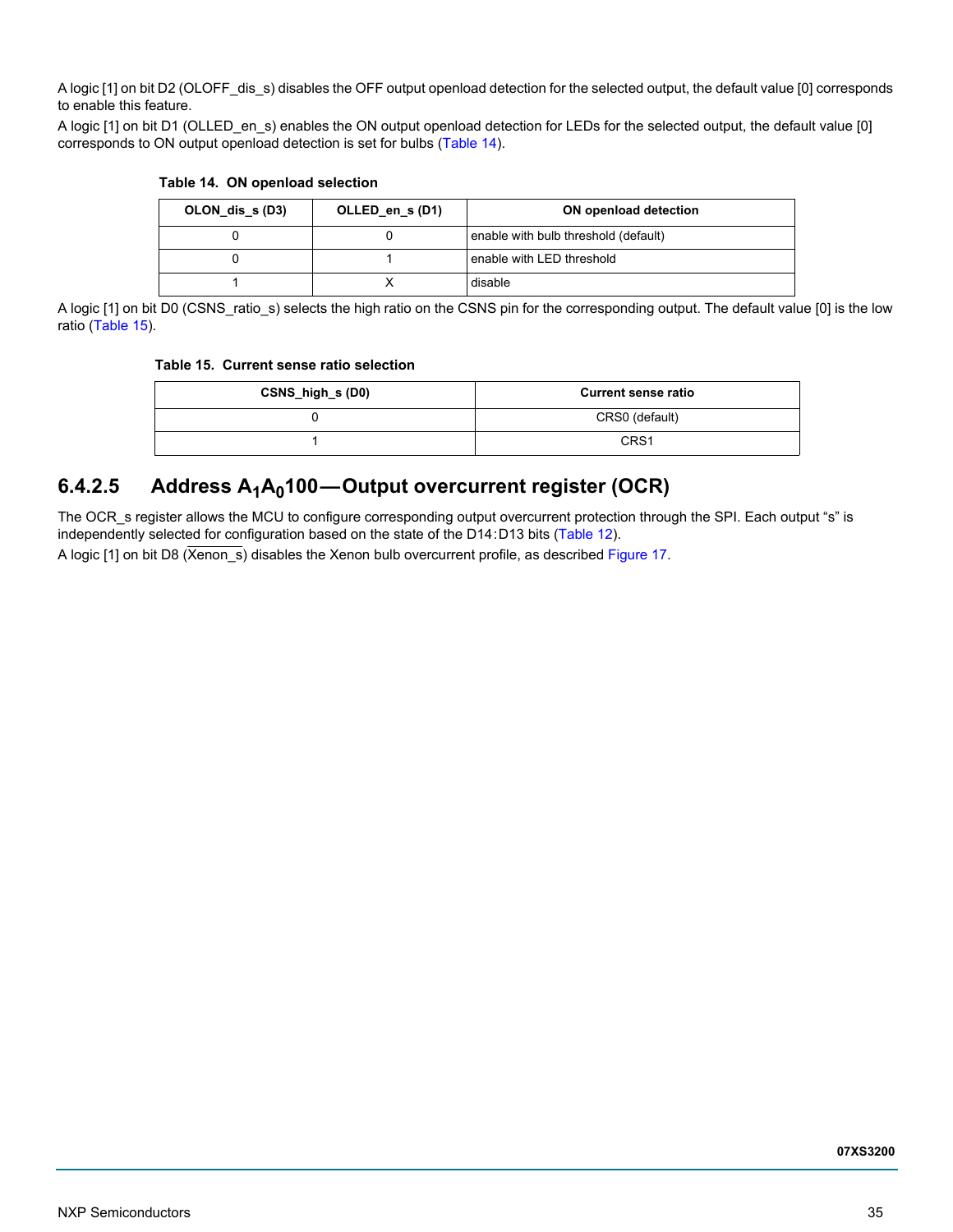





<span id="page-35-0"></span>D[7:6] bits allow to MCU to programmable bulb cooling curve and D[5:4] bits inrush curve for selected output, as shown [Table](#page-35-1) 16 and [Table](#page-35-2) 17.

<span id="page-35-1"></span>

| Table 16. Cooling curve selection |  |
|-----------------------------------|--|
|                                   |  |

| $BC1_s(D7)$ | $BC0_s(D6)$ | Profile curves speed |
|-------------|-------------|----------------------|
|             |             | medium (default)     |
|             |             | slow                 |
|             |             | fast                 |
|             |             | medium               |

### <span id="page-35-2"></span>**Table 17. Inrush curve selection**

| $OC1_s (D5)$ | $OC0_s(D4)$ | Profile curves speed |
|--------------|-------------|----------------------|
|              |             | slow (default)       |
|              |             | fast                 |
|              |             | medium               |
|              |             | very slow            |

A logic [1] on bit D3 (OCHI\_s bit) the OCHI1 level is replaced by OCHI2 during  $t_{OCl}$ , as shown [Figure](#page-36-0) 18.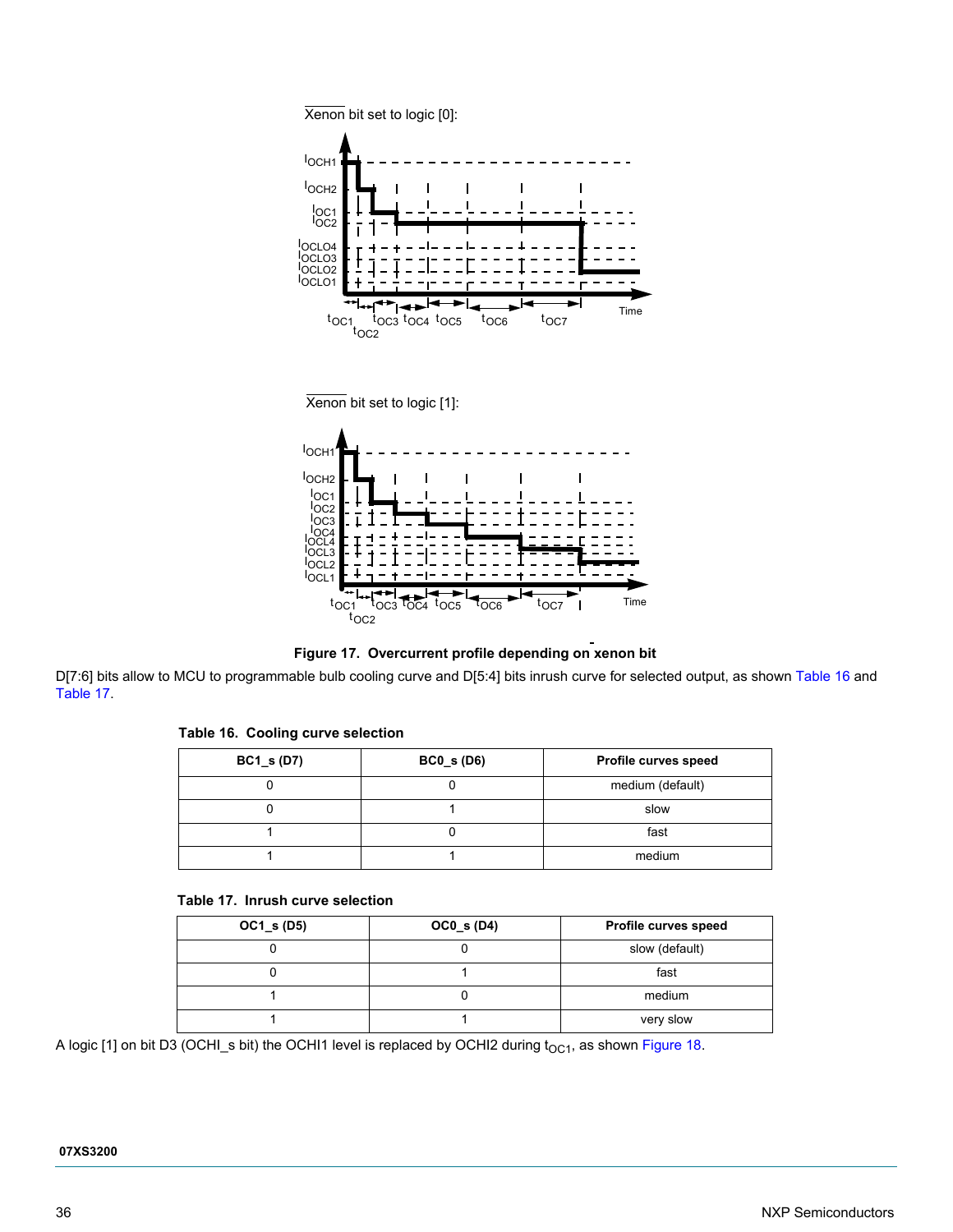

**Figure 18. Overcurrent profile with OCHI bit set to '1'**

<span id="page-36-0"></span>The wire harness is protected by one of four possible current levels in steady state, as defined in [Table](#page-36-1) 18.

### <span id="page-36-1"></span>**Table 18. Output steady state selection**

| <b>OCLO1 (D2)</b> | <b>OCLO0 (D1)</b> | <b>Steady state current</b> |
|-------------------|-------------------|-----------------------------|
|                   |                   | OCLO2 (default)             |
|                   |                   | OCLO <sub>3</sub>           |
|                   |                   | OCLO <sub>4</sub>           |
|                   |                   | OCLO <sub>1</sub>           |

Bit D0 (OC\_mode\_sel) allows to select the overcurrent mode, as described [Table](#page-36-2) 19.

### <span id="page-36-2"></span>**Table 19. Overcurrent mode selection**

| OC_mode_s (D0) | Overcurrent mode                           |
|----------------|--------------------------------------------|
|                | only inrush current management (default)   |
|                | inrush current and bulb cooling management |

### **6.4.2.6 Address 00101—Global configuration register (GCR)**

The GCR register allows the MCU to configure the device through the SPI.

Bit D8 allows the MCU to enable or disable the V<sub>DD</sub> failure detector. A logic [1] on VDD\_FAIL\_en bit allows switch of the outputs HS[0:1] with PWMR register device in Fail-safe mode in case of  $V_{DD} < V_{DD(FAIL)}$ .

Bit D7 allows the MCU to enable or disable the PWM module. A logic [1] on PWM\_en bit allows control of the outputs HS[0:1] with PWMR register (the direct input states are ignored).

Bit D6 (CLOCK sel) allows to select the clock used as reference by PWM module, as described in the following [Table](#page-36-3) 20.

| PWM en (D7) CLOCK sel (D6) | <b>PWM</b> module                                 |
|----------------------------|---------------------------------------------------|
|                            | PWM module disabled (default)                     |
|                            | PWM module enabled with external clock from CLOCK |
|                            | PWM module enabled with internal calibrated clock |

<span id="page-36-3"></span>**Table 20. PWM module selection**

Bits D5:D4 allow the MCU to select one of two analog feedback on CSNS output pin, as shown in [Table](#page-37-1) 21.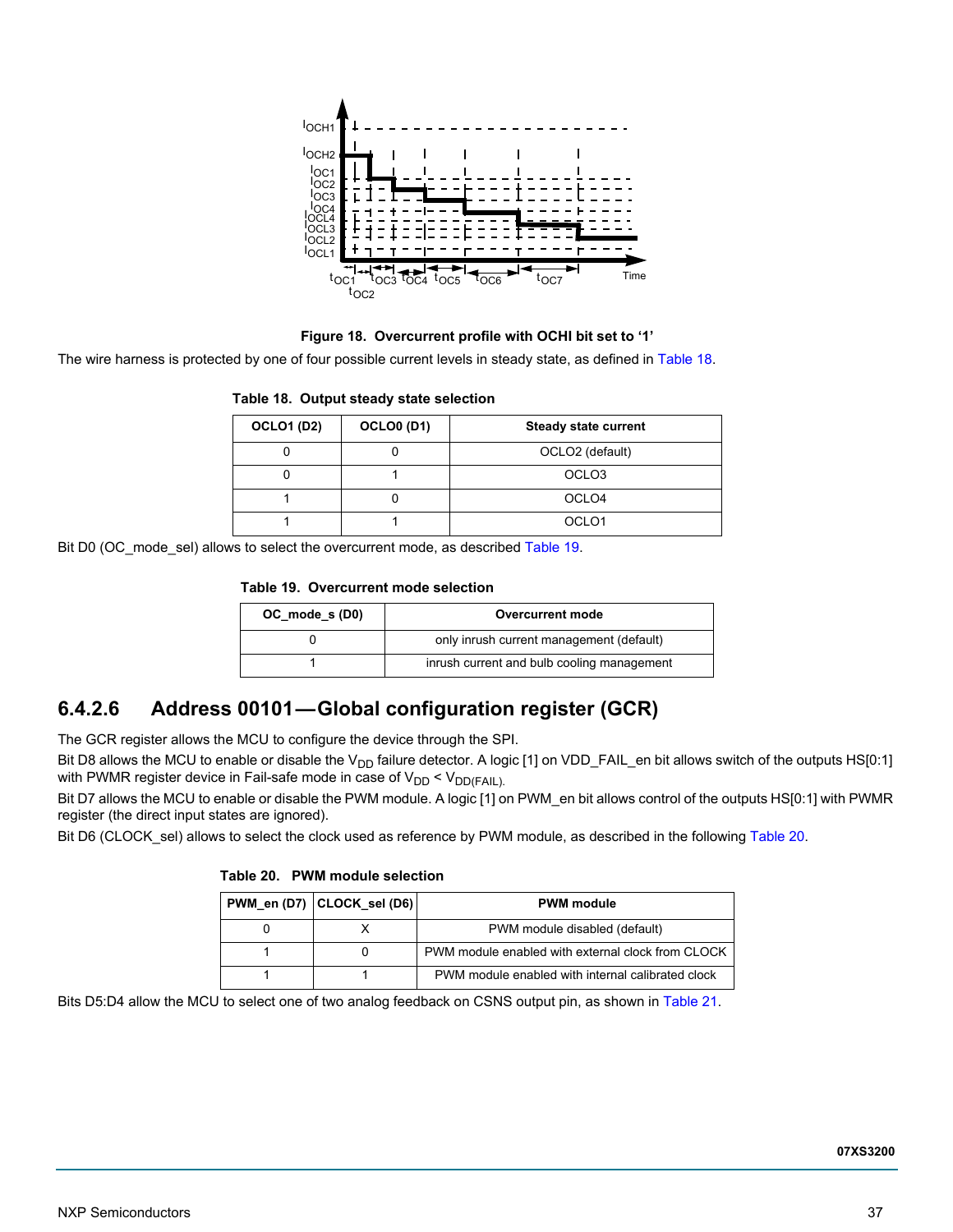<span id="page-37-1"></span>

|  |  | Table 21.  CSNS reporting selection |  |
|--|--|-------------------------------------|--|
|--|--|-------------------------------------|--|

| TEMP en (D5) | CSNS en (D4) | <b>CSNS reporting</b>                          |
|--------------|--------------|------------------------------------------------|
|              |              | CSNS tri-stated (default)                      |
|              |              | current recopy of selected output (D3:2] bits) |
|              |              | temperature on GND flag                        |

#### **Table 22. Output current recopy selection**

| <b>CSNS1 (D3)</b> | <b>CSNS0 (D2)</b> | <b>CSNS reporting</b> |
|-------------------|-------------------|-----------------------|
|                   |                   | HS0                   |
|                   |                   | HS1                   |

The GCR register disables the overvoltage protection (D0). When this bit is [0], the overvoltage is enabled (default value).

### **6.4.2.7 Address 00111—Calibration register (CALR)**

The CALR register allows the MCU to calibrate internal clock, as explained in [Figure](#page-29-0) 16.

### <span id="page-37-0"></span>**6.4.3 Serial output communication (device status return data)**

When the CSB pin is pulled low, the output register is loaded. Meanwhile, the data is clocked out MSB- (OD15-) first as the new message data is clocked into the SI pin. The first sixteen bits of data clocking out of the SO, and following a CSB transition, is dependent upon the previously written SPI word.

Any bits clocked out of the Serial Output (SO) pin after the first 16 bits are representative of the initial message bits clocked into the SI pin since the CSB pin first transitioned to a logic [0]. This feature is useful for daisy-chaining devices as well as message verification.

A valid message length is determined following a CSB transition of [0] to [1]. If there is a valid message length, the data is latched into the appropriate registers. A valid message length is a multiple of 16 bits. At this time, the SO pin is tri-stated and the fault status register is now able to accept new fault status information.

SO data represents information ranging from fault status to register contents, user selected by writing to the STATR bits OD4, OD3, OD2, OD1, and OD0. The value of the previous bit SOA3 determines which output the SO information applies to for the registers which are output specific; viz., Fault, PWMR, CONFR0, CONFR1, and OCR registers.

Note that the SO data continues to reflect the information for each output that was selected during the most recent STATR write until changed with an updated STATR write.

The output status register correctly reflects the status of the STATR-selected register data at the time that the CSB is pulled to a logic [0] during SPI communication, and/or for the period of time since the last valid SPI communication, with the following exception:

- The previous SPI communication was determined to be invalid. In this case, the status is reported as though the invalid SPI communication never occurred
- The  $V_{PWR}$  voltage is below 4.0 V, the status must be ignored by the MCU

### **6.4.4 Serial output bit assignment**

The 16 bits of serial output data depend on the previous serial input message, as explained in the following paragraph. [Table](#page-38-0) 23, summarizes SO returned data for bits OD15:OD0.

- Bit OD15 is the MSB; it reflects the state of the watchdog bit from the previously clocked-in message
- Bits OD14:OD10 reflect the state of the bits SOA4:SOA0 from the previously clocked in message
- Bit OD9 is set to logic [1] in Normal mode (NM)
- The contents of bits OD8:OD0 depend on bits D4:D0 from the most recent STATR command SOA4:SOA0 as explained in the paragraph following [Table](#page-38-0) 23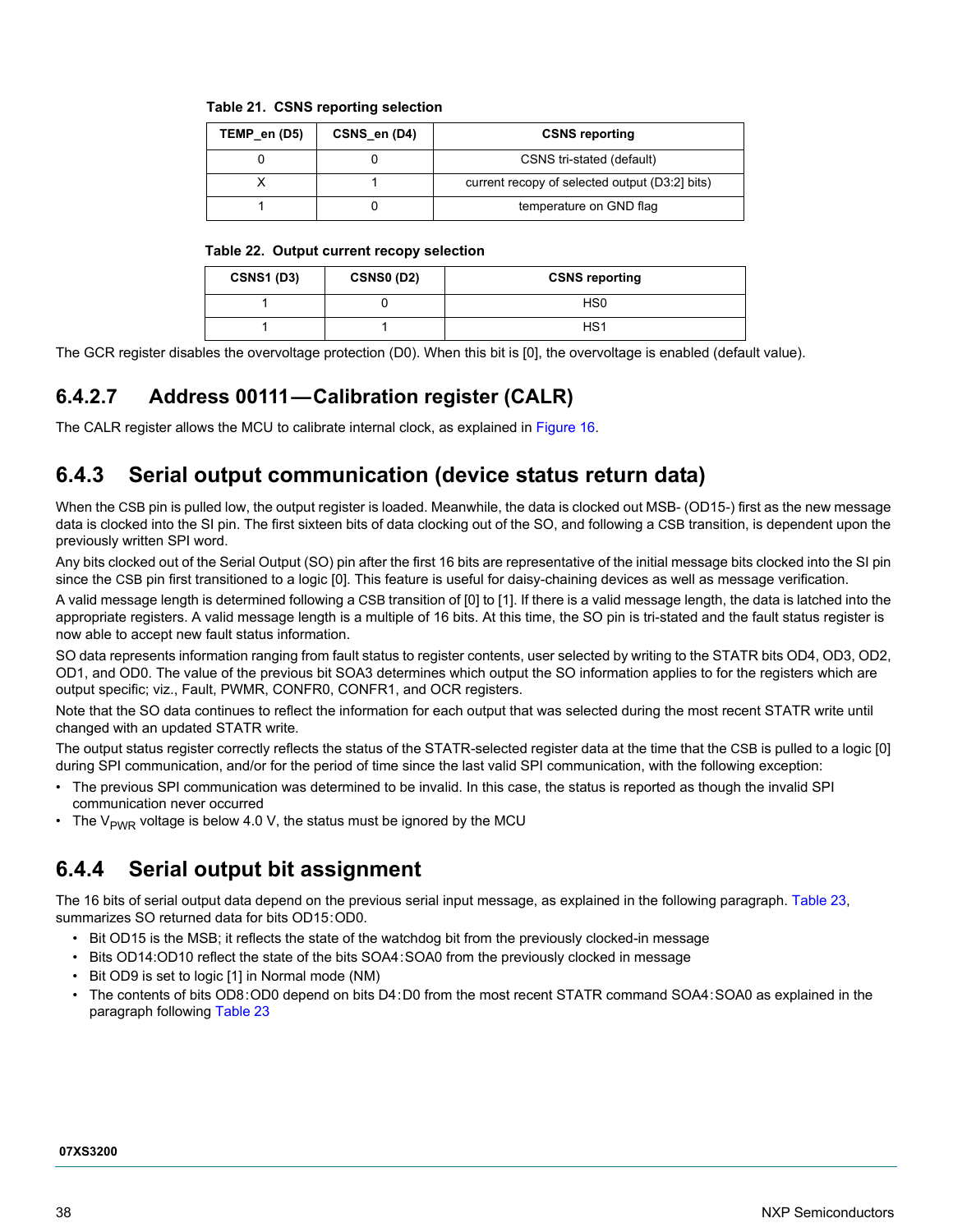<span id="page-38-0"></span>

|  |  |  |  | Table 23. Serial output bit map description |
|--|--|--|--|---------------------------------------------|
|--|--|--|--|---------------------------------------------|

|                                                                                                | <b>Previous STATR</b>  |                        |                        |                        | SO returned data |                 |                                 |                 |                              |                             |                        |             |                                  |                      |                                  |                                  |                              |                   |                    |                    |                         |
|------------------------------------------------------------------------------------------------|------------------------|------------------------|------------------------|------------------------|------------------|-----------------|---------------------------------|-----------------|------------------------------|-----------------------------|------------------------|-------------|----------------------------------|----------------------|----------------------------------|----------------------------------|------------------------------|-------------------|--------------------|--------------------|-------------------------|
|                                                                                                | s<br>$\circ$<br>Α<br>4 | s<br>$\circ$<br>A<br>3 | s<br>$\circ$<br>A<br>2 | s<br>$\circ$<br>Α<br>1 | s<br>O<br>Α<br>0 | OD<br>15        | OD<br>14                        | OD<br>13        | <b>OD</b><br>12              | OD<br>11                    | OD<br>10               | OD<br>9     | OD <sub>8</sub>                  | OD7                  | OD <sub>6</sub>                  | OD <sub>5</sub>                  | OD <sub>4</sub>              | OD <sub>3</sub>   | OD <sub>2</sub>    | OD <sub>1</sub>    | OD <sub>0</sub>         |
| STATR <sub>s</sub>                                                                             | 1                      | Α                      | 0                      | $\mathbf 0$            | 0                | <b>WDI</b><br>N | <sub>SO</sub><br>A <sub>4</sub> | SOA<br>3        | <b>SOA</b><br>$\overline{2}$ | <b>SO</b><br>A <sub>1</sub> | <b>SOA</b><br>$\Omega$ | N<br>M      | <b>POR</b>                       | UV                   | OV                               | <b>OLON</b><br>s                 | <b>OLOFF</b><br>$\mathsf{S}$ | OS s              | OT <sub>s</sub>    | SC <sub>s</sub>    | $OC_s$                  |
| PWMR <sub>s</sub>                                                                              | 1                      | A                      | 0                      | $\mathbf 0$            | 1                | <b>WD</b><br>N  | <b>SO</b><br>A4                 | <b>SOA</b><br>3 | <b>SOA</b><br>2              | <b>SO</b><br>A <sub>1</sub> | <b>SOA</b><br>$\Omega$ | N<br>M      | $\mathbf 0$                      | ON<br>s              | PWM <sub>6</sub><br>$\mathsf{S}$ | PWM <sub>5</sub><br>$\mathsf{S}$ | PWM4<br>$\mathsf{S}$         | PWM3 s            | PWM2 s             | PWM1 s             | PWM0 s                  |
| CONFR <sub>0</sub> s                                                                           | 1                      | A                      | 0                      | $\mathbf{1}$           | $\mathbf 0$      | <b>WD</b><br>N  | <b>SO</b><br>A <sub>4</sub>     | <b>SOA</b><br>3 | <b>SOA</b><br>$\overline{2}$ | <b>SO</b><br>A <sub>1</sub> | <b>SOA</b><br>$\Omega$ | N<br>M      | X                                | X                    | X                                | DIR_di<br>s s                    | SR1 s                        | SR <sub>0</sub> s | DELAY2 s           | DELAY1<br>s        | DELAY0<br>s             |
| CONFR1 s                                                                                       | 1                      | A                      | 0                      | $\mathbf{1}$           | 1                | <b>WD</b><br>N  | <b>SO</b><br>A <sub>4</sub>     | <b>SOA</b><br>3 | <b>SOA</b><br>2              | <b>SO</b><br>A <sub>1</sub> | <b>SOA</b><br>$\Omega$ | N<br>М      | X                                | X                    | Retry<br>unlimite<br>d s         | Retry<br>$dis$ s                 | OS dis<br>s                  | OLON dis<br>s     | OLOFF dis s        | OLLED e<br>n s     | CSNS rati<br>o s        |
| OCR <sub>s</sub>                                                                               | 1                      | A                      | 1                      | $\Omega$               | $\mathbf 0$      | <b>WDI</b><br>N | SO<br>A <sub>4</sub>            | SOA<br>3        | SOA<br>2                     | <b>SO</b><br>A <sub>1</sub> | <b>SOA</b><br>0        | N<br>M      | Xeno<br>n s                      | BC <sub>1</sub><br>s | BC0 s                            | OC1 s                            | OC <sub>0</sub> s            | OCHI <sub>s</sub> | OCLO1 <sub>s</sub> | OCLO0 <sub>s</sub> | OC mode<br>$\mathsf{S}$ |
| <b>GCR</b>                                                                                     | 0                      | 0                      | 1                      | $\mathbf 0$            | 1                | <b>WD</b><br>N  | <b>SO</b><br>A <sub>4</sub>     | <b>SOA</b><br>3 | <b>SOA</b><br>$\overline{2}$ | <b>SO</b><br>A <sub>1</sub> | <b>SOA</b><br>$\Omega$ | N<br>M      | <b>VDD</b><br>FAI<br>$\Gamma$ en | <b>PWM</b><br>_en    | <b>CLOCK</b><br>$\_sel$          | <b>TEMP</b><br>en                | <b>CSNS</b><br>en            | CSNS1             | CSNS0              | X                  | OV_dis                  |
| DIAGR0                                                                                         | 0                      | $\Omega$               | 1                      | $\mathbf{1}$           | 1                | <b>WD</b><br>N  | <b>SO</b><br>A <sub>4</sub>     | SOA<br>3        | <b>SOA</b><br>$\overline{2}$ | <b>SO</b><br>A <sub>1</sub> | <b>SOA</b><br>$\Omega$ | N<br>M      | X                                | X                    | X                                | X                                | X                            | X                 | CLOCK fail         | CAL_fail           | <b>OTW</b>              |
| DIAGR1                                                                                         | 0                      | 1                      | 1                      | $\mathbf{1}$           | 1                | <b>WD</b><br>N  | <b>SO</b><br>A <sub>4</sub>     | <b>SOA</b><br>3 | <b>SOA</b><br>$\overline{2}$ | <b>SO</b><br>A <sub>1</sub> | <b>SOA</b><br>$\Omega$ | N<br>M      | X                                | Х                    | X                                | X                                | IN <sub>1</sub>              | IN <sub>0</sub>   | X                  | X                  | WD en                   |
| DIAGR2                                                                                         | 1                      | 0                      | 1                      | $\mathbf{1}$           | 1                | <b>WD</b><br>N  | <b>SO</b><br>A <sub>4</sub>     | <b>SOA</b><br>3 | <b>SOA</b><br>$\overline{2}$ | <b>SO</b><br>A <sub>1</sub> | <b>SOA</b><br>$\Omega$ | N<br>M      | X                                | X                    | X                                | X                                | X                            | X                 | 0                  | $\mathbf{1}$       | 0                       |
| Register state<br>after RST=0 or<br>$V_{DD(FAIL)}$ or<br>V <sub>SUPPLY(POR)</sub><br>condition | N/<br>Α                | N/<br>Α                | N/<br>Α                | N/<br>Α                | N/<br>Α          | $\Omega$        | 0                               | $\mathbf 0$     | 0                            | 0                           | 0                      | $\mathbf 0$ | X                                | 0                    | $\mathbf 0$                      | $\mathbf 0$                      | $\mathbf 0$                  | 0                 | 0                  | $\mathbf 0$        | 0                       |

s = Output selection with the bit A as defined in [Table 12](#page-33-0)

## **6.4.4.1 Previous address SOA4:SOA0=1A000 (STATR\_S)**

The returned data OD8 reports logic [1] in case of previous Power ON Reset condition (V<sub>SUPPLY(POR)</sub>). This bit is only reset by a read operation.

Bits OD7: OD0 reflect the current state of the Fault register (FLTR) corresponding to the output previously selected with the bits SOA3 = A [\(Table](#page-38-0) 23).

- OC\_s: overcurrent fault detection for a selected output,
- SC\_s: severe short-circuit fault detection for a selected output,
- OS\_s: output shorted to VPWR fault detection for a selected output,
- OLOFF\_s: openload in OFF state fault detection for a selected output,
- OLON s: openload in ON state fault detection (depending on current level threshold: bulb or LED) for a selected output,
- OV: overvoltage fault detection,
- UV: undervoltage fault detection
- POR: power on reset detection.

The FSB pin reports all faults. For latched faults, this pin is reset by a new Switch OFF command (toggling fault\_control signal).

### **6.4.4.2 Previous address SOA4:SOA0=1A001 (PWMR\_S)**

The returned data contains the programmed values in the PWMR register for the output selected with A.

### **6.4.4.3 Previous address SOA4:SOA0=1A010 (CONFR0\_S)**

The returned data contains the programmed values in the CONFR0 register for the output selected with A.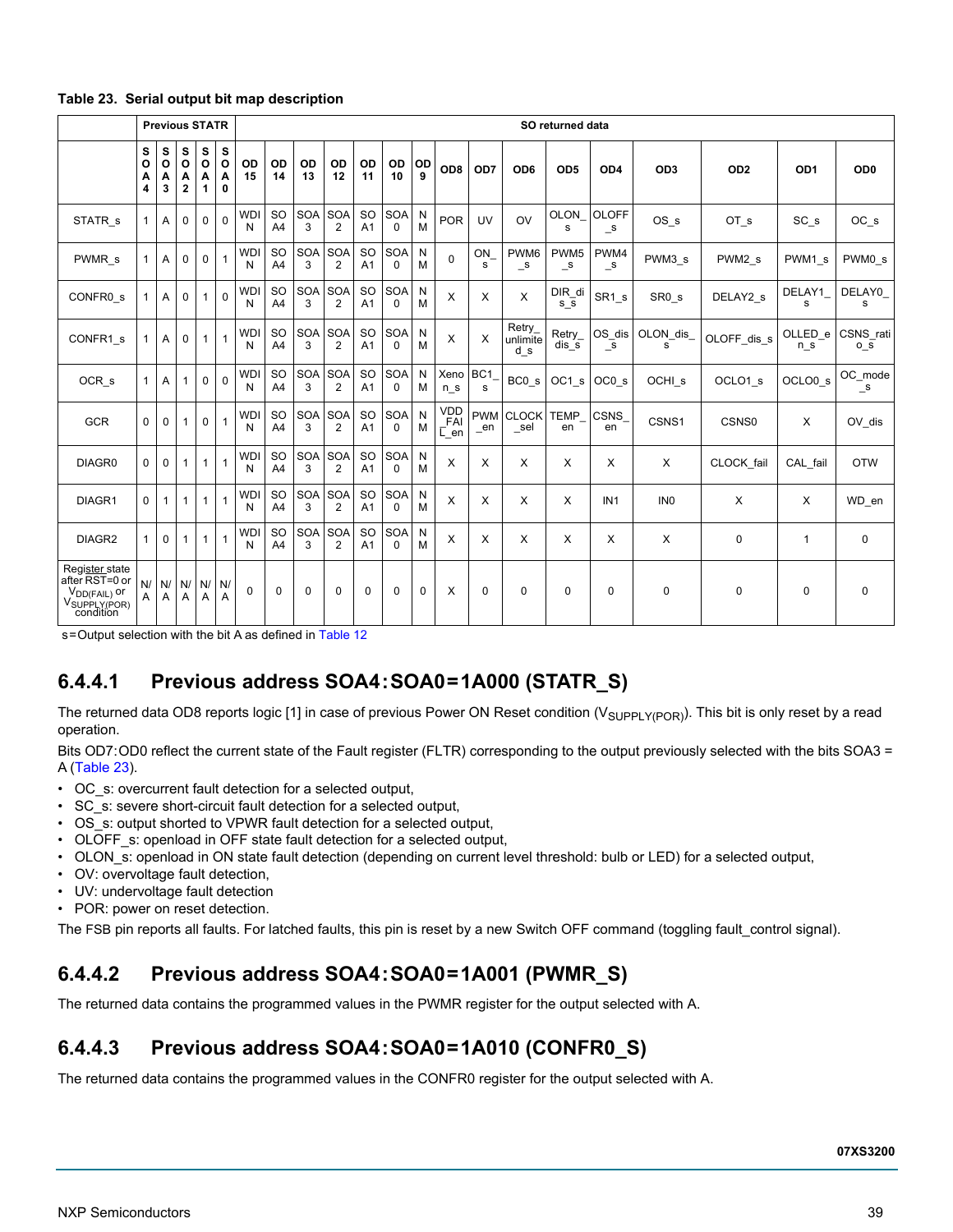### **6.4.4.4 Previous address SOA4:SOA0=1A011 (CONFR1\_S)**

The returned data contains the programmed values in the CONFR1 register for the output selected with A.

### **6.4.4.5 Previous address SOA4:SOA0=1A100 (OCR\_S)**

The returned data contains the programmed values in the OCR register for the output selected with A.

### **6.4.4.6 Previous address SOA4:SOA0=00101 (GCR)**

The returned data contains the programmed values in the GCR register.

### **6.4.4.7 Previous address SOA4:SOA0=00111 (DIAGR0)**

The returned data OD2 reports logic [1] in case of PWM clock on CLOCK pin is out of specified frequency range.

The returned data OD1 reports logic [1] in case of calibration failure.

The returned data OD0 reports logic [1] in case of overtemperature prewarning (temperature of GND flag is above  $T_{\text{OTWAR}}$ ).

### **6.4.4.8 Previous address SOA4:SOA0=01111 (DIAGR1)**

The returned data OD4: OD3 report in real time the state of the direct input IN[1:0].

The OD0 indicates if the watchdog is enabled (set to logic [1]) or not (set to logic [0]). OD4:OD1 report the output state in case of Fail-safe state due to watchdog timeout as explained in the following [Table](#page-39-0) 24.

### <span id="page-39-0"></span>**Table 24. Watchdog activation report**

| WD_en (OD0) | SPI watchdog |
|-------------|--------------|
|             | disabled     |
|             | enabled      |

### **6.4.4.9 Previous address SOA4:SOA0=10111 (DIAGR2)**

The returned data is the product ID. Bits OD2:OD0 are set to 010 for protected dual 7.0 mΩ high-side switches.

## **6.4.5 Default device configuration**

The default device configuration is explained by the following:

- HS output is commanded by the corresponding IN input or On bit through the SPI. The medium slew-rate is used.
- HS output is fully protected by the Xenon overcurrent profile by default, the severe short-circuit protection, the undervoltage and the overtemperature protection. The autoretry feature is enabled.
- openload in ON and OFF state and HS shorted to  $V_{\text{PWR}}$  detections are available
- No current recopy and no analog temperature feedback active
- Overvoltage protection is enabled
- SO reporting fault status must be ignored
- $V_{DD}$  failure detection is disabled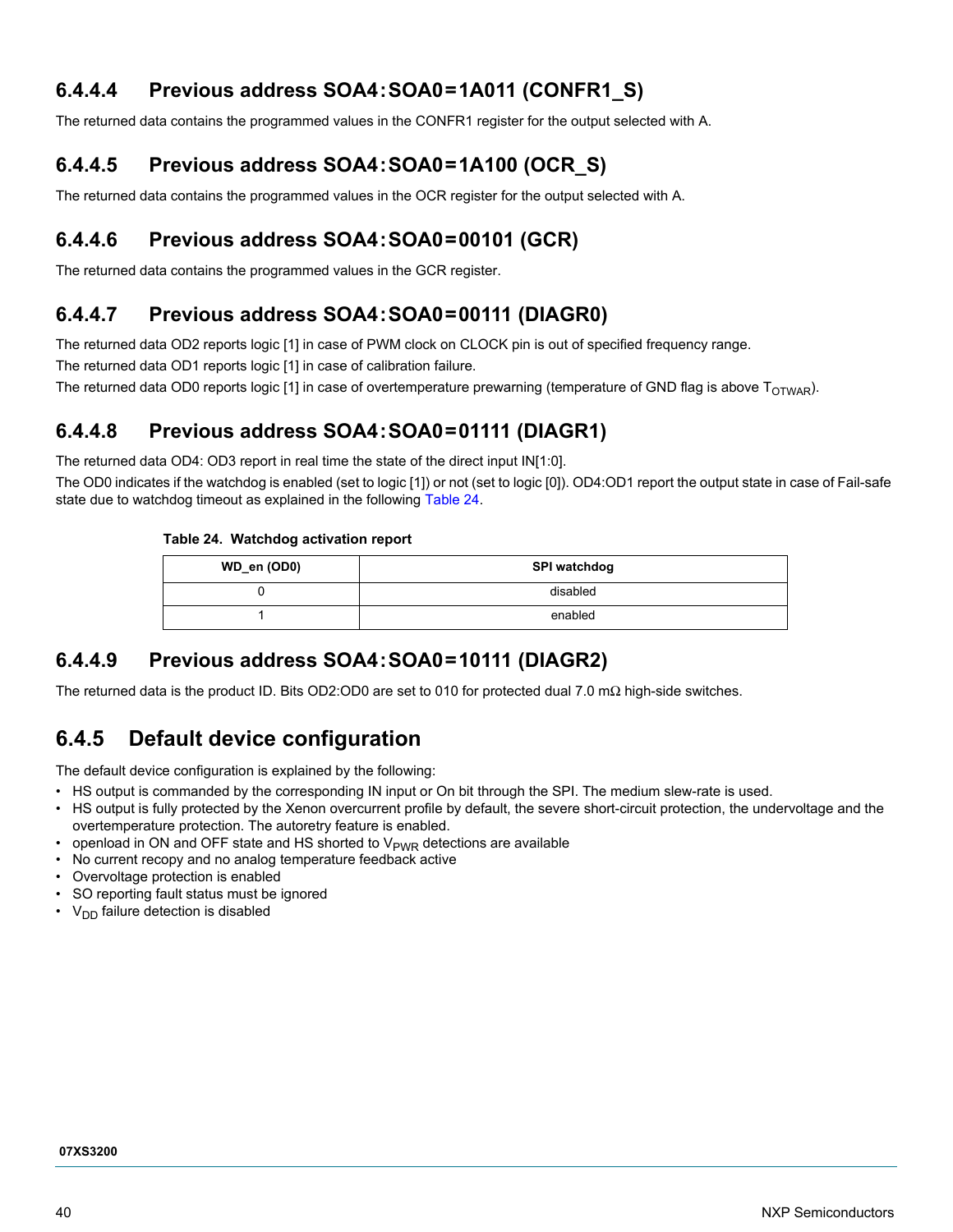# <span id="page-40-0"></span>**7 Typical applications**

The following figure shows a typical automotive lighting application (only one vehicle corner) using an external PWM clock from the main MCU. A redundancy circuitry has been implemented to substitute light control (from MCU to watchdog) in case of a Fail-safe condition. It is recommended to locate a 22 nF decoupling capacitor to the module connector.





direct light commands (pedal, comodo,...)

**Figure 19. Typical application schematic**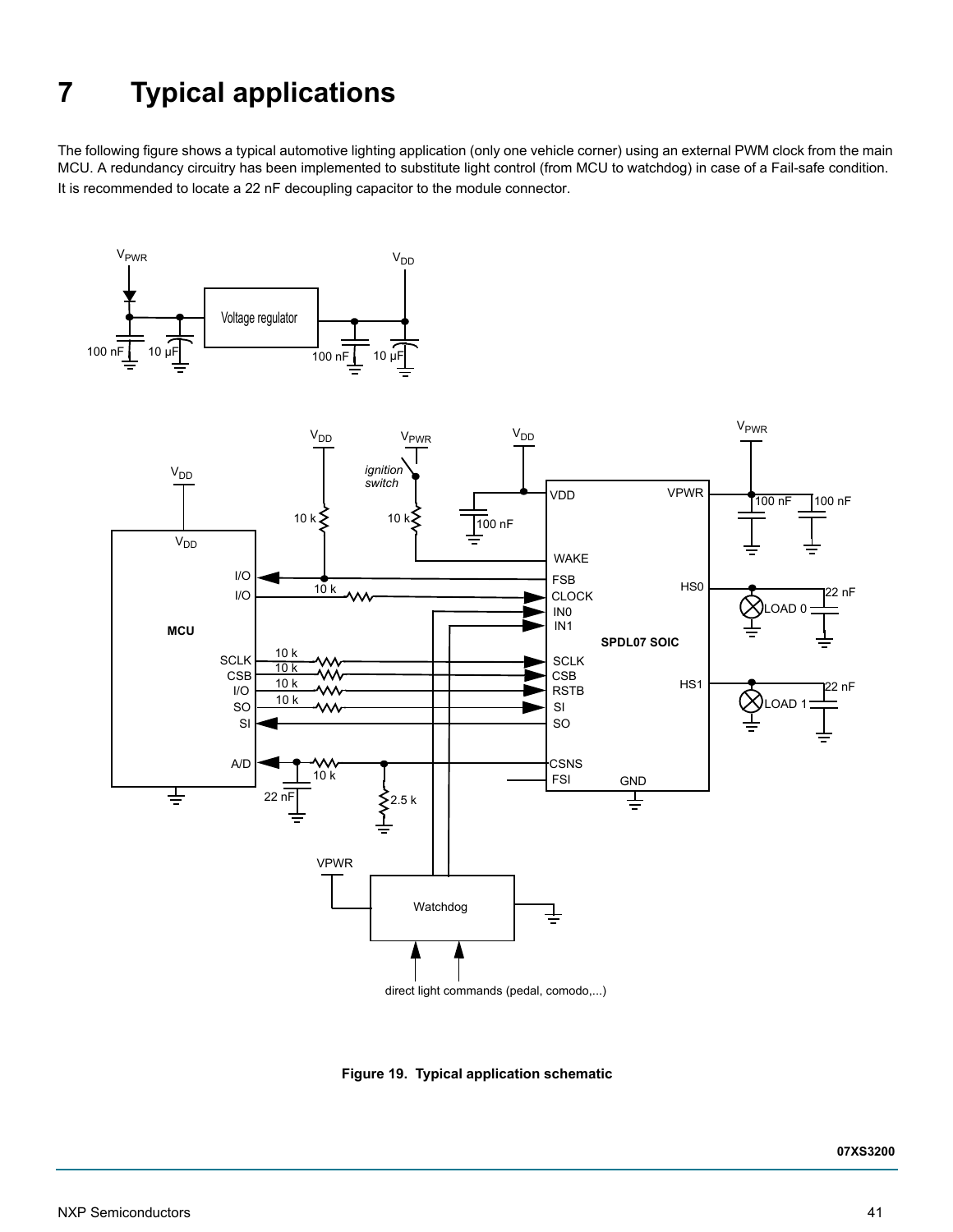# <span id="page-41-0"></span>**8 Packaging**

# <span id="page-41-1"></span>**8.1 Soldering information**

The 07XS3200 is packaged in a surface mount power package intended to be soldered directly on the printed circuit board. The 07XS3200 was qualified in accordance with JEDEC standards J-STD-020C Pb-Free reflow profile. The maximum peak temperature during the soldering process should not exceed 260 °C for 40 seconds maximum duration.

# <span id="page-41-2"></span>**8.2 Package dimensions**

Package dimensions are provided in package drawings. To find the most current package outline drawing, go to www.nxp.com and perform a keyword search for the drawing's document number.

| Package      | Suffix<br>$\sim$ $\sim$ $\sim$ $\sim$ $\sim$ $\sim$ $\sim$ | Package outline drawing number |
|--------------|------------------------------------------------------------|--------------------------------|
| 32-pin SOICW |                                                            | 98ASA00368D                    |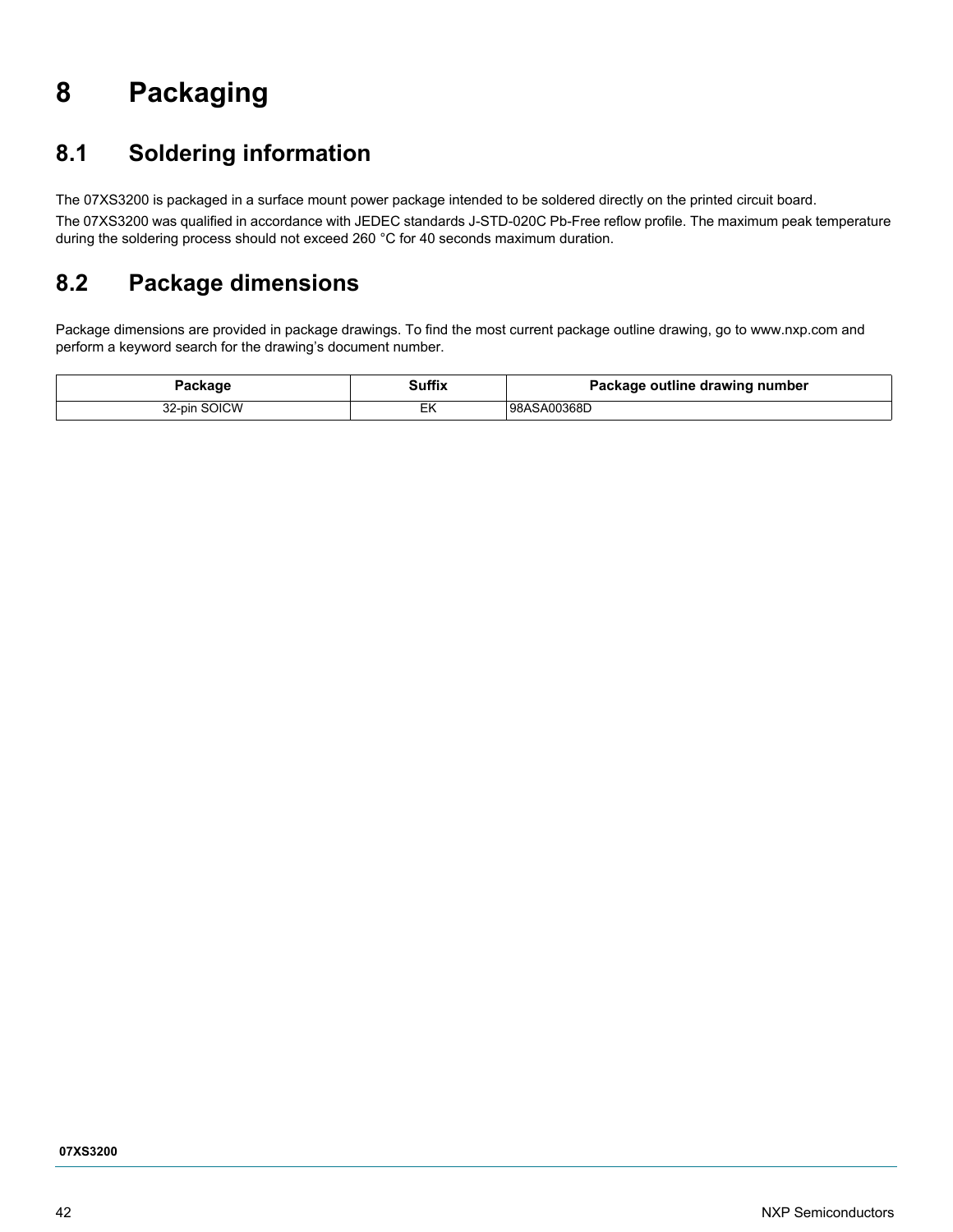

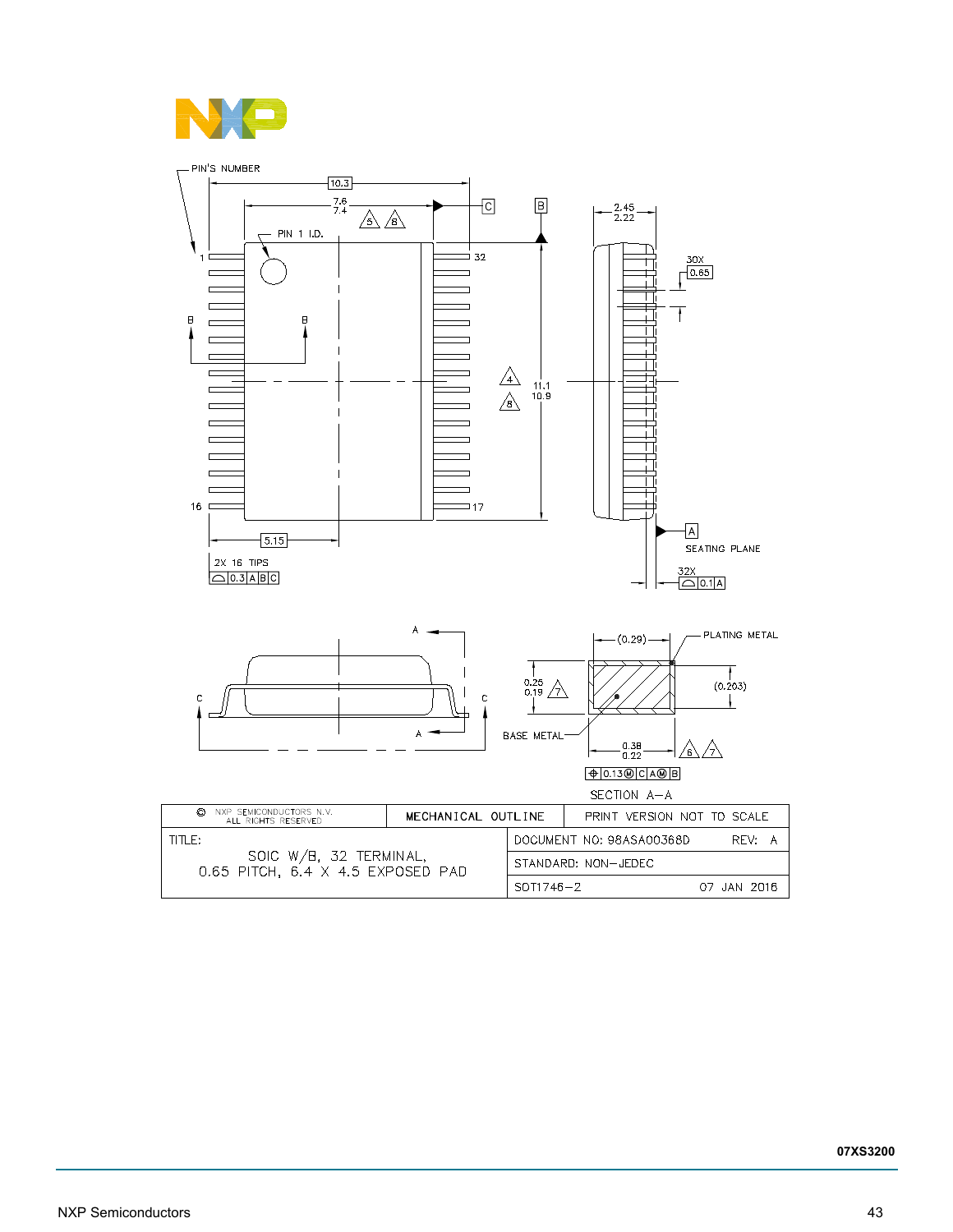



| NXP SEMICONDUCTORS N.V.<br>©<br>ALL RIGHTS RESERVED           | MECHANICAL OUTLINE |           | PRINT VERSION NOT TO SCALE |             |
|---------------------------------------------------------------|--------------------|-----------|----------------------------|-------------|
| TITI F:                                                       |                    |           | DOCUMENT NO: 98ASA00368D   | RFV: A      |
| SOIC W/B, 32 TERMINAL,<br>$0.65$ PITCH, 6.4 X 4.5 EXPOSED PAD |                    |           | STANDARD: NON-JEDEC        |             |
|                                                               |                    | SOT1746-2 |                            | 07 JAN 2016 |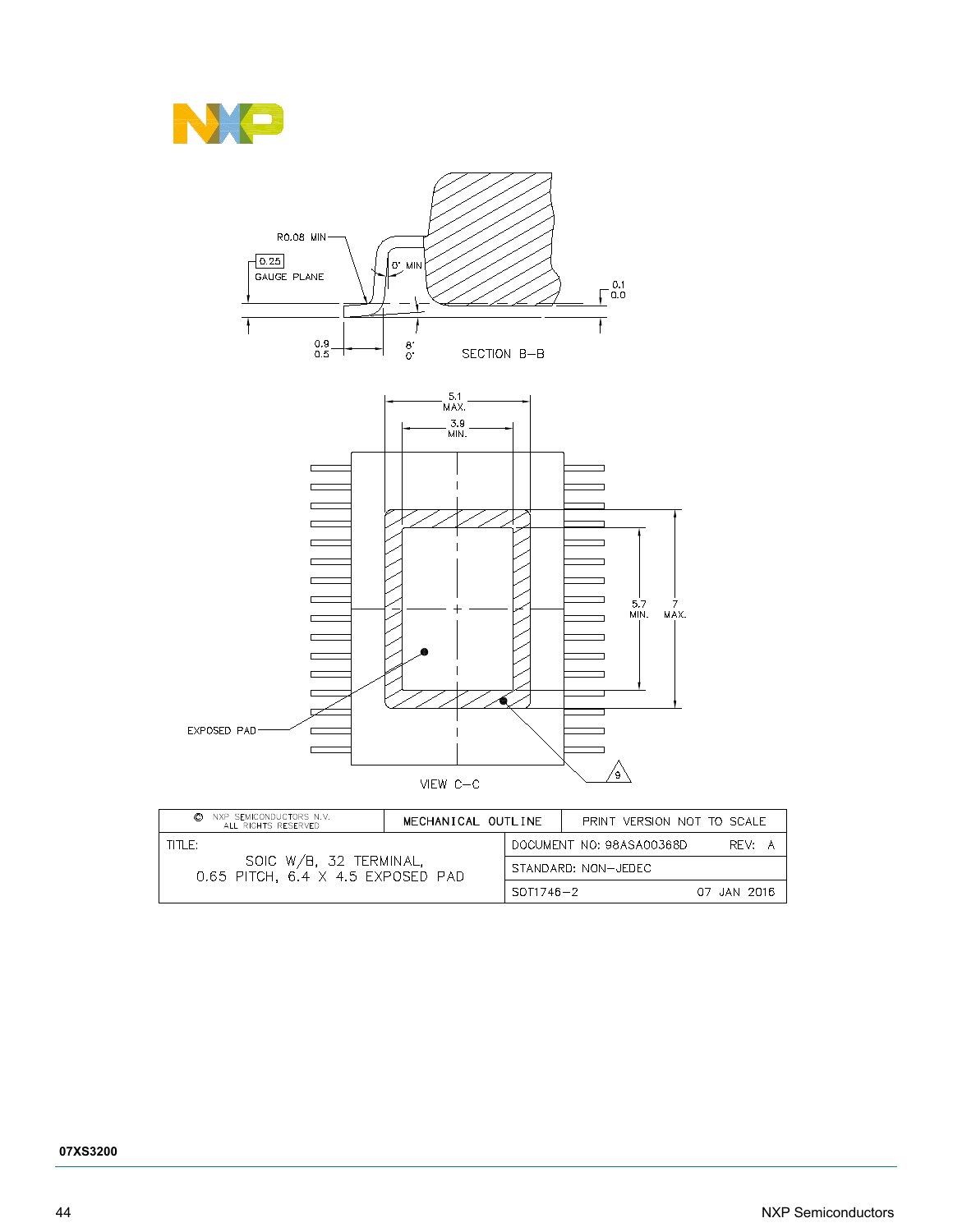

NOTES:

- 1. DIMENSIONS ARE IN MILLIMETERS.
- 2. DIMENSIONING AND TOLERANCING PER ASME Y14.5M-1994.
- 3. DATUMS B AND C TO BE DETERMINED AT THE PLANE WHERE THE BOTTOM OF THE LEADS EXIT THE PLASTIC BODY.
- $\overbrace{A}$  this dimension does not include mold flash, protrusion or gate burrs. Mold flash, protrusion or gate burrs shall not exceed 0.15 mm per side. This dimension is determined at the plane where the bottom of the lead THE PLASTIC BODY.
- $\frac{\sqrt{6}}{2}$  This dimension does not include inter-lead flash or protrusions. Inter-lead flash and protrusions shall not exceed 0.25 mm per side. This dimension is determined at the plane where the bottom of the leads exi
- $\sqrt{6}$  This dimension does not include dambar protrusion. Allowable dambar protrusion shall not cause the LEAD width to exceed 0.4 mm, dambar cannot be located on the lower radius or the foot. Minimum space between protr
- $\sqrt{2}$  these dimensions apply to the flat section of the lead between 0.10 mm and 0.3 mm FROM THE LEAD TIP.
- $\sqrt{8}$ . The package top May Be SMALLER THAN THE PACKAGE BOTTOM. THIS DIMENSION IS DETERMINED AT THE OUTERMOST EXTREMES OF THE PLASTIC BODY EXCLUSIVE OF MOLD FLASH, TIE BAR BURRS, GATE BURRS AND INTER-LEAD FLASH, BUT INCL
- $\sqrt{9}$  hatched area to be keep-out zone for PCB routing.

| NXP SEMICONDUCTORS N.V.<br>O<br>ALL RIGHTS RESERVED         | MECHANICAL OUTLINE |                     |                          | PRINT VERSION NOT TO SCALE |             |  |
|-------------------------------------------------------------|--------------------|---------------------|--------------------------|----------------------------|-------------|--|
| TITI E:                                                     |                    |                     | DOCUMENT NO: 98ASA00368D |                            | RFV: A      |  |
| SOIC W/B, 32 TERMINAL,<br>0.65 PITCH, 6.4 X 4.5 EXPOSED PAD |                    | STANDARD: NON-JEDEC |                          |                            |             |  |
|                                                             |                    | $SOT1746 - 2$       |                          |                            | 07 JAN 2016 |  |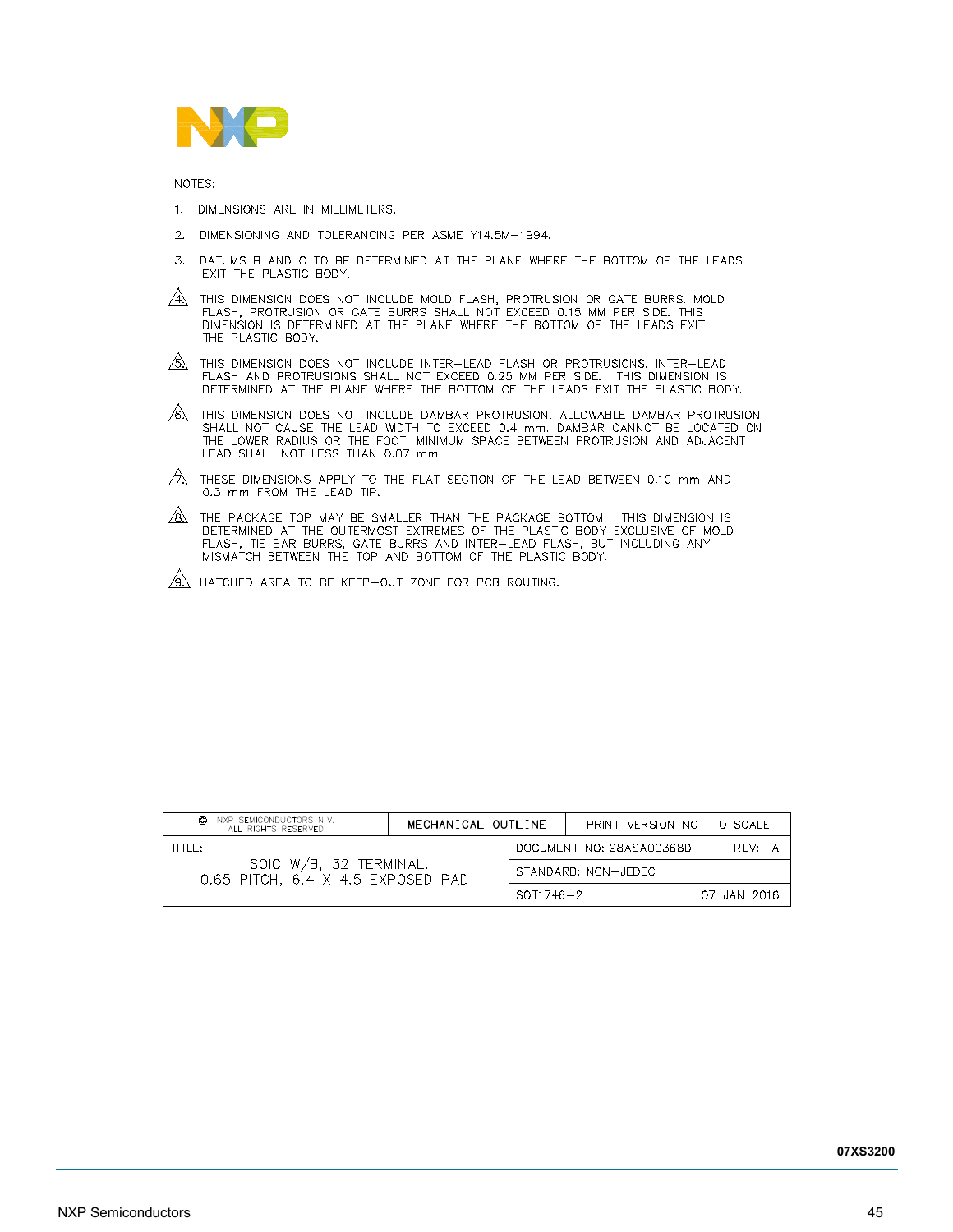# <span id="page-45-0"></span>**9 Revision history**

| <b>Revision</b> | <b>Date</b> | <b>Description of Changes</b>                                                                                                                                                                                                                                                                                                                                             |
|-----------------|-------------|---------------------------------------------------------------------------------------------------------------------------------------------------------------------------------------------------------------------------------------------------------------------------------------------------------------------------------------------------------------------------|
| 1.0             | 2/2013      | Initial release                                                                                                                                                                                                                                                                                                                                                           |
| 2.0             | 6/2013      | Assigned final limits for HS[0,1] Current Sense Ratio, ON OpenLoad Fault Detection Current Threshold, HS[0:1]<br>Outputs Turn-ON and OFF Delay Times, and HS[0:1] Driver Output Matching Time<br>This revision was cancelled and not released                                                                                                                             |
| 3.0             | 9/2014      | Updated per GPCN 5352<br>Corrected pinout on Figure 3 and Table 2<br>Updated document format                                                                                                                                                                                                                                                                              |
| 4.0             | 1/2016      | Deleted the 28W mode references as per PB 17069<br>• Table 4 - relabeled parameter descriptions, conditions, and symbols<br>• Table 5 - relabeled parameter descriptions, conditions, and symbols<br>• Table 11 - changed the PWMR s D8 bit<br>• Table 23 - changed the PWMR_s D8 bit<br>Added note $(41)$ for Table 11<br>Corrected errors in the revision history table |
|                 | 1/2016      | Corrected PB number                                                                                                                                                                                                                                                                                                                                                       |
|                 | 1/2016      | Detailed a description for the 28W mode change                                                                                                                                                                                                                                                                                                                            |
|                 | 7/2016      | Updated NXP document form and style                                                                                                                                                                                                                                                                                                                                       |
| 5.0             | 8/2018      | Updated as per CIN 201808007I<br>• Corrected $T_{\text{OII}+\text{FD}}$ values in Table 5, Dynamic electrical characteristics<br>• Updated Openload detection in ON state for LED (added clarification for the usage of openload LED function and<br>changed $D[6:0]=7F$ to $D[7:0]=FF$ )<br>• Deleted 28 W references                                                    |
| 6.0             | 1/2020      | Updated Figure 3 and pin description as per CIN 2020010051                                                                                                                                                                                                                                                                                                                |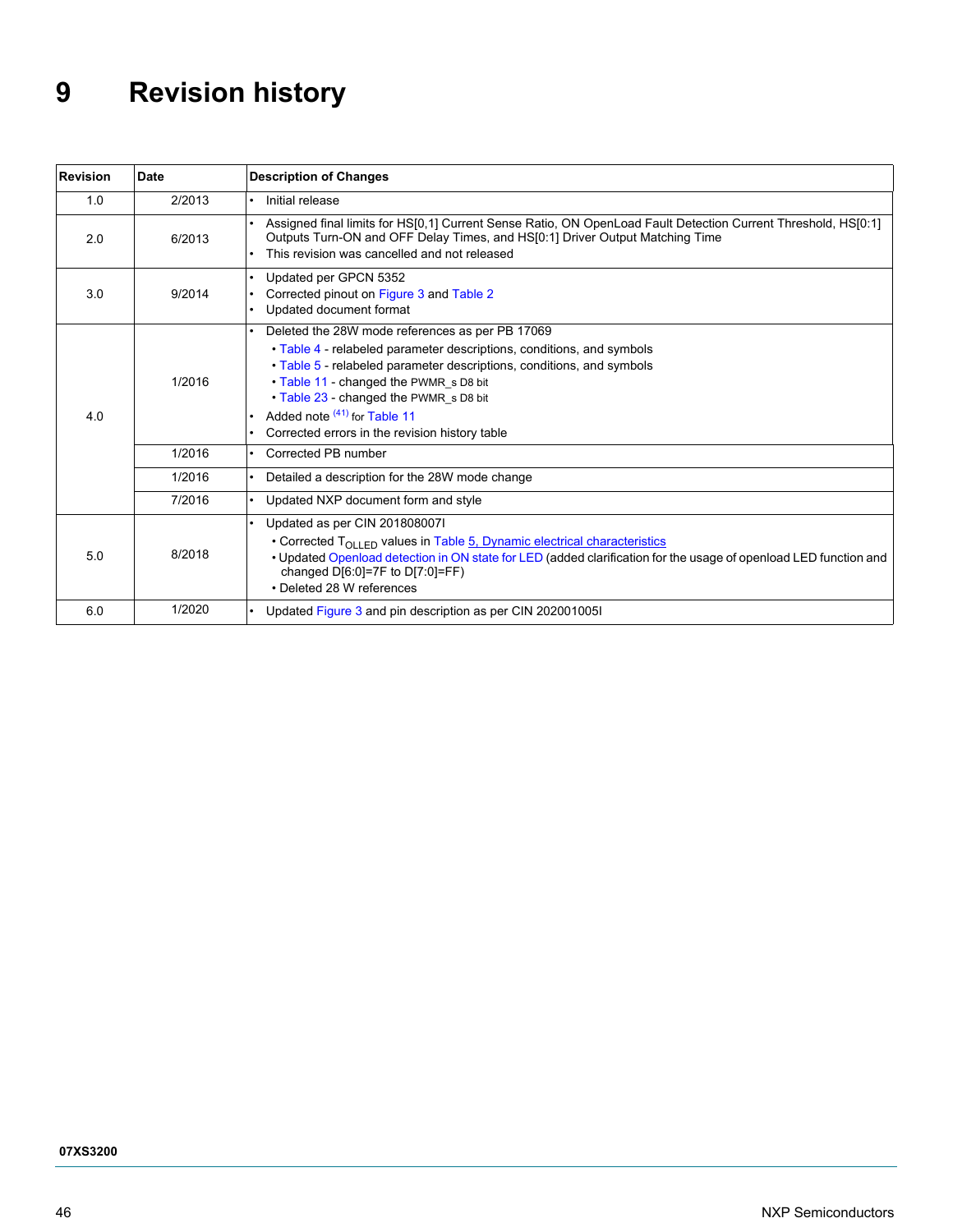#### *How to Reach Us:*

**Home Page:**  [NXP.com](http://www.nxp.com/)

**Web Support:**  <http://www.nxp.com/support> Information in this document is provided solely to enable system and software implementers to use NXP products. There are no expressed or implied copyright licenses granted hereunder to design or fabricate any integrated circuits based on the information in this document. NXP reserves the right to make changes without further notice to any products herein.

NXP makes no warranty, representation, or guarantee regarding the suitability of its products for any particular purpose, nor does NXP assume any liability arising out of the application or use of any product or circuit, and specifically disclaims any and all liability, including without limitation, consequential or incidental damages. "Typical" parameters that may be provided in NXP data sheets and/or specifications can and do vary in different applications, and actual performance may vary over time. All operating parameters, including "typicals," must be validated for each customer application by the customer's technical experts. NXP does not convey any license under its patent rights nor the rights of others. NXP sells products pursuant to standard terms and conditions of sale, which can be found at the following address:

#### [http://www.nxp.com/terms-of-use.html.](http://www.nxp.com/terms-of-use.html)

NXP, the NXP logo, Freescale, the Freescale logo and SMARTMOS are trademarks of NXP B.V. All other product or service names are the property of their respective owners. All rights reserved.

© 2020 NXP B.V.